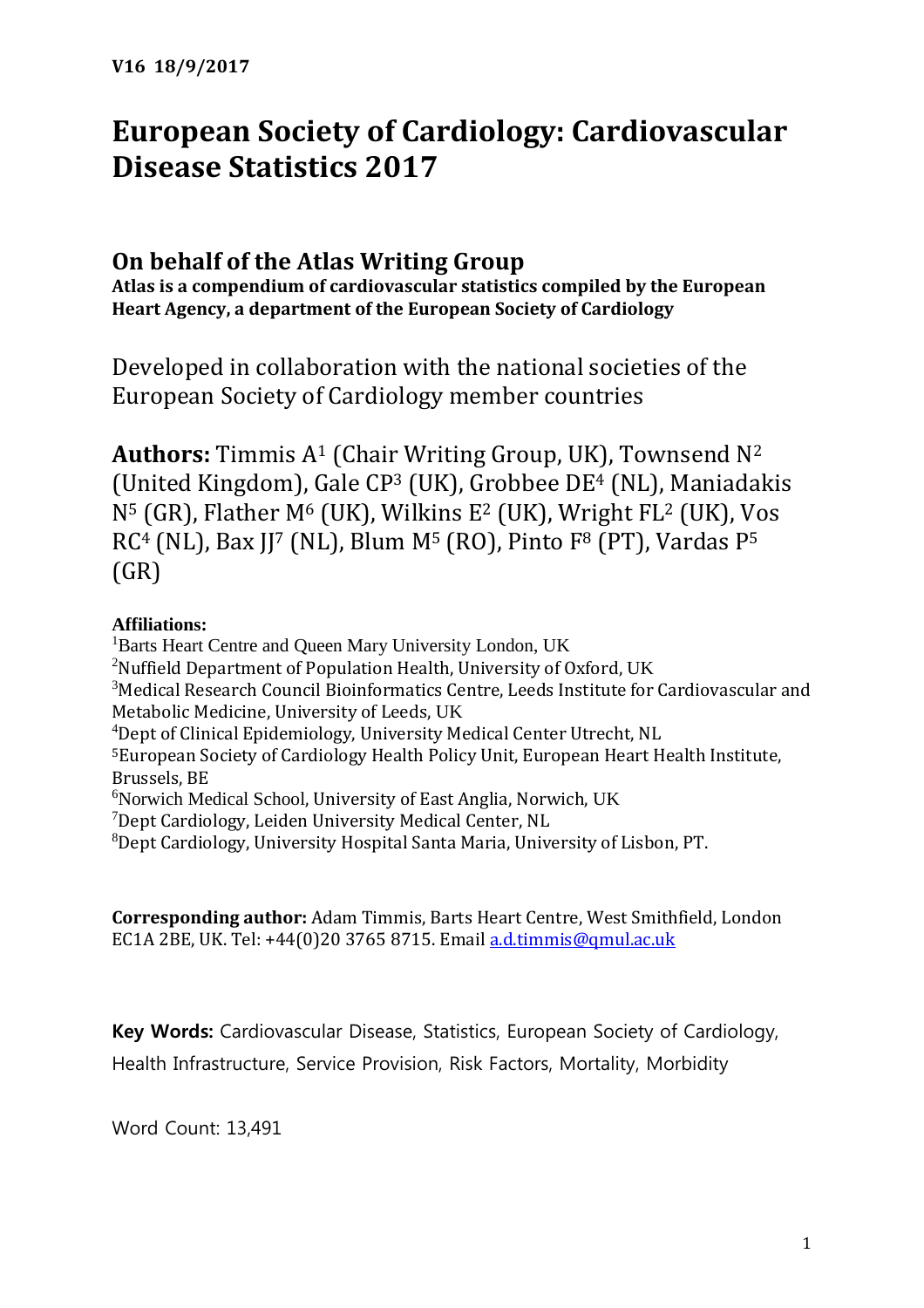## **CONTENTS**

| <b>Abbreviations</b>                                   |    |
|--------------------------------------------------------|----|
| <b>Abstract</b>                                        | 5  |
| 1. Introduction                                        | 7  |
| 2. Data Sources and Presentation                       | 9  |
| 2.1 ESC Atlas of Cardiology Data                       | 9  |
| 2.2 World Health Organisation Data                     | 10 |
| 2.3 Global Burden of Disease - IHME Data               | 11 |
| 2.4 World Bank Data                                    | 11 |
| 2.5 Data presentation and analysis                     | 11 |
| 2.6 Limitations                                        | 12 |
| 3. Risk Factors and Health Behaviours                  | 14 |
| 3.1 Risk factors                                       |    |
| 3.1.1 Blood pressure                                   | 14 |
| 3.1.2 Cholesterol                                      | 16 |
| 3.1.3 Diabetes                                         | 17 |
| 3.1.4 Obesity                                          | 18 |
| 3.2 Health Behaviours                                  |    |
| 3.2.1 Smoking                                          | 19 |
| 3.2.2 Alcohol                                          | 21 |
| 3.2.3 Diet                                             | 22 |
| 3.2.4 Physical Activity                                | 23 |
| 3.3 Commentary                                         | 24 |
| 4. Cardiovascular disease - national prevalence        | 26 |
| 4.1 Incidence of CVD                                   | 26 |
| 4.2 Prevalence of CVD                                  | 27 |
| 4.3 Disability-adjusted life years (DALYs) lost to CVD | 28 |
| 4.4 Commentary                                         | 29 |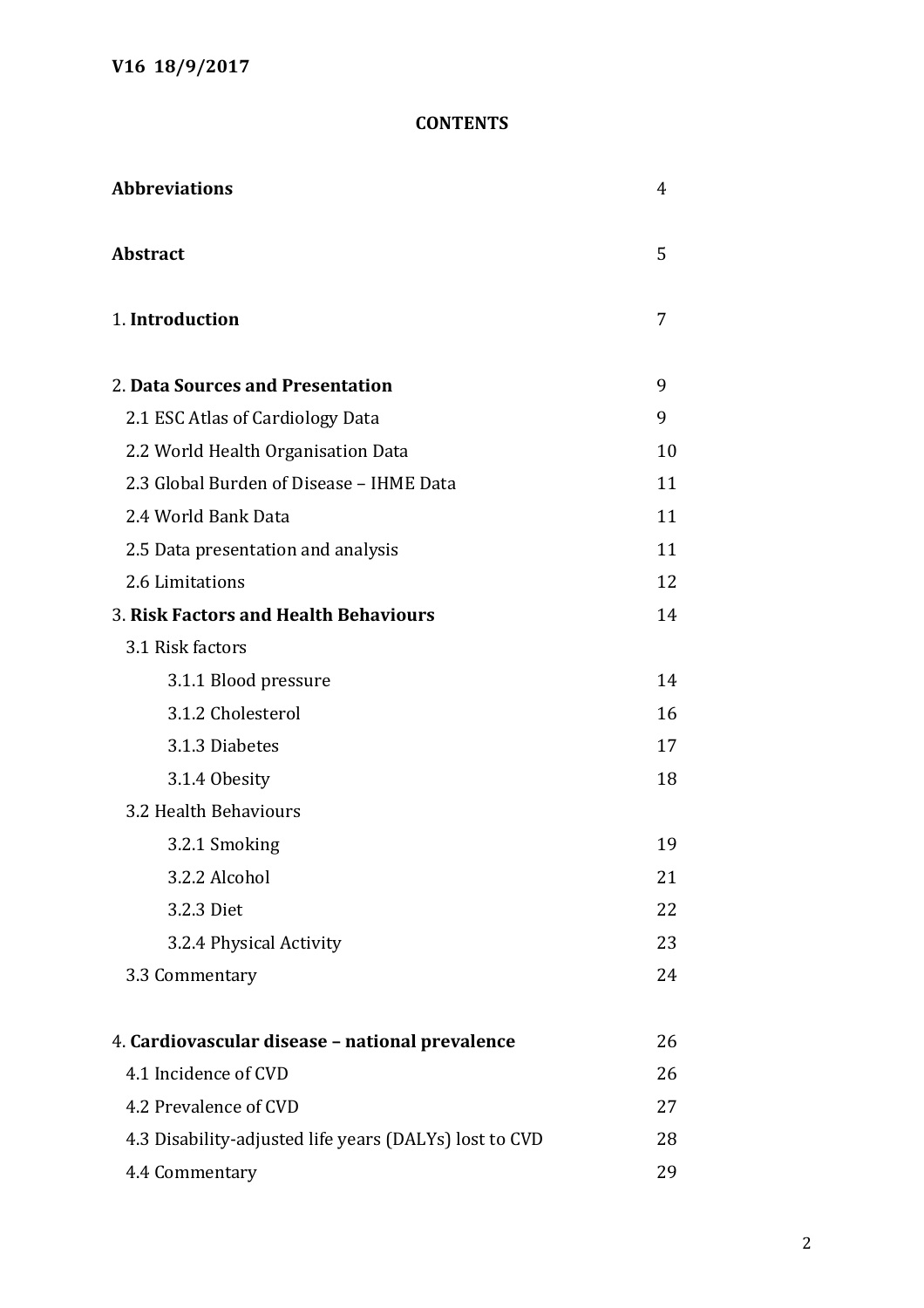| 5. Cardiovascular healthcare delivery<br>31                   |    |
|---------------------------------------------------------------|----|
| 5.1 Cardiovascular Specialists                                |    |
| 5.1.1 Cardiologists and Diagnostic Angiography                | 31 |
| 5.1.2 Intervention PCI and Transcatheter Valve Replacement 32 |    |
| 5.1.3 Electrophysiology, Devices and Ablations                | 33 |
| 5.1.4 Cardiac Surgery                                         | 34 |
| 5.2 Commentary                                                |    |
|                                                               |    |
| 6. Cardiovascular disease mortality                           | 37 |
| 6.1 CVD Mortality                                             | 37 |
| 6.2 Premature CVD Mortality<br>38                             |    |
| 6.3 Potential Years of Life Lost to CVD<br>40                 |    |
| 6.4 CVD Mortality Rates                                       |    |
| 6.5 CVD Mortality and National Economic Measures              |    |
| 6.6 Commentary                                                | 43 |
|                                                               |    |
| Disclaimers, acknowledgements                                 | 45 |
| <b>References</b>                                             | 46 |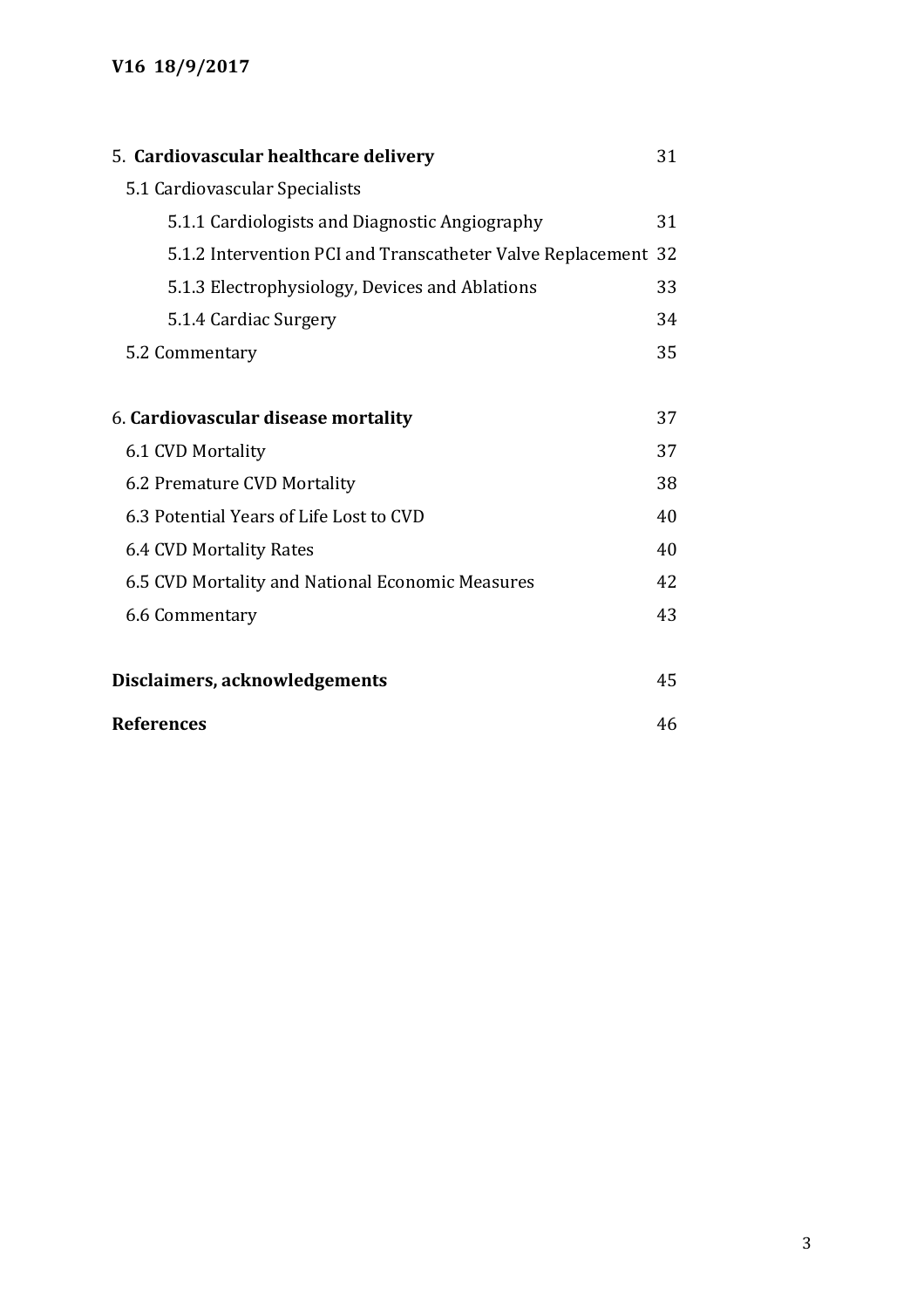## **Abbreviations**

| AMI                   | Acute myocardial infarction                                   |
|-----------------------|---------------------------------------------------------------|
| BMI                   | Body mass index                                               |
| CRT-P                 | Cardiac resynchronization pacemaker ("biventricular           |
|                       | pacemaker")                                                   |
| CRT-D                 | Cardiac resynchronization pacemaker with built-in implantable |
|                       | cardioverter defibrillator                                    |
| <b>CVD</b>            | Cardiovascular disease                                        |
| <b>DALY</b>           | Disability-adjusted life year                                 |
| <b>EHRA</b>           | European Heart Rhythm Association                             |
| ESC                   | <b>European Society of Cardiology</b>                         |
| <b>EUROASPIRE</b>     | European Action on Secondary Prevention through Intervention  |
|                       | to Reduce Events                                              |
| <b>FAO</b>            | Food and Agriculture Organization of the United Nations       |
| <b>GBD</b>            | Global burden of disease                                      |
| GDP                   | Gross domestic product                                        |
| GNI                   | Gross national income                                         |
| ICD                   | Implantable cardioverter-defibrillator                        |
| <b>IHD</b>            | Ischaemic heart disease                                       |
| <b>IHME</b>           | Institute for Health Metrics and Evaluation                   |
| NCD-RisC              | Noncommunicable Diseases Risk Factor Collaboration            |
| <b>NCS</b>            | National cardiac societies                                    |
| PCI                   | Percutaneous coronary intervention                            |
| PPP                   | Purchasing power parity                                       |
| <b>PYLL</b>           | Potential years of life lost                                  |
| <b>TFYR Macedonia</b> | The Former Yugoslav Republic of Macedonia                     |
| UK                    | <b>United Kingdom</b>                                         |
| <b>USA</b>            | <b>United States of America</b>                               |
| <b>WB</b>             | <b>World Bank</b>                                             |
| <b>WHO</b>            | World Health Organization                                     |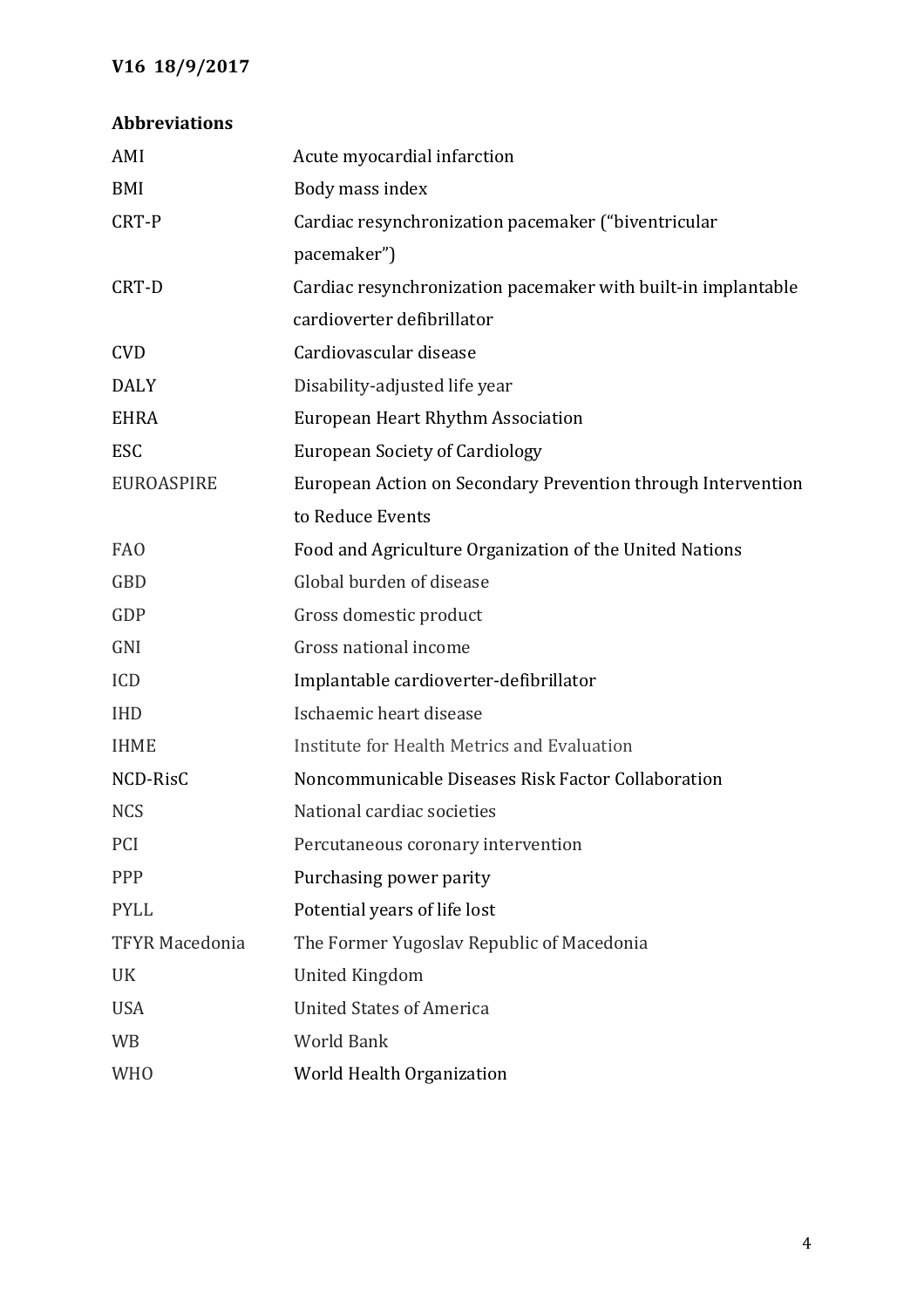#### **Abstract**

**Background:** The European Society of Cardiology (ESC) Atlas has been compiled by the European Heart Agency to document cardiovascular disease (CVD) statistics of the 56 ESC member countries. A major aim of this 2017 data presentation has been to compare high income and middle income ESC member countries, in order to identify inequalities in disease burden, outcomes and service provision.

**Methods:** The Atlas utilizes a variety of data sources, including the World Health Organization, the Institute for Health Metrics and Evaluation, and the World Bank to document risk factors, prevalence and mortality of cardiovascular disease and national economic indicators. It also includes novel ESC sponsored survey data of health infrastructure and cardiovascular service provision provided by the national societies of the ESC member countries. Data presentation is descriptive with no attempt to attach statistical significance to differences observed in stratified analyses.

**Results:** Important differences were identified between the high income and middle income member countries of the ESC with regard to CVD risk factors, disease incidence and mortality. For both women and men, the age-standardised prevalence of hypertension was lower in high income countries (18.3% and 27.3%) compared with middle income countries (23.5% and 30.3%). Smoking prevalence in men (not women) was also lower (26% vs 41.3%), and together these inequalities are likely to have contributed to the higher CVD mortality in middle income countries. Declines in CVD mortality have seen cancer becoming a more common cause of death in a number of high income member countries, but in middle income countries declines in CVD mortality have been less consistent where CVD remains the leading cause of death. Inequalities in CVD mortality are emphasised by the smaller contribution they make to potential years of life lost in high income compared with middle income countries both for women (13% vs. 23%) and men (20% vs. 27%). The downward mortality trends for CVD may, however, be threatened by the emerging obesity epidemic that is seeing rates of diabetes increasing across all ESC member countries. Survey data from the National Cardiac Societies (n=41) showed that rates of cardiac catheterization and coronary artery bypass surgery, as well as the number of specialist centres required to deliver them, were greatest in the high income member countries of the ESC. The Atlas confirmed that these ESC member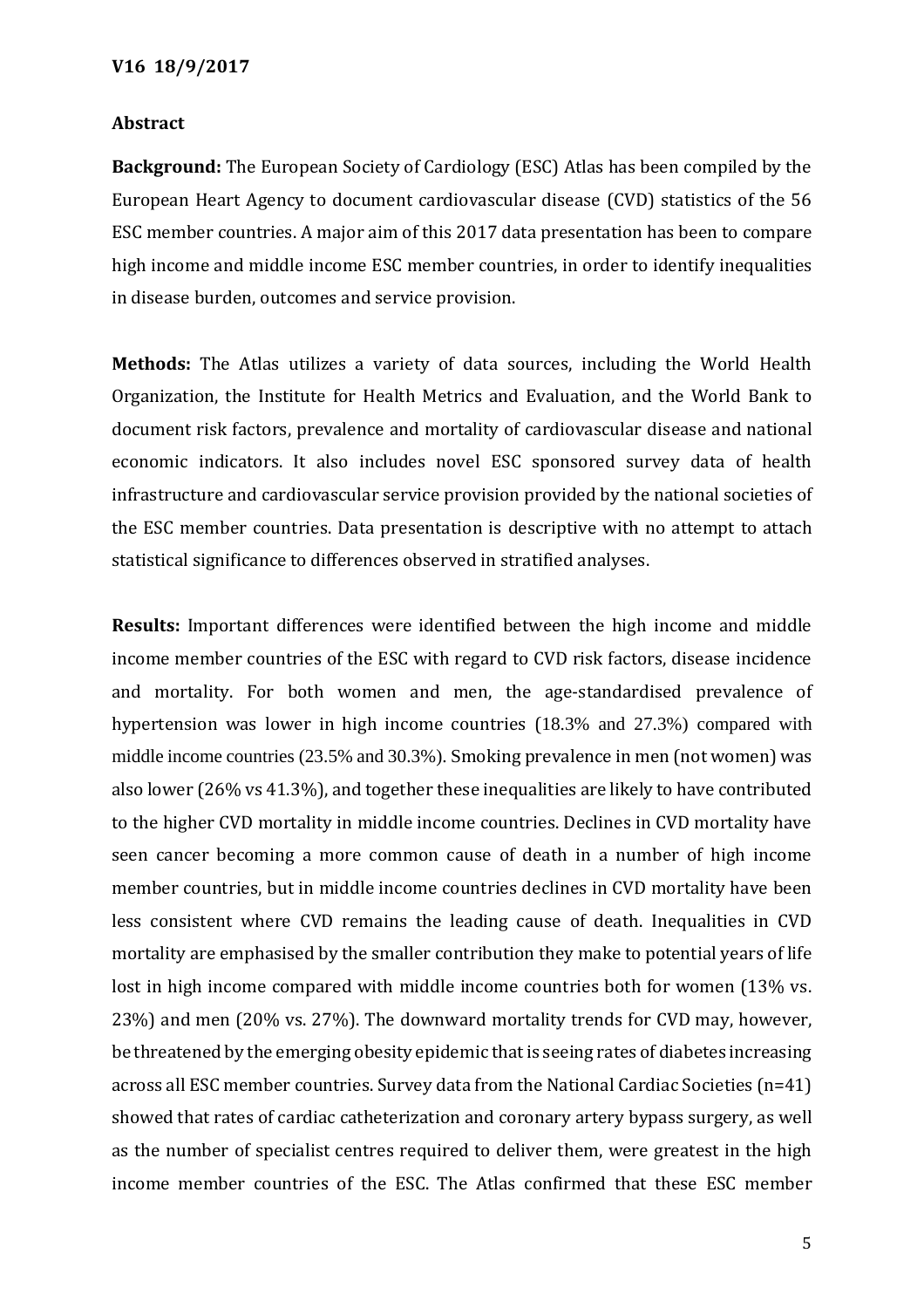countries, where the facilities for the contemporary treatment of coronary disease were best developed, were often those in which declines in coronary mortality have been most pronounced. Economic resources were not the only driver for delivery of equitable cardiovascular healthcare, as some middle income ESC member countries reported rates for interventional procedures and device implantations that matched or exceeded the rates in wealthier member countries.

**Conclusion:** In documenting national CVD statistics, the Atlas provides valuable insights into the inequalities in risk factors, healthcare delivery and outcomes of CVD across ESC member countries. The availability of these data will underpin the ESC's ambitious mission "to reduce the burden of cardiovascular disease" not only in its member countries, but also in nation states around the world.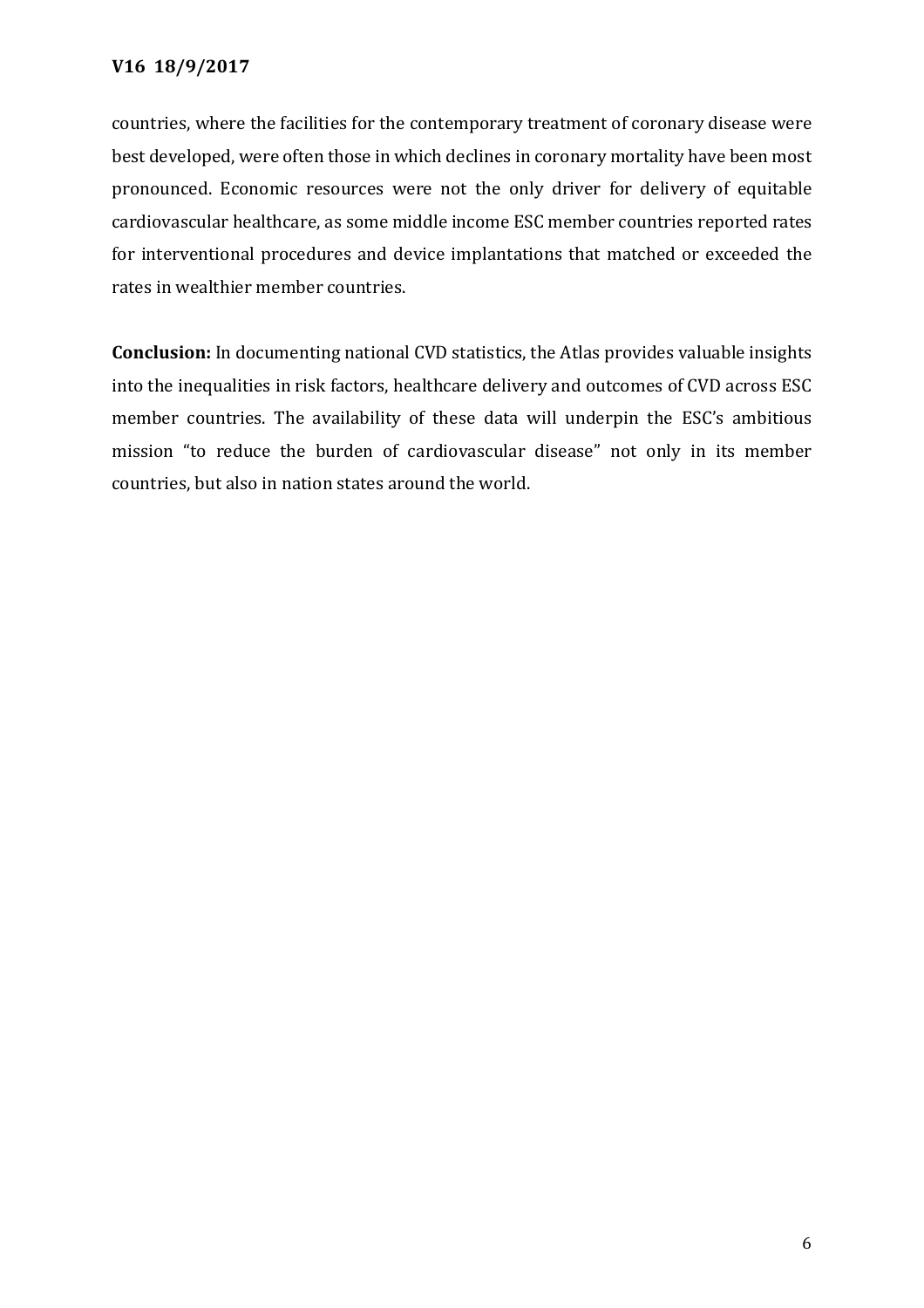#### **1. INTRODUCTION**

The declining rates of hospitalization for acute myocardial infarction (AMI) in many developed countries have been attributed, at least in part, to risk factor modification at population level[1, 2]. There is no better example of this than the immediate impact of smoke-free legislation on the incidence of AMI in those countries where it has been successfully implemented [3, 4]. Declines in hospitalization rates have been matched by reductions in case fatality rates [5], both acutely and during follow-up, reflecting the widespread application of evidence-based treatment such as reperfusion therapy and drugs to protect against the progression of coronary disease. Many of these same treatments are also protective against other manifestations of cardiovascular disease, particularly stroke. Appropriate application of preventive and therapeutic strategies largely accounts for the dramatic declines in mortality from coronary artery disease that have been documented in developed countries around the world.

Substantial national resource is needed to organise programmes of risk reduction and to supply investigational technology and facilities for contemporary pharmacological and device treatments. Financial muscle, however, is insufficient without a highly organized legislative structure and implementation strategies to deliver public health measures such as smoke-free legislation and sugar taxes and to prioritize population health above other calls on the national purse. Predictably, therefore, temporal trends for the global epidemic of coronary artery disease vary by region [6] and the steep declines that have been documented in many high income countries have not always been matched in less prosperous economies. Even within high income economies there are disturbing socioeconomic gradients of CVD risk, evidenced in the UK, for example, by the "northsouth divide" in life-expectancy[7]. Moreover, across all countries health gains attributable to the prevention and treatment of cardiovascular disease are likely to be eroded by the obesity epidemic and the surge in incident diabetes [8, 9]. Thus, three EUROASPIRE surveys between 1999 and 2013 in patients with established coronary disease from nine different European countries, showed increases in the prevalence of obesity and self-reported diabetes of 7% and 6%, respectively [10].

There is considerable diversity of national resources across Europe, gross domestic product (GDP) per capita ranges from <\$5,000 in some eastern countries to >\$50 000 in the west (Figure 1). Political and organizational aspects of healthcare show similar

7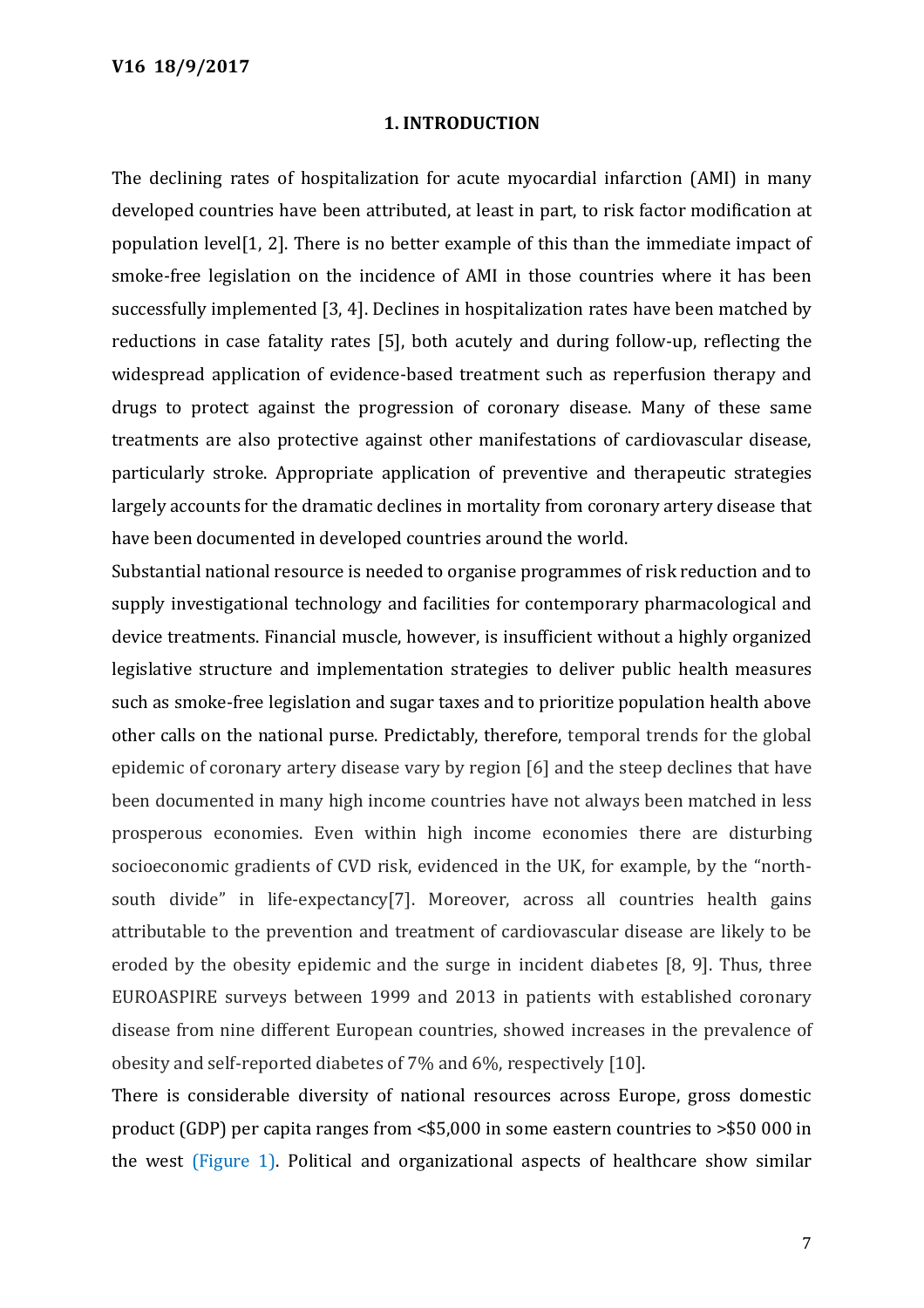variation – the net result being huge disparities in population CVD risks and the resources available for prevention and treatment.

## **INSERT FIGURE 1 HERE**

Documentation of these national disparities is essential if the European Society of Cardiology (ESC) is to succeed in its mission to "reduce the burden of CVD". It is for this purpose that the ESC Atlas of Cardiology has been established. Details of the Atlas, including data collection, validation, organization and outputs, have been previously presented [11]. In summary, it is a database of cardiovascular and health system information, for ESC member countries that synthesizes quantitative material from the World Health Organization (WHO), the Global Burden of Disease study undertaken by the Institute of Health Metrics and Evaluation (IHME) and the World Bank (WB) with national cardiovascular data collected by the ESC and the National Cardiac Societies. This permits:

- Investigation of how system characteristics and policies at national level associate with cardiac care resources, throughputs, and outcomes
- Generation of country-specific reports and cross-country comparative analyses

This comprehensive report of cardiovascular statistics for European member states of the ESC responds to WHO recommendations for development of surveillance and monitoring programmes in order to understand the international distribution of CVD, and predict future trends [12]. We report on country-specific risk factors and health behaviours as they associate with economic status, health spending and cardiovascular outcomes. We examine disparities between the different member states in disease burden and CVD outcomes and seek to identify targets for reducing the burden of CVD and delivering equitable disease management across the continent.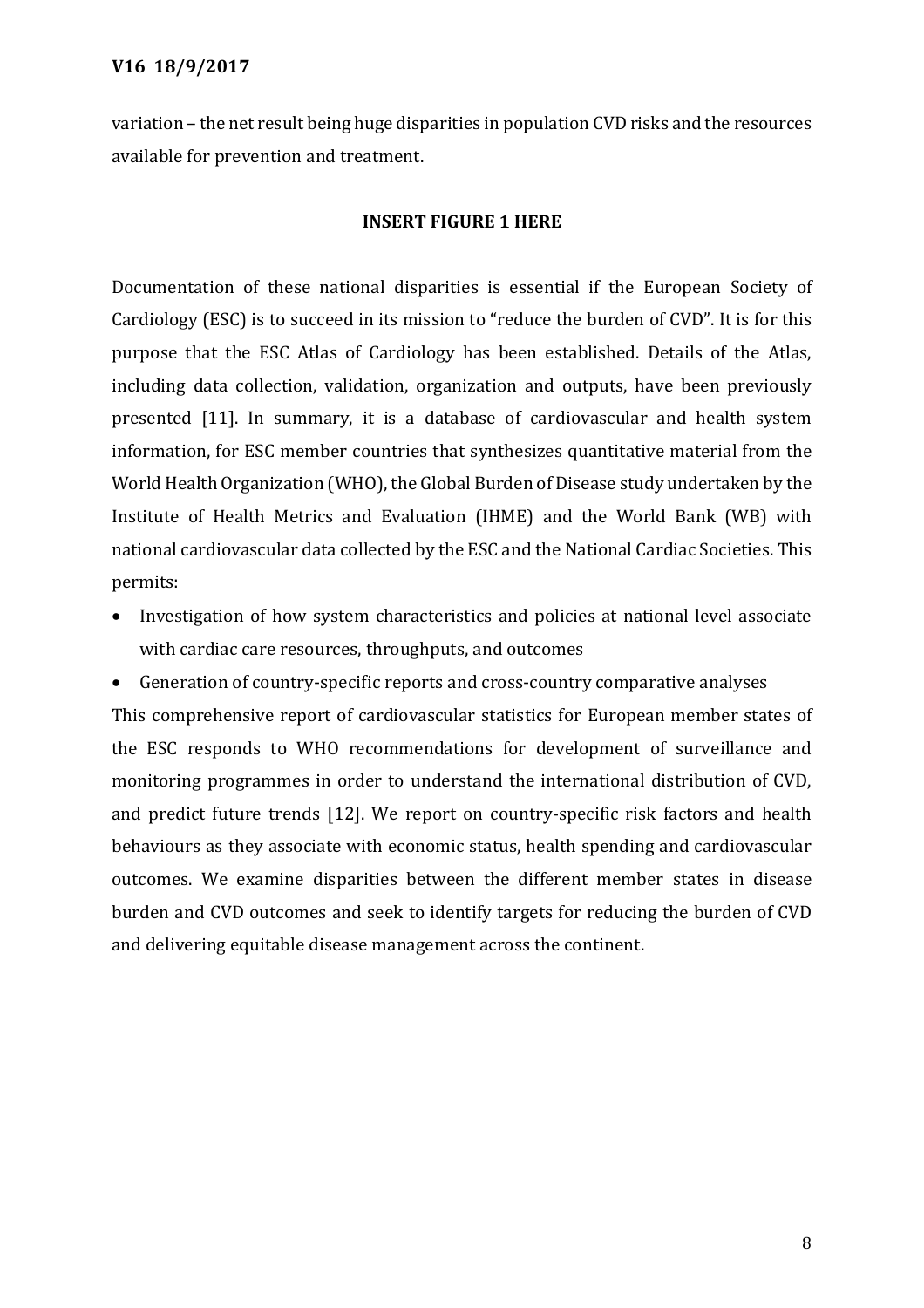## **2. DATA SOURCES AND DATA PRESENTATION**

Key data sources for the European Society of Cardiology Atlas include:

- European Society of Cardiology (ESC): statistics on national cardiovascular infrastructure and procedures derived from a survey of the National Cardiac Societies of 41 ESC member countries.
- World Health Organisation (WHO): risk factor and mortality statistics.
- Institute for Health Metrics and Evaluation (IHME): morbidity and disease burden statistics from the Global Burden of Disease study.
- World Bank (WB): economic indicators.

Other data sources include the Food and Agriculture Organization of the United Nations (FAO) (http://faostat.fao.org/beta/en/) which provided dietary data and the Health behaviour in school age children (HBSC) survey (www.hbsc.org/) which provided data on childhood obesity.

## **2.1 ESC Atlas of Cardiology Data**

The Atlas contains more than 100 variables relating to human and capital infrastructure and major cardiovascular interventions and services from 41 ESC member countries [11]. Specific variables developed by a task force were included in a questionnaire circulated to the national cardiac societies (NCS) of participating ESC member countries. The data collected were then subjected to quality control procedures, including comparison with other data sources to identify outliers and illogical values. These values were then discussed with the source NCS and corrected where necessary. The data were reviewed by independent experts before final approval by the NCS. All original data sources were recorded for tracking purposes.

The survey yields absolute numbers for resources and procedures. Crude rates per million people are computed from WB population estimates [\(http://data.worldbank.org/indicator\).](http://data.worldbank.org/indicator))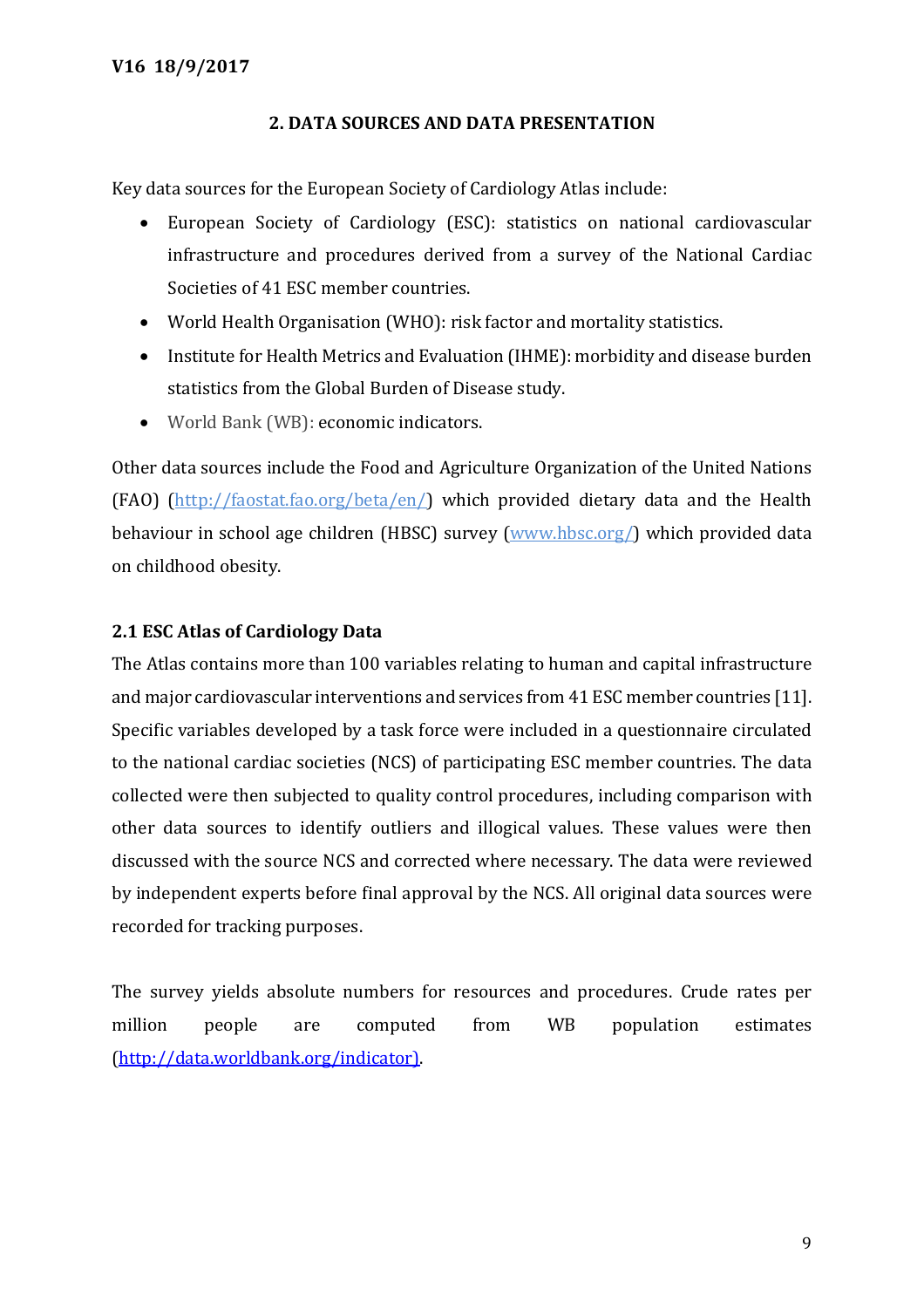#### **2.2 World Health Organisation Data**

Mortality data come from the WHO Mortality Database [\(http://www.who.int/healthinfo/mortality\\_data/en/\)](http://www.who.int/healthinfo/mortality_data/en/) using the September 2016 update of age- and cause-specific mortality data by country. These data are publically available. This manuscript presents mortality data for 47 of the 56 ESC member countries, all from the WHO European Region. No data are presented for Algeria, Egypt, Libya, Morocco, Tunisia, Republic of Kosovo, Lebanon, or Syrian Arab Republic..

The WHO database collates data on the absolute number of medically-certified deaths from national authorities based on their vital registration systems. From these primary data, mortality rates are calculated using country-level data on population size from the same database as denominators. Age-standardised rates are computed using the direct method with the 2013 European Standard Population (ESP) to control for cross-national differences in population age structures. The 2013 ESP was developed as an update to the 1976 ESP by the European Commission for the EU27 and European Free Trade Association countries to better reflect the age structure of the current European population.

The data presented in the WHO Mortality Database and in this manuscript are as submitted by individual countries to WHO. No adjustments have been made to account for potential bias in reporting. As a result, the quality of mortality data varies between countries, with more accurate data for countries with well-functioning vital registration systems compared with those with weaker systems. Even for countries with strong vital registration systems, however, regional patterns of clinical diagnosis may reduce crosscountry comparability.

In general, the mortality data are up-to-date, with the most recent data for only seven of the 47 countries dating from 2010 or before. However, in some cases, individual countries are yet to provide their most recent statistics, with the result that the information obtained from the WHO might not be as up-to-date as that available from the databases of these individual countries.

National data on metabolic/biological risk factors are derived from the WHO and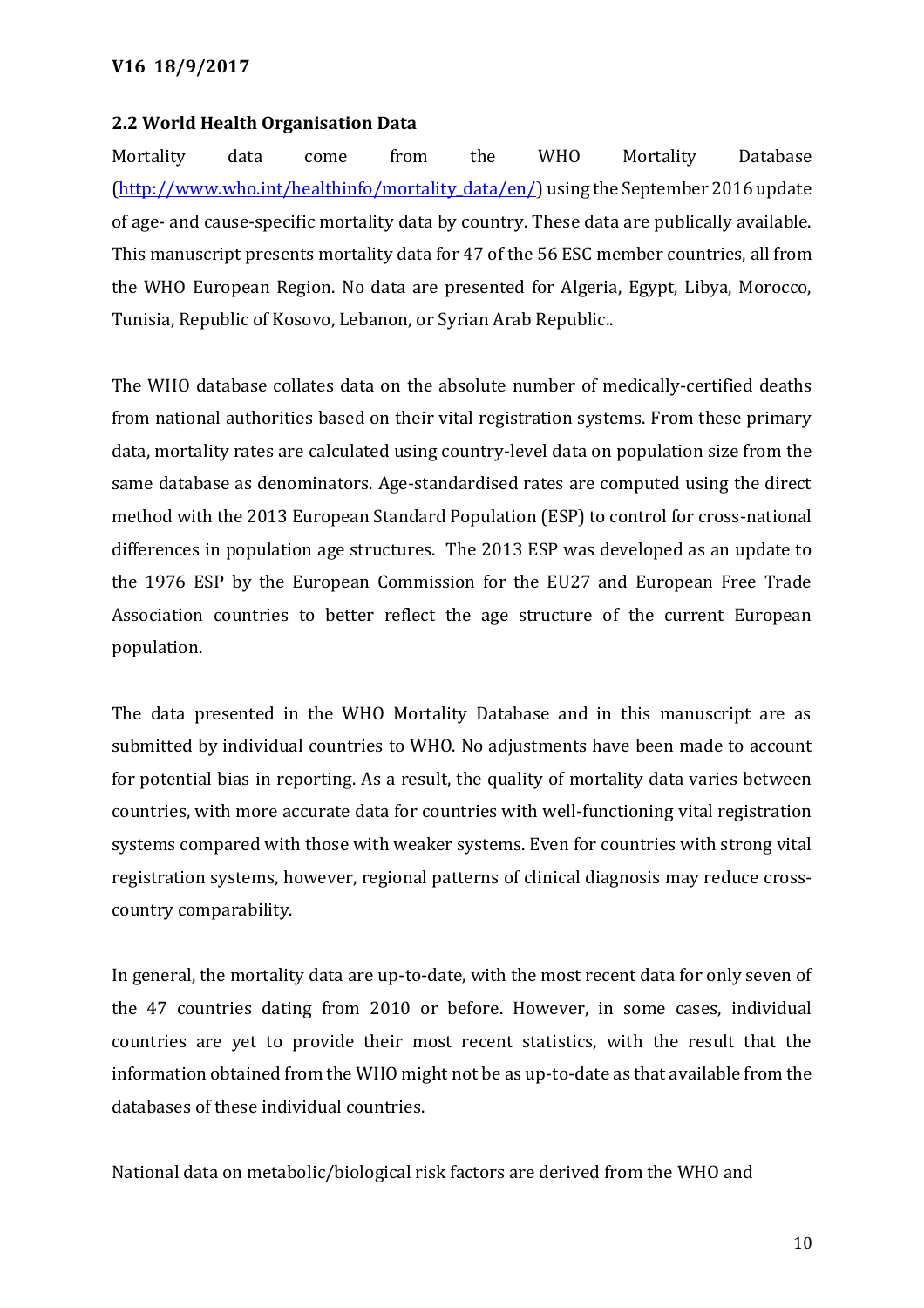Noncommunicable Diseases Risk Factor Collaboration (NCD-RisC) and are based on aggregated population data. Estimates are age-standardized to facilitate international comparisons. Details of methods and data sources are described elsewhere [8, 13-15]. National physical activity data come from surveys presenting sex- and age-specific estimates relating to WHO activity recommendations, with regression modelling to determine levels of insufficient activity.

## **2.3 Global Burden of Disease - Institute for Health Metrics and Evaluation Data**

Estimates of CVD prevalence come from the Global Burden of Disease study, conducted by the Institute for Health Metrics and Evaluation (IHME) [\(http://www.healthdata.org/\)](http://www.healthdata.org/). The estimates are derived using modeling software and data from health surveys, prospective cohorts, health system administrative data, and registries [16,17]. The GBD study also provides estimates of disability adjusted life years (DALYs) from estimates of years living with CVD and years of life lost.

## **2.4 World Bank Data**

Data on various economic indicators come from the WB [\(http://databank.worldbank.org/data/\)](http://databank.worldbank.org/data/). These data are drawn from official sources and in converting estimates of gross national income (GNI) and GNI per capita from national currencies to U.S. dollars the WB uses the Atlas conversion factor to help reduce the impact of exchange rate fluctuations in the cross-country comparison of national incomes. The WB also provides national population data which were used for calculating rate estimates for ESC member countries.

## **2.5 Data Presentation and Analysis**

Data from the Atlas are presented for 56 ESC member countries (Table 1, Figure 2)

## **INSERT TABLE 1 AND FIGURE 2 HERE**

Data presentation in this report is descriptive, illustrated by tables and charts from the ESC Atlas, with only limited interpretation in the short commentary paragraphs at the end of each section. No attempt is made to attach statistical significance to differences observed in stratified analyses and there is no assumption of causation when associations are identified. For consistency, averaged statistics across groups of countries are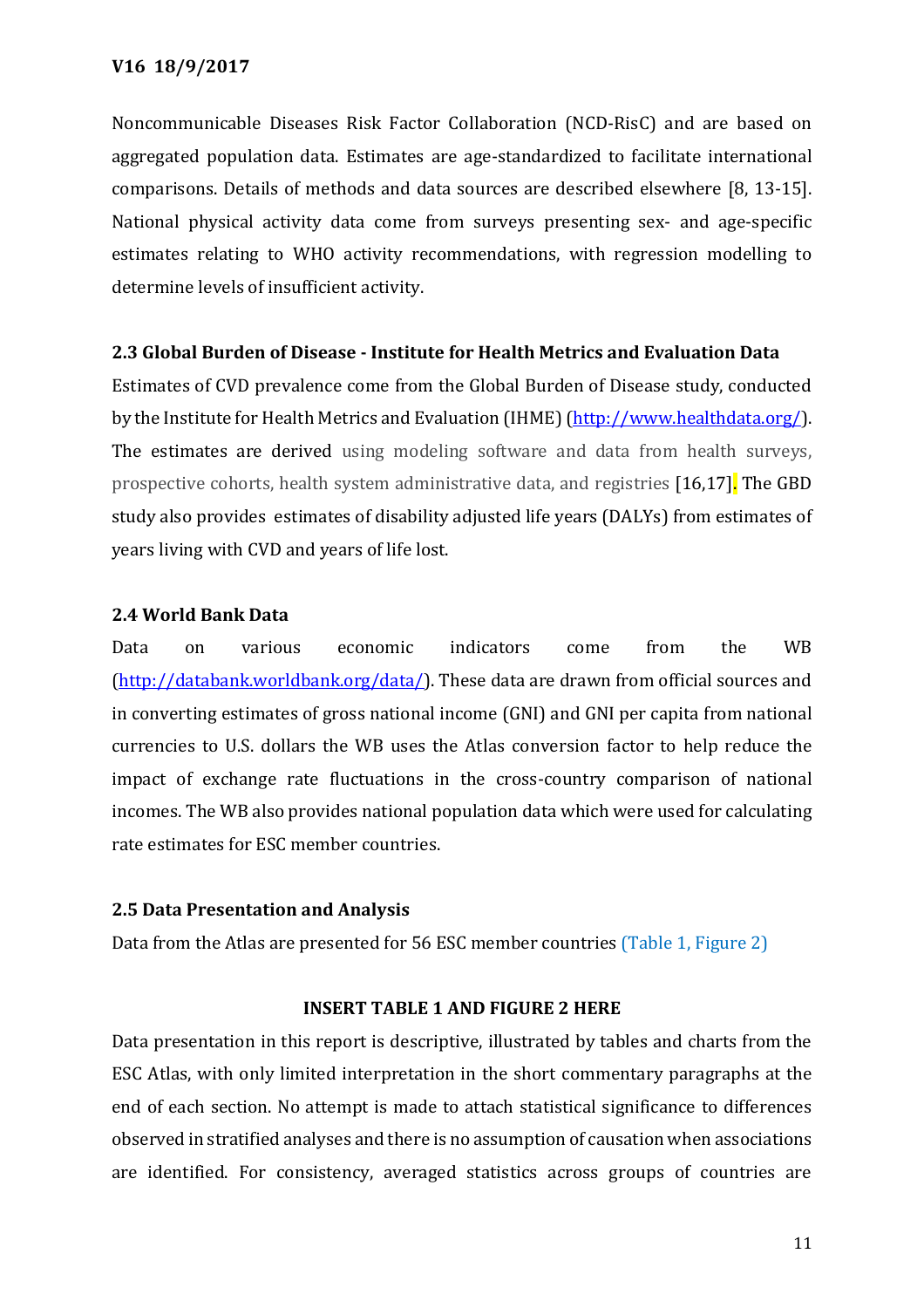presented as means in the manuscript, but median values are also included in the tables and box plots for national subgroups. Box plots were used almost exclusively for comparison of CVD statistics between high-income and middle-income ESC member countries according to the World Bank 2017 definition  $1$ . The plots display a box representing median values and first and third quartile values, with whiskers positioned at the furthest data points within 1.5 times the interquartile range. Any countries outside this range are defined as outliers and are plotted individually.

## **2.6 Limitations**

 $\overline{a}$ 

Much of the data in the Atlas are from the WHO, IHME and World Bank which together constitute the most credible sources of national estimates of CVD and associated risk factors. The validity of the statistics these sources provide is a function of the procedures applied in their collection which can be reviewed in the source addresses provided throughout the manuscript in the relevant section headings. General limitations of the data include the adjustment applied by all the main providers to account for missing data, and differences in reporting practices such that precision of the estimates they provide often varies by country. Misclassification bias due to miscoding of diagnostic groups and death certificates is another potential limitation. Data completeness is clearly defined within each section of the manuscript and for most indicators exceeds 80% although it is lower for diabetes in adults (75%), overweight and obesity in children (56%), smoking in children (64%) and physical activity in adults (64%) and children (68%). There is also variably missing data in some of the time-series collections, indicated by blank cells within the relevant tables, such that in some cases our analysis has had to be restricted to patients with data entries at the start, middle and final date of the series. National cardiovascular infrastructure and procedure data are at present available for only 41 (73%) of ESC member countries. The Atlas does not provide information about withincountry inequalities [7, 18]. Moreover, inequalities between World Bank classified highand middle-income countries are determined by comparing national means averaged across the groups, which obscures within-category inequalities. The presentation of minimum and maximum statistics around group means helps mitigate this issue.

<sup>1</sup> According to the World Bank definition, high-income countries are those in which 2016 GNI per capita was US\$12,000 or more. (https://datahelpdesk.worldbank.org/knowledgebase/articles/906519-worldbank-country-and-lending-groups). Throughout the manuscript the term "middle-income countries" represents a composite of upper- and lower-middle income ESC member countries.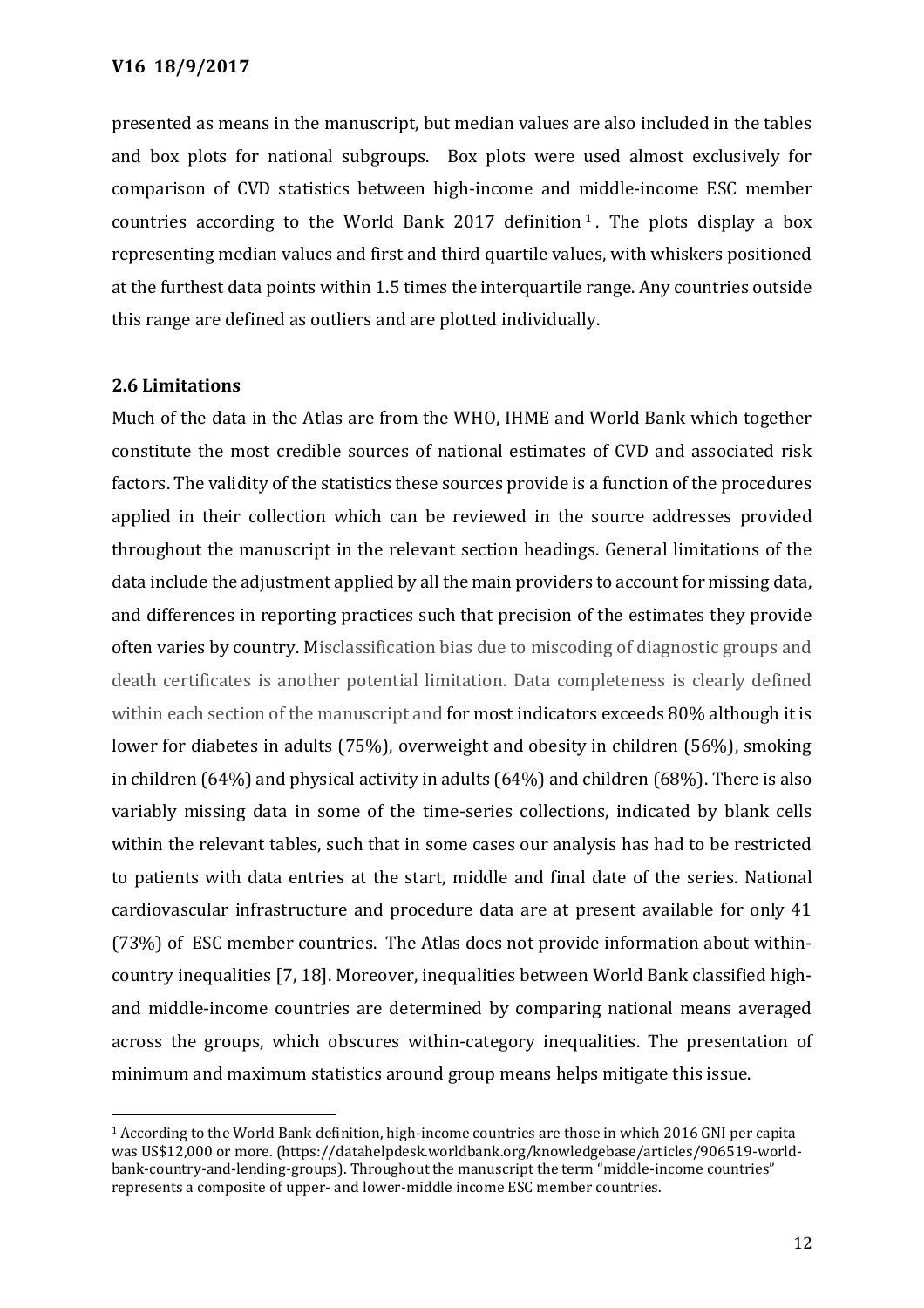The limitations as they apply to the quality, precision and availability of the data emphasise the need for cautious interpretation of the CVD statistics presented in this report.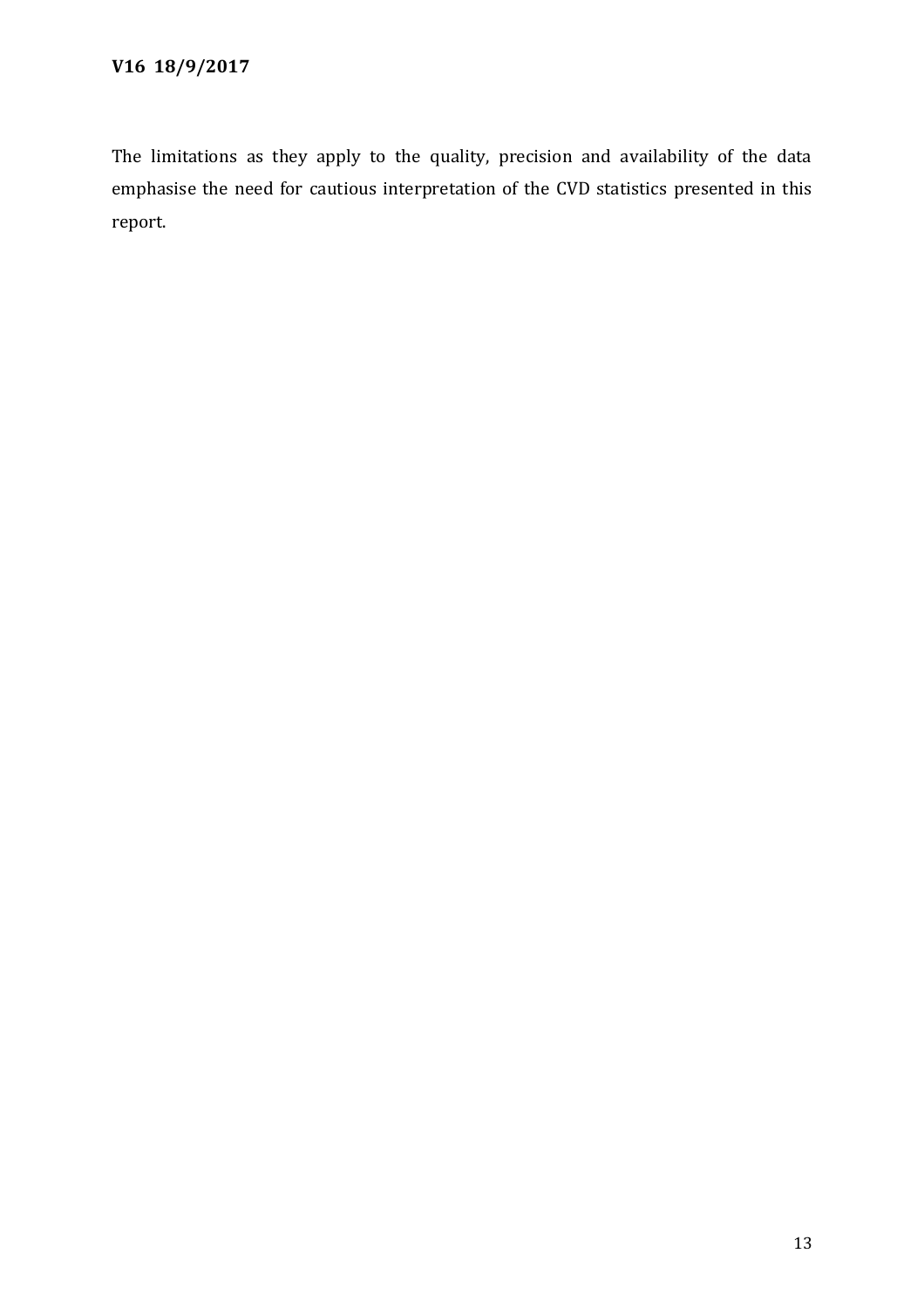## **3. RISK FACTORS AND HEALTH BEHAVIOURS**

The identification of major risk factors that predispose to the development of non-fatal and fatal cardiovascular disease (CVD) was a key contribution of the Framingham Heart Study[19]. The Framingham findings have been extensively validated and their global importance was confirmed in INTERHEART, a case-control study conducted in 52 countries, which showed that only nine potentially reversible risk factors and health behaviours (alcohol, hypertension, dyslipidaemia, diabetes, diet, obesity psychosocial factors, sedentary lifestyle and smoking) account for >90% of the population attributable risk<sup>2</sup> of acute myocardial infarction (AMI) in all regions of the world[20]. This identified AMI, and, by extension, other manifestations of CVD, as a major preventable disorder and there is now extensive evidence that the decline in hospitalization rates for AMI that have been recorded in many developed countries in recent years is largely attributable to health behaviour and risk factor modification at population level [1, 2]. In this section, the prevalence and time course of health behaviours and risk factors of the ESC member countries are presented.

## **3.1 RISK FACTORS**

 $\overline{a}$ 

#### **3.1.1 Blood pressure**

Data: Age-standardised prevalence of raised blood pressure (mmHg), 18+ years, by sex; Data source: WHO Global Health Observatory http://www.who.int/gho/database/en; Completeness: Europe 37/39; Non-European former Russian Republics 9/9; E Med & N Africa 1/8; Year of data: 2014

Data: Mean systolic blood pressure (mmHg), 18+ years, by sex; Data source: WHO Global Health Observatory http://www.who.int/gho/database/en; Completeness: Europe 37/39; Non-European former Russian Republics 9/9; E Med & N Africa 1/8; Year of data: 2014

Blood pressure levels show a continuous linear relation to the risk of stroke and myocardial infarction[21]. The INTERHEART study estimated that 22% of myocardial infarctions in Europe are related to hypertension, which almost doubles the risk compared with people with no history of hypertension [20]. The added risk of CVD attributable to hypertension can be largely reversed by antihypertensive treatment[22].

<sup>2</sup>Population attributable risk is the portion of the incidence of a disease in the population (exposed and non-exposed) that is due to exposure. It is the percent of the incidence of a disease in the population that would be eliminated if exposure were eliminated.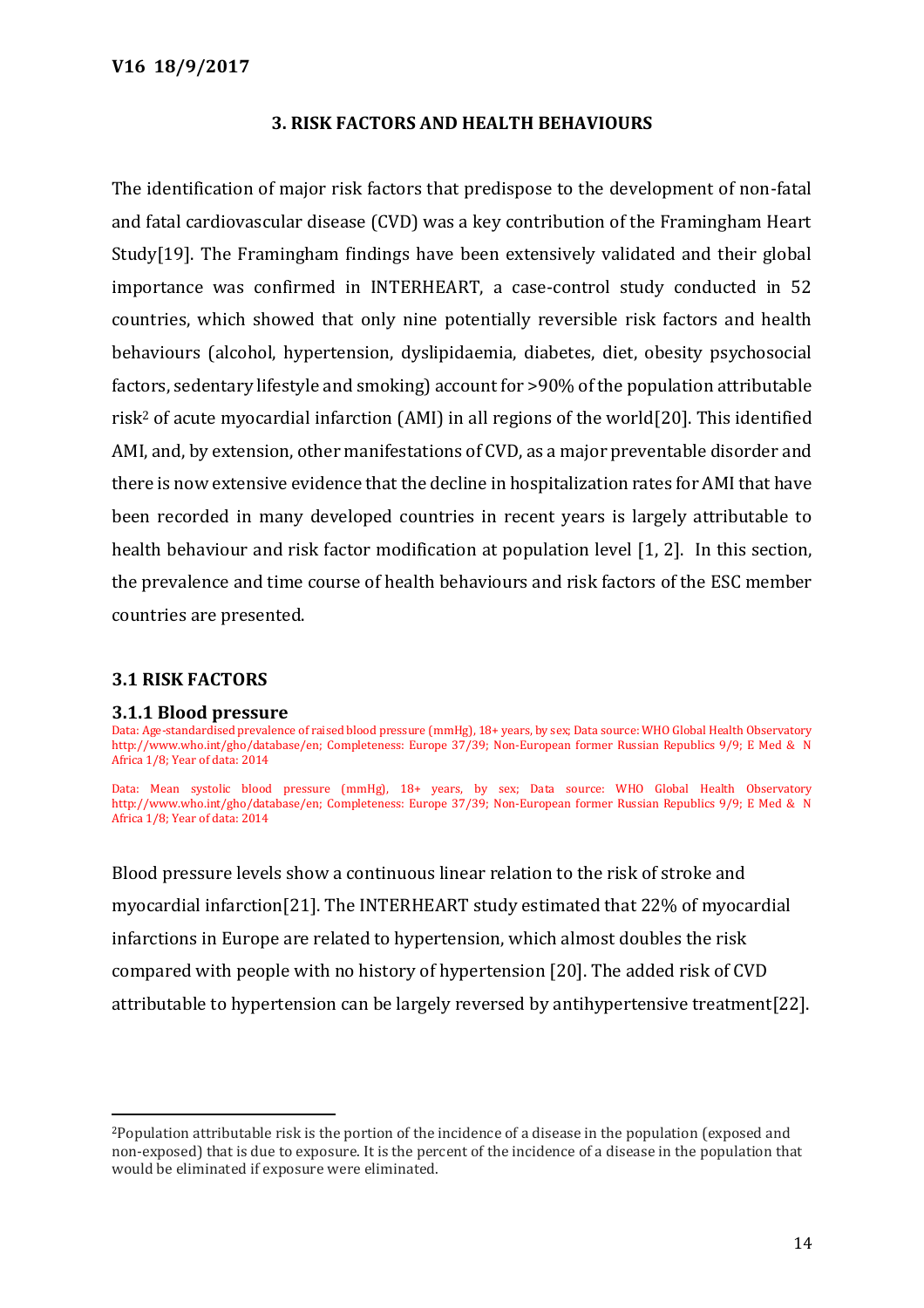$\overline{a}$ 

- **National Statistics** The age-standardised prevalence of raised blood pressure in 2014 varied across ESC member countries<sup>3</sup>, ranging from 15.2% in the UK to 31.7% in Estonia. (Table  $S1<sup>4</sup>$ , Figure 3,). Average blood pressure levels also varied between countries, with a mean systolic level for women of 115 mmHg in France compared with 130 mmHg in Republic of Moldova and for men of 138 mmHg in Slovak Republic compared with 121 mmHg in Turkey (Table S2, Figure 4).
- **Stratification by Sex** The prevalence of hypertension in all ESC member countries for which data were available was lower in women than in men, with averaged rates of 20.2% and 28.4%, respectively. This was reflected in blood pressure levels of 122 mmHg in women and 131 mmHg in men averaged across member countries (Tables S1, S2, Figures 3, 4).
- **Time Series Data** Systolic blood pressure in ESC member countries trended downwards between 1980 and 2014, with mean values falling from 134 to 122 mmHg in women and 137 to 131 mmHg in men (Figure 5a,b).
- **Stratification by National Income Status** The average prevalence of agestandardised raised blood pressure in women and men was 18.3% and 27.3% in high income ESC member countries and 23.5% and 30.3% in middle income countries (Table S1, Figure 6). Average blood pressure levels also varied by national income status, with a mean systolic level for women and men of 120 mmHg and 130 mmHg in high income countries and 126 mmHg and 133 mmHg in middle income countries (Table S2, Figure 7). Between 1980 and 2014, systolic blood pressure, averaged across high income countries, changed downwards from 134 mmHg to 120 mmHg in women and 138 mmHg to 130 mmHg mmHg in men. Changes in middle income countries showed a similar downward trend in women (134 to 126 mmHg), but were less marked in men (135 to 133 mmHg) (Figures 5a,b).

<sup>3</sup> High blood pressure is defined as a systolic blood pressure of ≥140 mmHg or a diastolic blood pressure of ≥90mmHg; data from population-based surveys and surveillance systems of measured blood pressure <sup>4</sup> S denotes tables in the supplementary material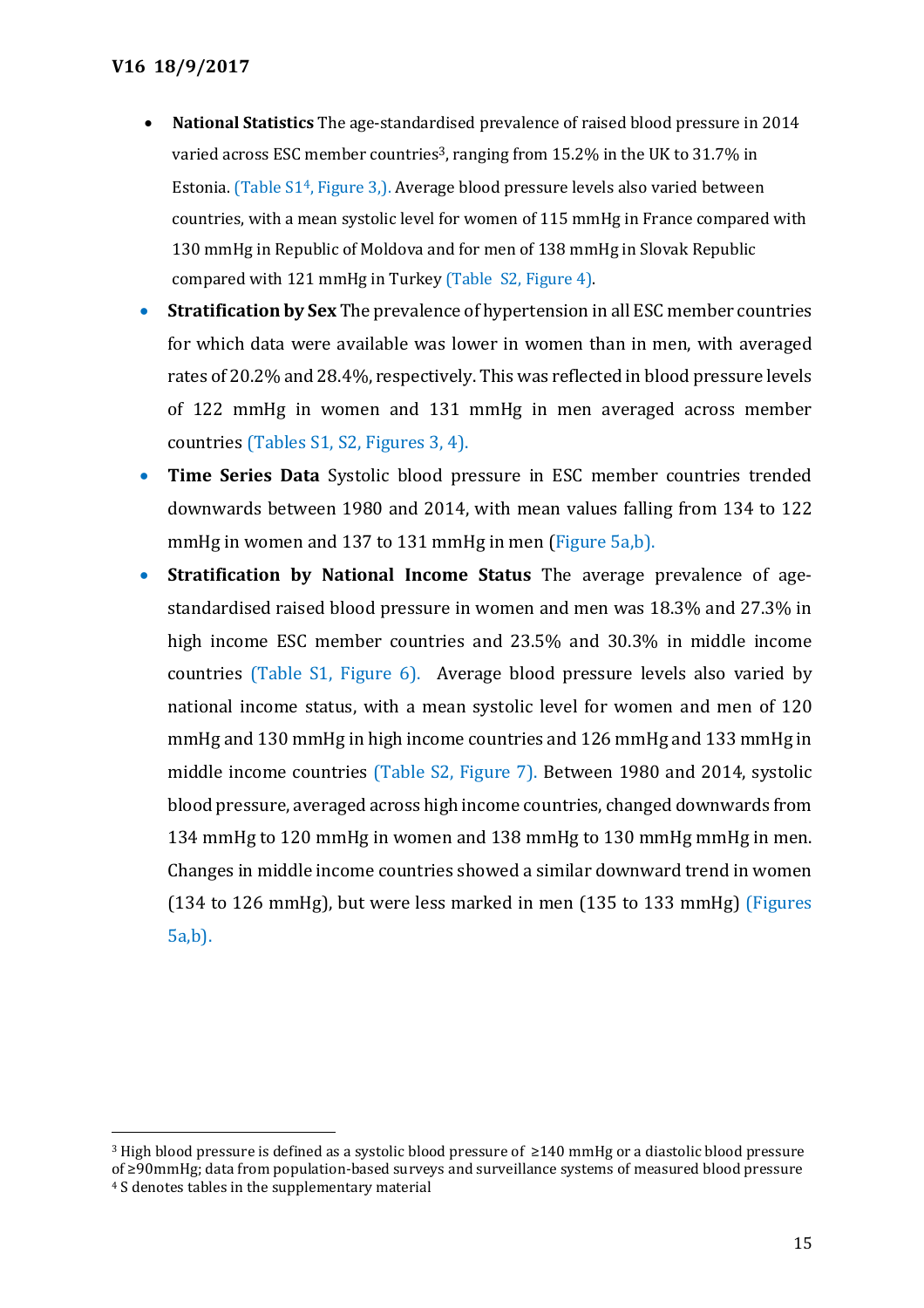#### **3.1.2 Cholesterol**

Data: Age-standardised mean blood cholesterol levels (mmol/L), 25+ years, by sex; Data source: WHO Global Health Observatory [http://www.who.int/gho/database/en/;](http://www.who.int/gho/database/en/) Completeness: Europe 37/39; Non-European former Russian Republics 9/9; E Med & N Africa 1/8; Year of data: 2009

Data: Age-standardised prevalence of raised blood cholesterol (≥ 5.0 mmol/L, ≥ 6.2 mmol/L), 25+ years, by sex; Data source: WHO Global Health Observator[y http://www.who.int/gho/database/en/.](http://www.who.int/gho/database/en/) Completeness: Europe 37/39; Non-European former Russian Republics 9/9; E Med & N Africa 1/8; Year of data: 2008

The risk of coronary heart disease death increases linearly with increasing blood cholesterol levels [23]. Globally, about 33% of coronary heart disease cases can be attributed to hypercholesterolaemia. Cholesterol is a major target of risk reduction programmes; a 10% reduction in total cholesterol levels in middle aged men results in a 50% reduction in heart disease rates within 5 years [24]. Hypercholesterolaemia is most common in high-income countries, and the WHO reports that Europe tops the league in the Northern Hemisphere with a 54% prevalence followed by the Americas with a 48% prevalence, which contrasts with a 23% prevalence in Africa [24].

- **National Statistics Stratified by Sex** Data for 2009 showed that the mean blood cholesterol concentration averaged across all ESC member countries was 5.1 mmol/L in both women and men, ranging from 4.5 mmol/L and 4.4 mmol/L in women and men from Kyrgyzstan to 5.6 mmol/L in women and men from Iceland (Table S3). The mean age-standardised prevalence of hypercholesterolaemia  $(\geq 6.2 \text{ mmol/L})$  averaged across member countries was 16.4% and 15.8% in women and men, ranging from <10% in Azerbaijan, Bosnia and Herzegovina, Republic of Georgia, Kyrgyzstan, Republic of Moldova and Turkey to >20% in Belgium, Finland, France, Germany, Ireland, Norway and United Kingdom (Table S4, Figure 8).
- **Time series Data** Blood cholesterol concentrations averaged across ESC member countries declined from 5.6 to 5.1 mmol/L in women and men between 1980 and 2009 (Figure 9a,b).
- **Stratification by National Income Status** Age-standardised mean blood cholesterol concentrations in women and men were 5.2 and 5.3 mmol/L in high income countries and 4.9 and 4.8 mmol/L in middle income countries (Table S3, Figure 10). This difference between high and middle income countries was reflected in mean age-standardised prevalence rates for hypercholesterolaemia (≥6.2 mmol/L) that were 18.9% and 19.0% in women and men from high income countries and 12.0% and 10.0% in women and men from middle income countries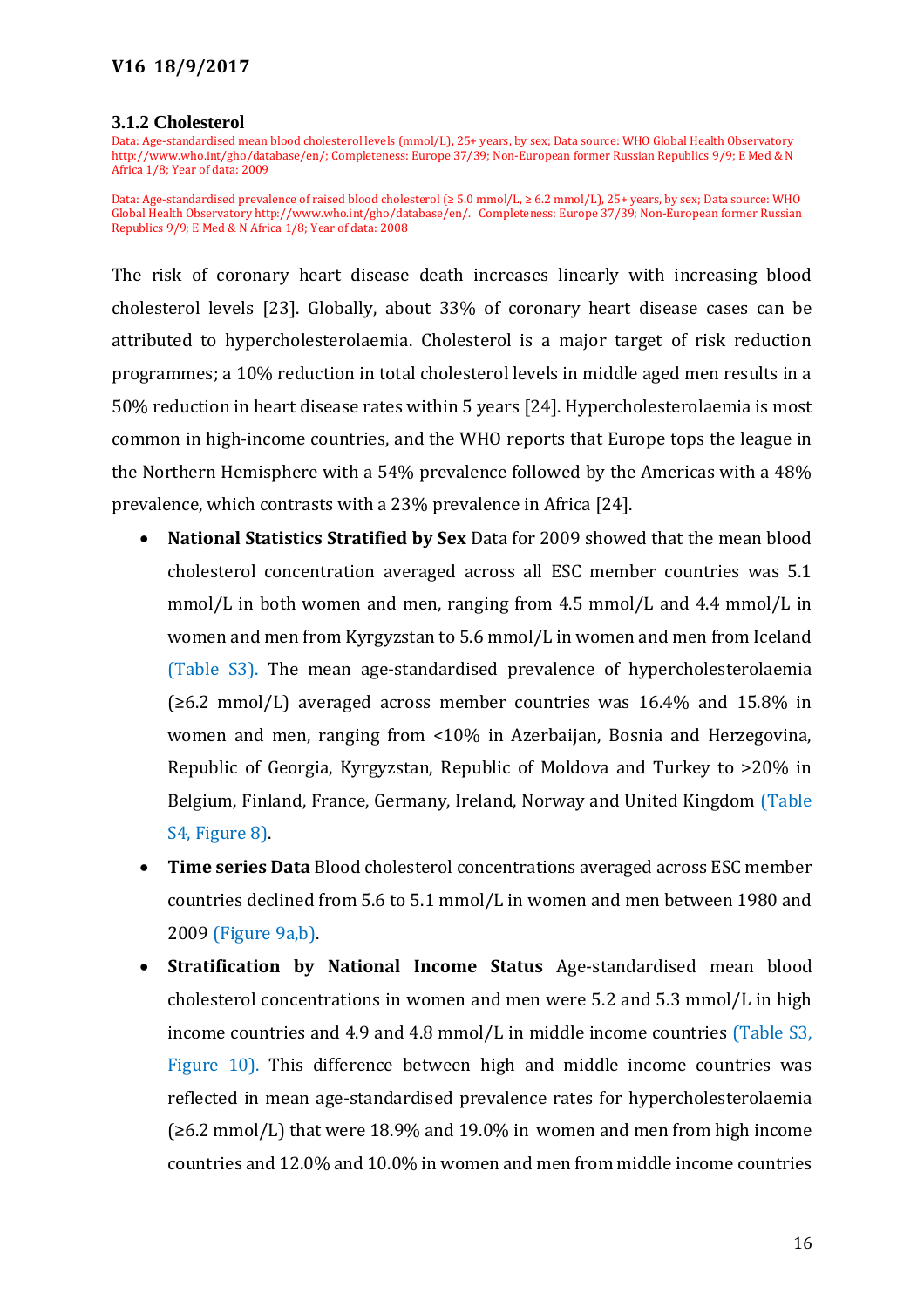(Table S4, Figure 11). Between 1980 and 2009, blood cholesterol concentrations, averaged across high income countries, changed from 5.8 to 5.2mmol/L in women and from 5.8 to 5.3 mmol/L in men. Quantitatively similar changes were recorded in women (5.3 to 4.9 mmol/L) and men (5.2 to 4.8 mmol/L) in middle income countries (Figure 9a,b).

#### **3.1.3 Diabetes**

 $\overline{a}$ 

Data: Age-standardised prevalence of raised blood glucose, 18+ years, by sex; Data source: WHO Global Health Observatory [http://www.who.int/gho/database/en/;](http://www.who.int/gho/database/en/) Completeness: Europe 37/39; Non-European former Russian Republics 9/9; E Med & N Africa 1/8; Year of data: 2014

Data: Prevalence of diabetes; Data source: World Bank [http://data.worldbank.org/indicator;](http://data.worldbank.org/indicator) Europe 38/39; Non-European former Russian Republics 9/9; E Med & N Africa 8/8; Year of data: 2014

The WHO reports over 60 million people currently living with diabetes in the European region[25], with type 2 diabetes mellitus accounting for the majority of cases. The high and increasing prevalence of diabetes is largely attributed to overweight (BMI >25kg/m2) and obesity (BMI >30kg/m2), which in turn largely results from excess dietary calories and physical inactivity.

- **National Statistics** The prevalence of diabetes by 2014 estimates was on average 6.5% across the ESC member countries. The prevalence ranged from <3% in Republic of Moldova, Republic of Georgia, Azerbaijan, Albania, Armenia and Ukraine to >14% in Lebanon, Egypt and Turkey (Table S5, Figure 12). The prevalence of raised blood glucose in women averaged 6.5% across ESC member countries, ranging from only 2.8% in Switzerland to 14.2% in Turkey. In men the average prevalence was 7.9%, ranging from 5.2% in Netherlands to 13.3% in Republic of Georgia (Table S6, Figure 13).
- **Temporal Changes by National Income Status** Paired prevalence data for diabetes in 1995-2000 and 2014 were available for 24 countries. During that period, the averaged prevalence increased from 2.0% to 4.1%, with comparable changes in high income (3.0% to 5.7%) and middle income (1.0% to 2.4%) countries (Table S7, Figure 14). Although the prevalence of diabetes was higher in high income countries, the age-standardised prevalence of raised blood glucose<sup>5</sup> was lower compared with middle income countries for both women (5.2% vs.

<sup>&</sup>lt;sup>5</sup> Raised blood glucose defined as fasting glucose ≥126 mg/dl (7.0 mmol/l) or on medication for raised blood glucose.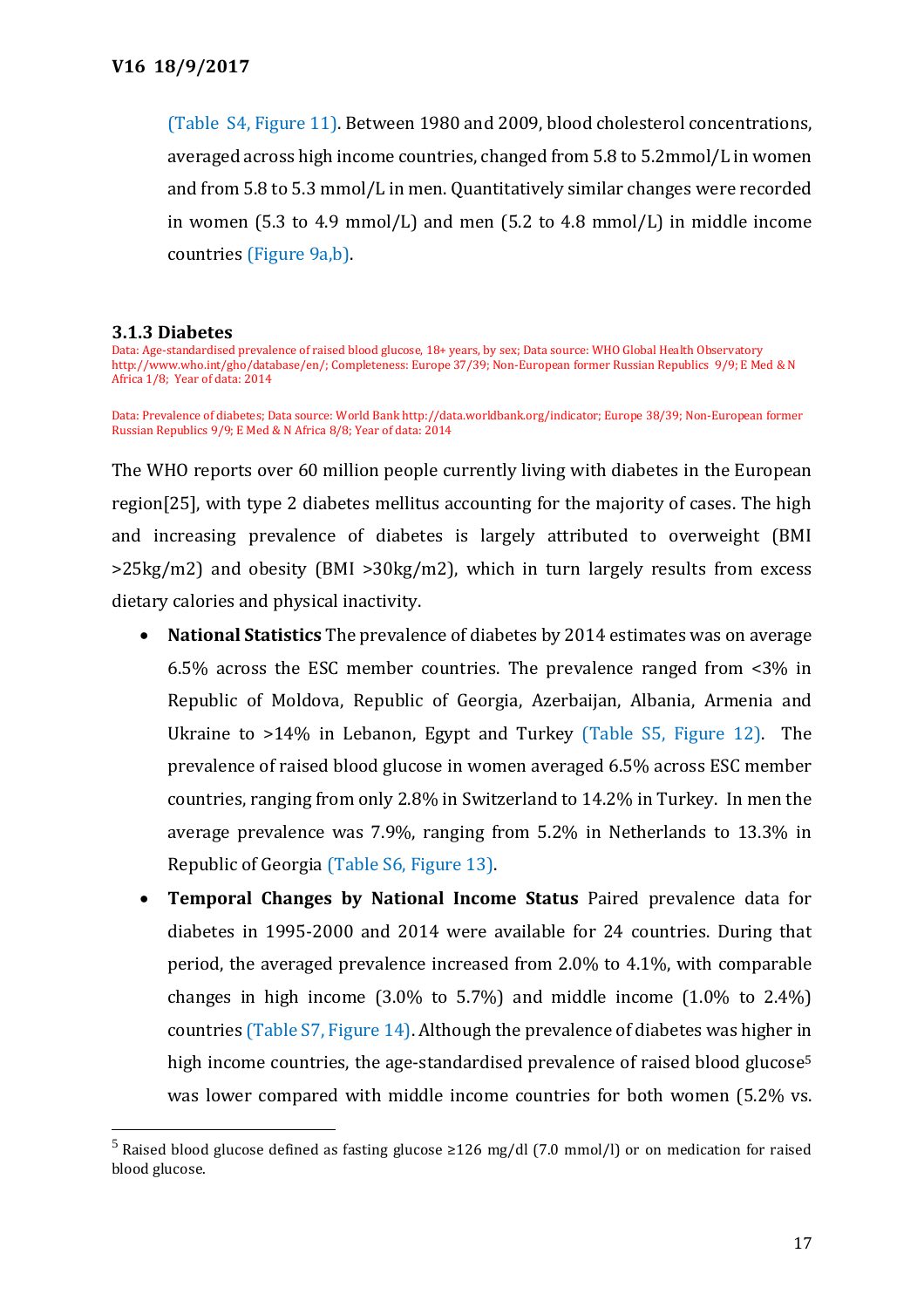8.9%) and men (7.2% vs. 9.2%)(Table S6, Figure 15). These contradictory statistics may reflect under-diagnosis of diabetes and/or less effective glycaemic control in middle income countries.

#### **3.1.4 Obesity**

 $\overline{a}$ 

Data: Age-standardised mean BMI (kg/m<sup>2</sup>), 18+ years, by sex; Data source: WHO Global Health Observatory [http://www.who.int/gho/database/en/;](http://www.who.int/gho/database/en/) Completeness: Europe 37/39; Non-European former Russian Republics 9/9; E Med & N Africa 1/8; Year of data: 2014

Data: Age-standardised prevalence of overweight and obesity, 18+ years, by sex; Data source: WHO Europe. Health for All Database (HFA-DB[\) http://data.euro.who.int/hfadb/;](http://data.euro.who.int/hfadb/) Completeness: Europe 37/39; Non-European former Russian Republics 9/9; E Med & N Africa 1/8; Year of data: 2014

Data: Prevalence of overweight or obesity among children, 11, 13 and 15 years, by sex; Data source: HBSC Survey 2014/15 [http://www.hbsc.org/publications/international/;](http://www.hbsc.org/publications/international/) Completeness: Europe 32/39; Non-European former Russian Republics 4/9; E Med & N Africa 1/8. Year of data: 2013/14

Across the world, rates of obesity are increasing rapidly [8]. A recent meta-analysis concluded that the consequences for all-cause mortality were severe and consistent across four continents. In Europe and North America, obesity is now second only to smoking as a risk factor for premature death [26].

- **National Statistics** Age-standardised mean body mass index (BMI) averaged across ESC member countries was similar for women and men (25.8 and 26.8 kg/m<sup>2</sup>), ranging from 23.8 kg/m<sup>2</sup> in women from Switzerland to 28.5 kg/m<sup>2</sup> in women from Turkey (Table S8, Figure 16). Data for 2014 showed that, across ESC member countries, more than one in five adult women and men were obese<sup>6</sup> as reflected by prevalence rates of 22.9% and 21.4% (Table S9, Figure 17). Female obesity was most common in Turkey where it affected more than one in three women. Male obesity was most common in Czech Republic, Ireland, Luxembourg and United Kingdom where it affected more than one in four men.
- **Time Series Data** Between 1980 and 2014 age-standardised BMI averaged across ESC member countries increased from 25.2to 25.8 kg/m<sup>2</sup> in women and 25.0-26.8 kg/m<sup>2</sup> in men. (Figures 18a,b).
- **Stratification by National Income Status** Mean BMI in women and men averaged across ESC member countries was  $25.5 \text{ kg/m}^2$  and  $27.0 \text{ kg/m}^2$  in high income countries and 26.4 kg/m<sup>2</sup> and 26.5 kg/m<sup>2</sup> in middle income countries (Table S8). The prevalence of obesity ( $\geq$ 30 kg/m<sup>2</sup>) in women and men was 22.9%

<sup>6</sup> WHO definitions of overweight and obesity are BMIs of ≥25 kg/m<sup>2</sup> and ≥30 kg/m<sup>2</sup>, respectively.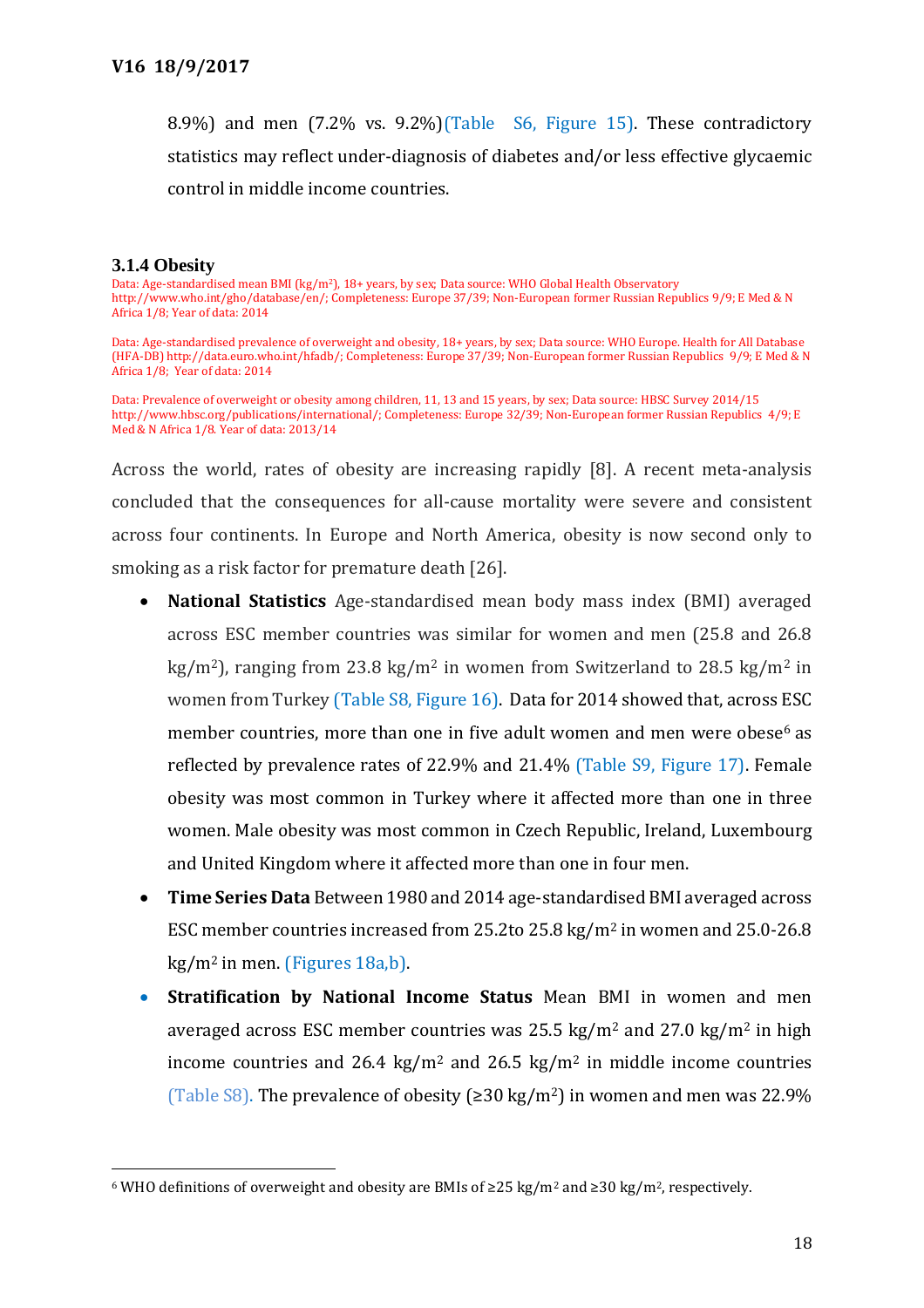and 23.1% in high income countries and 23.0% and 18.3% in middle income countries (Table S9, Figure 19).

 **Obesity in Children** Among children aged 15 years living in ESC member countries, an average of 14% in 2013/14 were overweight or obese7. Prevalence rates in girls compared with boys were 11% vs 18% and in middle income compared with high income countries were 8% vs. 12% for girls and 16% vs. 19% for boys (Table S10). These differences based on sex and national income status were reflected in cohorts aged 11, 13 and 15 years for whom prevalence rates of overweight and obesity in high income countries were 14%, 12% and 12% in girls and 17%, 17% and 19% in boys. In middle income countries prevalence rates in the same age groups were  $12\%$ ,  $10\%$ ,  $8\%$  in girls and  $20\%$ ,  $17\%$ , and  $16\%$  in boys (Table S10).

## **3.2 HEALTH BEHAVIOURS**

#### **3.2.1 Smoking**

 $\overline{a}$ 

Data: Prevalence of smoking, 15+ years, by sex; Data source: WHO Europe, Health for All Database (HFA-DB) [http://data.euro.who.int/hfadb/;](http://data.euro.who.int/hfadb/) Completeness: Europe 38/39; Non-European former Russian Republics 9/9; E Med & N Africa 1/8. Year of data: 2012-2014

Data: Prevalence of weekly smoking, 15 year olds, by sex; Data source: Inchley J et al. (2016); Currie C et al. (2012) ; Completeness: Europe 31/39; Non-European former Russian Republics 3/9; E Med & N Africa 2/8. Year of data: 2001/02 to 2013/14.

About 27% of Europeans aged over 15 are smokers, putting the continent at the top of the international smoking league, with tobacco-related disease accounting for more deaths than anywhere else in the world [27].

 **National Statistics Stratified by Sex** In men aged ≥15 years, the national prevalence of smoking, based on latest year estimates, averaged 31.5% across the ESC member countries for which data were available. The prevalence ranged from ≤15% in Iceland, Norway and Sweden to >50% in Republic of Georgia, Latvia, Republic of Moldova and Russian Federation. For women, smoking prevalence was lower averaging 15.8% across the ESC member countries. The prevalence ranged from <10% in Albania, Armenia, Belarus, Republic of Georgia, Kazakhstan, Kyrgyzstan and Lithuania to >25% in Bulgaria, Greece, Montenegro, Serbia and

<sup>7</sup> For children aged between 5–19 years overweight is BMI-for-age greater than 1 standard deviation above the WHO Growth Reference median; and obesity is greater than 2 standard deviations above the WHO Growth Reference median.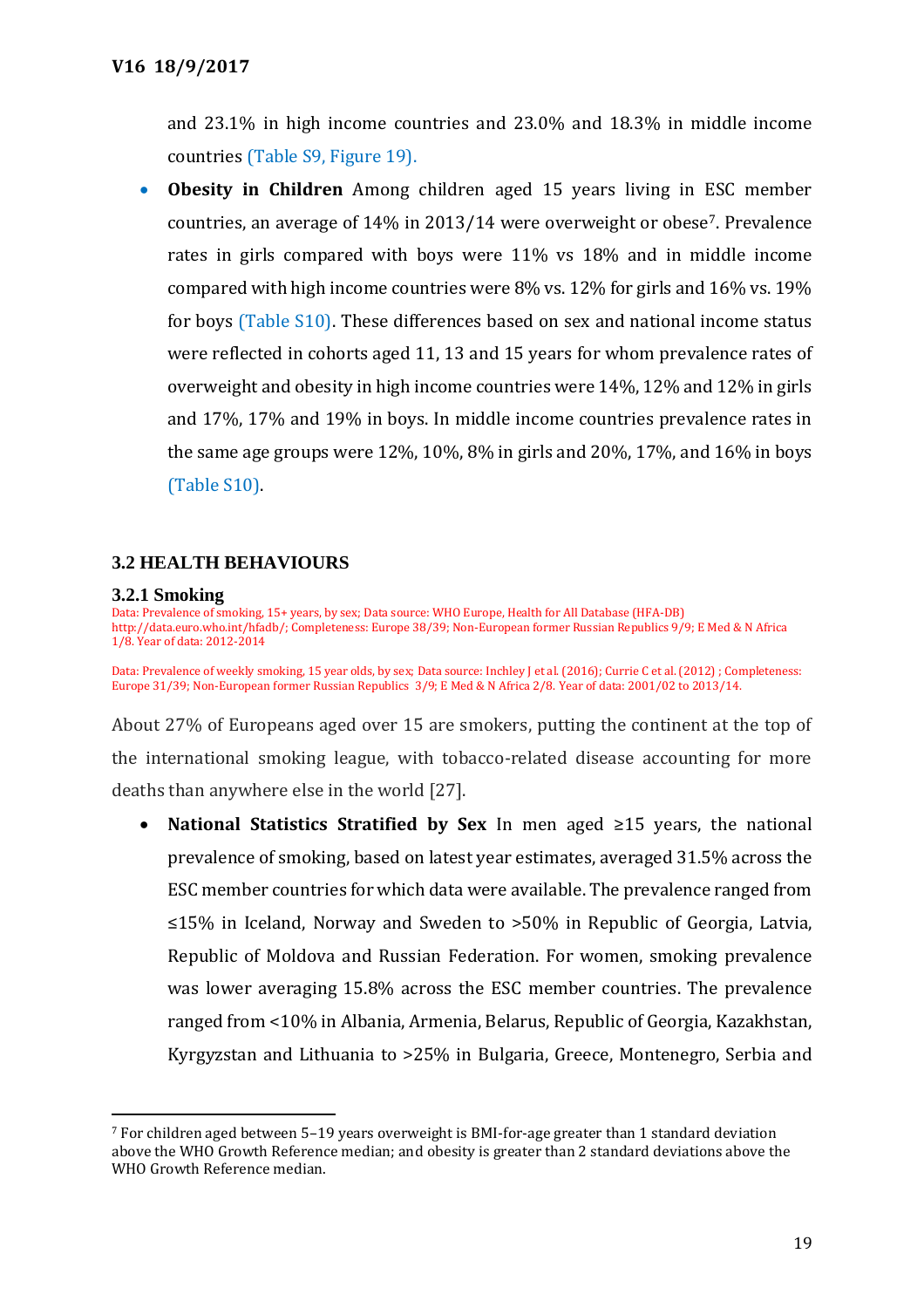TFYR Macedonia. Among two of the four ESC member countries where >50% of men were smokers the prevalence among women was <10%, emphasising the importance of cultural factors in determining smoking behaviour, particularly in women (Table S11, Figure 20).

- **Temporal Changes** Paired prevalence data for smoking in 1995-2000 and 2013- 2014 were available for only 28 and 27 countries in women and men. During that period, the averaged prevalence of smoking reduced from 21.4% to 16.1% in women and from 37.0% to 26.9% in men (Table S12, Figure 21a,b).
- **Stratification by National Income Status** Comparison of smoking prevalence in high and middle income ESC member countries showed divergent sex differences. Among women aged ≥15 years, smoking prevalence, based on the latest available estimates in each country, was 17.0% in high income countries and 13.6% in middle income countries. For men, the pattern was different with smoking prevalence 26.0% in high income countries and 41.3% in middle income countries (Table S11, Figure 22).
- **Smoking in Children** Among girls and boys aged 15, the prevalence of at least weekly smoking recorded in 2013-14 averaged 12.1% and 13.5%, respectively, across European member countries with considerable variation between countries (Table S13, Figure 23). In Bulgaria, Croatia, Hungary, Italy, Lithuania and Romania ≥20% of boys were smokers compared with ≤5% in Armenia, Iceland and Norway. Similar variation was seen in girls, with ≥20% smoking in Bulgaria, Croatia, France, Hungary and Italy but ≤3% in Armenia, Iceland and Norway. Since the millennium, high income countries have seen declines in smoking prevalence in girls (24.1% to 12.3%) and boys (23.5% to 12.9%). Similar declines have also been seen in middle income countries for girls (18.0% to 11.2%) and boys (28.9% to 16.3%) (Table S13).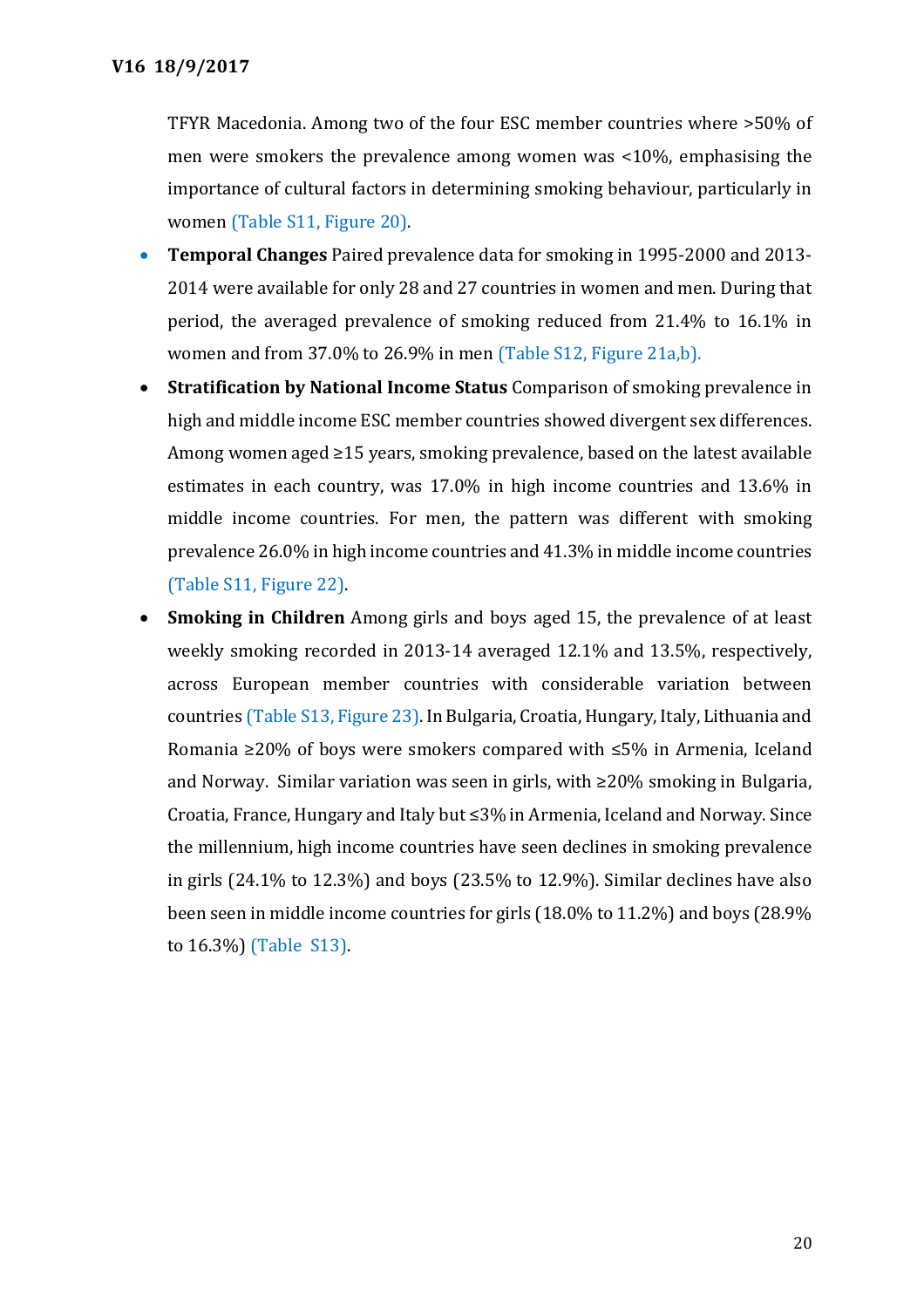#### **3.2.2 Alcohol**

 $\overline{a}$ 

Data: Alcohol consumption, litres per capita per year, 15+ years; Data source: WHO Europe, Health for All Database (HFA-DB) [http://data.euro.who.int/hfadb/;](http://data.euro.who.int/hfadb/) Completeness: Europe 37/39; Non-European former Russian Republics 9/9; E Med & N Africa 1/8; Year of data: 2012 to 2014

Data: Age-standardised prevalence of heavy episodic drinking in the past 30 days, 15+ years; Data source: WHO Global Health Observator[y http://www.who.int/gho/en/;](http://www.who.int/gho/en/) Completeness: Europe 37/39; Non-European former Russian Republics 9/9; E Med & N Africa 1/8. Year of data: 2010

According to Dietary Guidelines for Americans 2015-2020, moderate drinking is up to one drink per day for women and up to two drinks per day for men[28]. This is comparable to guideline recommendations in Ireland, Denmark and Czech Republic but greater than the recently updated recommendations in the UK [29]. Excessive alcohol consumption remains a leading cause of premature death, data from the United States showing it is responsible for 1 in 10 deaths among working-age adults [30].

- **National Statistics** In European men and women aged ≥15 years, alcohol consumption, averaged across the ESC member countries for which data were available, was 8.7 L/capita/year based on the latest year estimates <sup>8</sup>. There were, however, large differences between countries, with consumption ranging from <4 L/capita/year in Armenia, Azerbaijan, Israel, Kyrgyzstan, TFYR Macedonia and Turkey to >13 L/capita/year in Belarus and Lithuania (Table S14, Figure 24).
- **Stratification by Sex** Age-standardised data for 2010, averaged across 47 ESC member countries for which data were available, showed that heavy episodic drinking in the past 30 days<sup>9</sup> was less prevalent among women than men  $(8.3\%$ vs 30.0%) (Table S15, Figure 25). Rates ≥50% were recorded for men in Austria, Czech Republic, Finland, Ireland and Lithuania. Rates tended to be high among women in these same countries and exceeded 20% for women in Austria and Lithuania.
- **Time series Data** There has been little change in alcohol consumption in recent years, with an average 8.6 L/capita/year averaged across ESC member countries in 1996-2000 compared with 8.8 L/capita/year in 2014 (Figure 26).

<sup>8</sup>Alcohol consumption is defined as the recorded amount of pure alcohol in litres consumed per adult (15+ years) over a calendar year in a country, in litres of pure alcohol. The indicator only takes into account the consumption which is recorded from production, import, export, and sales data, often via taxation.

<sup>9</sup> Heavy episodic drinking is defined as consumption of at least 60 grams of pure alcohol on at least one occasion in the past 30 days; data come from population surveys. Weighted for abstainers and population size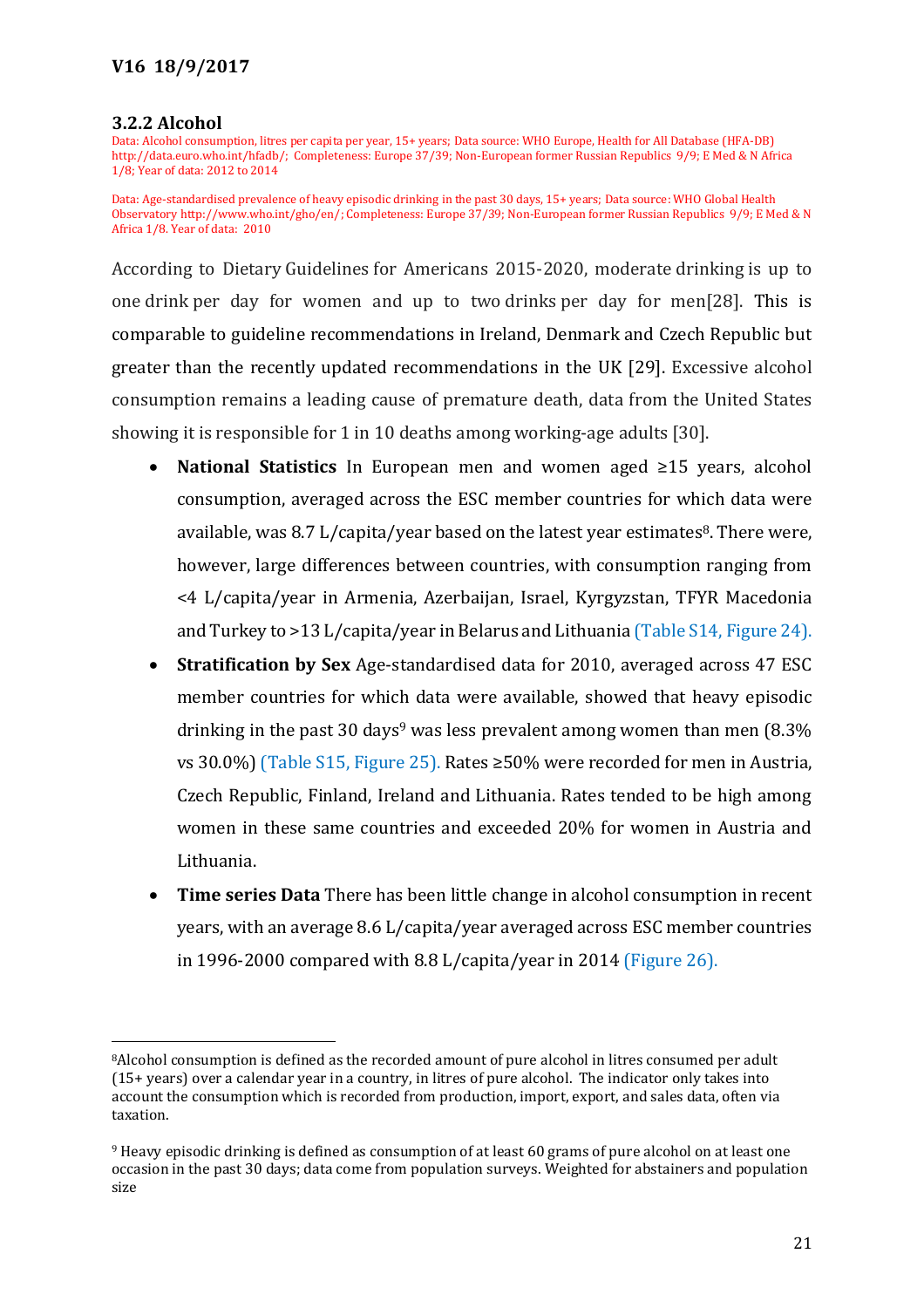**Stratification by National Income Status** Alcohol consumption averaged across ESC member countries was 9.9 L/capita/year in high income countries compared with 6.6 L/capita/year in low income countries (Table S14, Figure 27). The average prevalence of heavy episodic drinking in women and men was 10.7% and 34.6% in high income countries compared with 4.0% and and 22.1% in middle income countries (Table S15, Figure 28).

## **3.2.3 Diet**

 $\overline{a}$ 

Data: Diet, fat and energy consumption. Data source: Food and Agriculture Organization of the United Nations (FAO) [http://faostat.fao.org/beta/en/; C](http://faostat.fao.org/beta/en/;)ompleteness: Europe 37/39; Non-European former Russian Republics 9/9; E Med & N Africa 1/8. Year of data: 2011

In a recent report from the PURE study (31), higher fruit, vegetable, and legume consumption was associated with a lower risk of non-cardiovascular, and total mortality. Benefits appeared to be maximum for both non-cardiovascular mortality and total mortality at three to four servings per day (equivalent to 375–500 g/day). A US study found that the aggregate of 14 sub-components of diet was a more important risk factor for disease than either physical inactivity or high BMI and was associated with 26% of all deaths and 14% of disability adjusted life years [32]. However, the authors cautioned that results for diet are limited by the precision of the measurement and similar caution needs exercising in the interpretation of dietary data recorded in the Atlas<sup>10</sup>.

 **Energy Consumption** Data from the Food and Agriculture Organization of the United Nations (FAO) showed that total energy consumption<sup>11</sup> in 2011, averaged across ESC member countries, was 3254 kcal/day. Energy consumption was similar in high (3354 kcal/day) and middle (3077 kcal/day) income countries and has remained fairly constant the last 16 years increasing from 3036 kcal/day in 1995 to 3254 kcal/day in 2011. Average consumption during this period has been higher in high income countries, increasing from 3197 to 3354 kcal/day

<sup>&</sup>lt;sup>10</sup>National foodconsumption data presented in this section come from the Food and Agriculture Organization of the United Nations (FAO)which collects collect country-level data on food production and trade. The actual food consumption may be lower than the quantity shown as food availability depends on the magnitude of wastage and losses in the household, e.g. during storage, in preparation and cooking, as plate-waste or quantities fed to domestic animals and pets, thrown or given away*.* 

 $11$ total energy consumption is the amount of food, in kilocalories (kcal) per day, available for each individual in the total population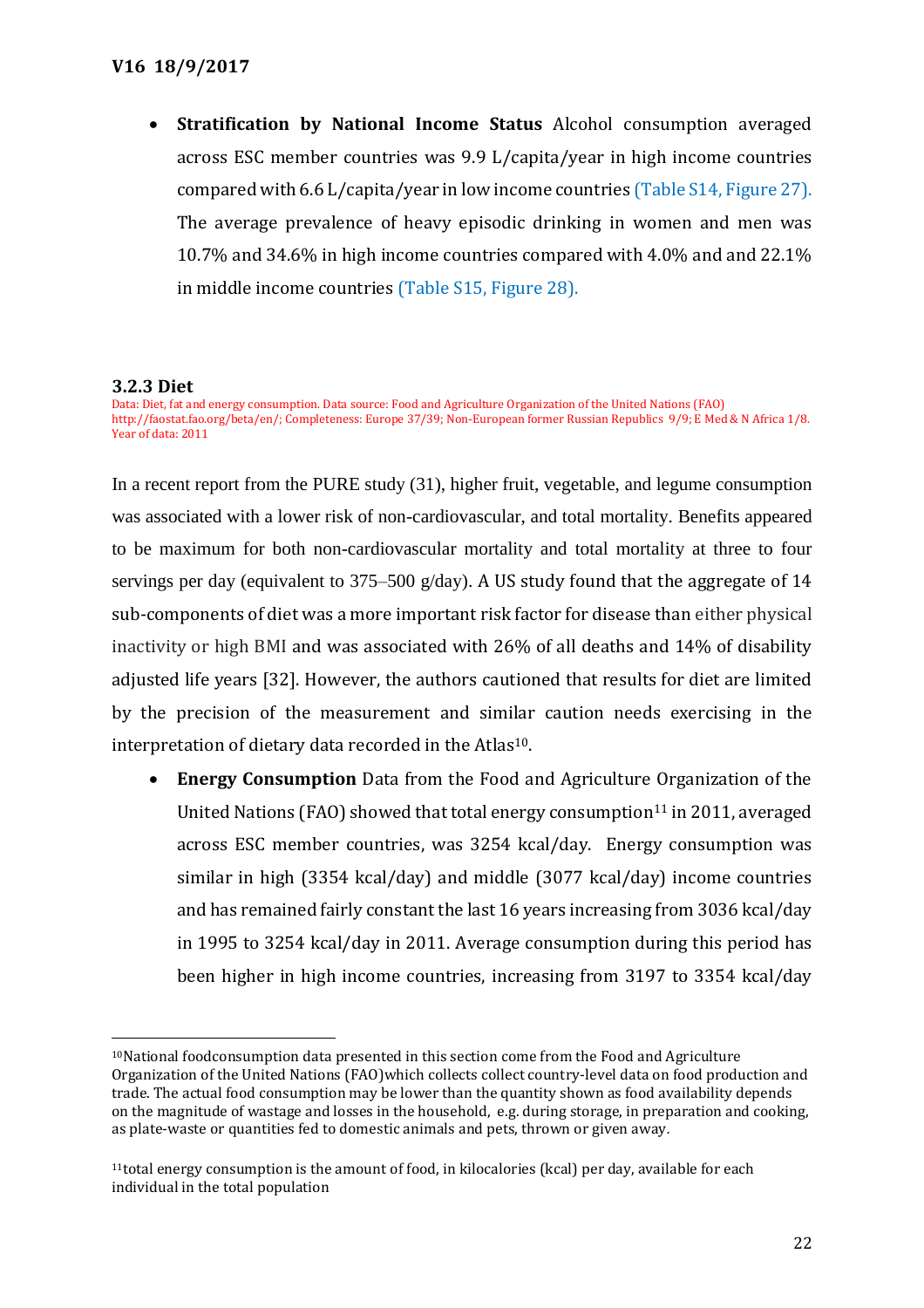compared with 2736 to 3077 kcal/day in middle income countries (Table S16, Figures 29a, 30a).

- **Fat Consumption** Estimates for fat consumed across ESC member countries in 2011 averaged 120.5 g/capita/day. Consumption was higher in high income compared with middle income countries (135.7 vs 93.7 g/capita/day). Time series data for the period 1995-2011 showed increasing consumption from a mean of 103.4 to 120.5 g/capita/day between 1995 and 2011. Consumption during this period has been higher in high income countries, increasing from a mean of 123.1 to 135.7 g/capita/day compared with 67.0 to 93.7 g/capita/day in middle income countries (Table S16, Figures 29b, 30b).
- **Vegetable and Fruit Consumption** Estimates for vegetables and fruit consumed across ESC member countries in 2011 averaged 135.9 kg/capita/year and 94.4 kg/capita/year, respectively. For vegetables, consumption was lower in high income compared with middle income countries (115.0 vs 172.6 kg/capita/year), but for fruit the pattern was different with consumption higher in high income countries (103.8 vs. 77.9 kg/capita/year)(Table S16, Figures 29c, 29d, 30c, 30d). Time series data for the period 1995-2011 showed increasing consumption of both vegetables (107.1 to 135.9 kg/capita/year) and fruit (74.5 to 94.4 kg/capita/year) averaged across ESC member countries.

## **3.2.4 Physical activity**

Data: Prevalence of insufficiently active adults, 18+ years, by sex; Data source: WHO Global Health Observatory [http://www.who.int/gho/database/en/;](http://www.who.int/gho/database/en/) Completeness: Europe 32/39; Non-European former Russian Republics 4/9; E Med & N Africa 0/8; Year of data: 2010

Data: Proportion of children who participate in at least one hour of moderate to vigorous physical activity per day, 11, 13 or 15 years olds, by sex, Data source: Inchley J et al. (2016) Growing up unequal: WHO Regional Office for Europe: Copenhagen, Denmark; Completeness: Europe 33/39; Non-European former Russian Republics 4/9; E Med & N Africa 1/8. Year of data: 2013/14,

In a cohort of 334,161 European men and women followed up for 12.4 years, individuals who exercised only moderately reduced the hazard of all-cause mortality by 16–30% compared with those categorized as inactive [33]. The study was consistent with earlier findings that physical inactivity has a major health effect worldwide and that a decrease or removal of this unhealthy behaviour could improve health substantially [34].

 **Physical Activity in Adults** Self reported physical activity using validated questionnaires was graded "insufficient" in a mean of 30.1% of women and 22.7%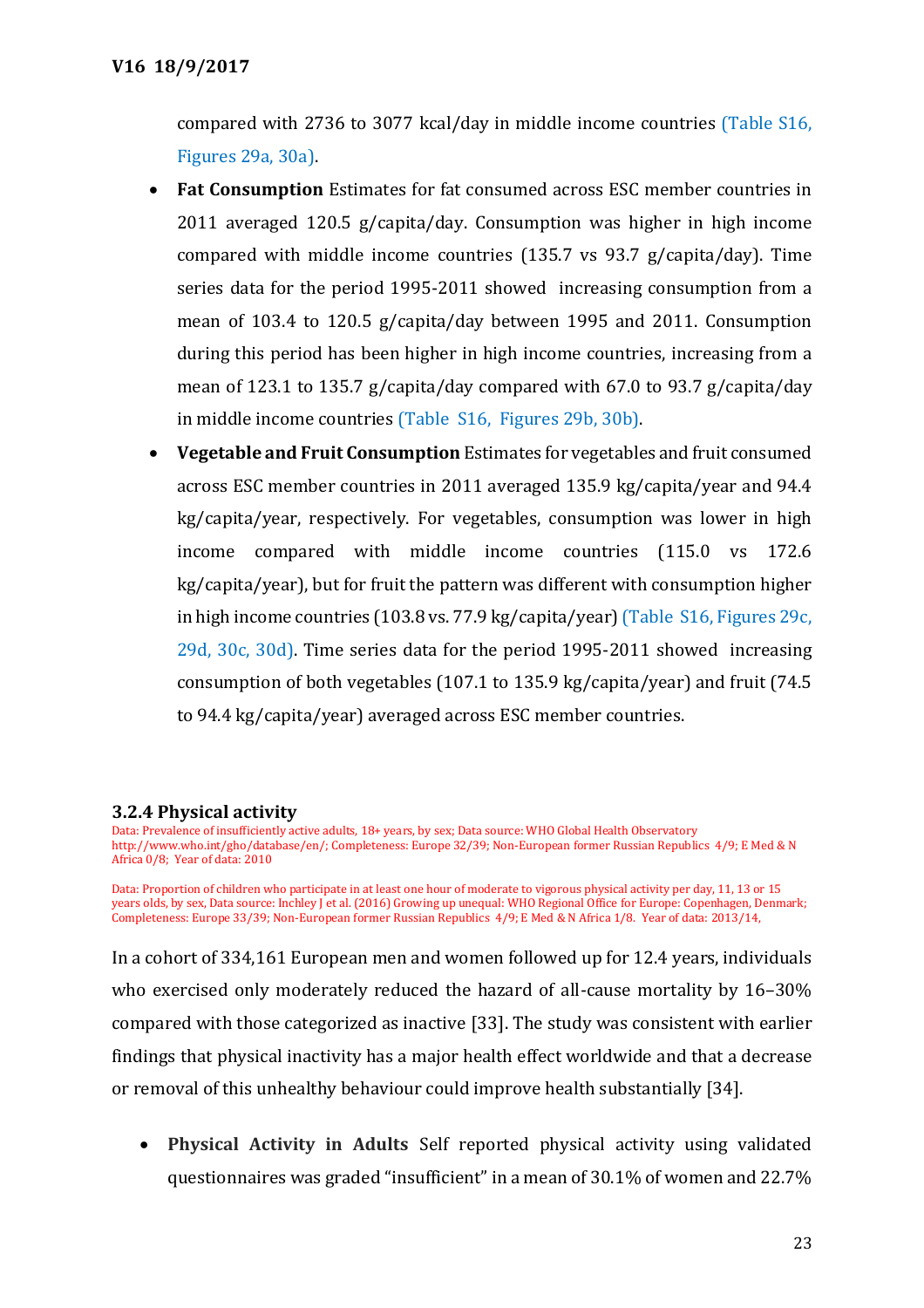of men across ESC member countries (Table S17, Figure 31). <sup>12</sup> In Belgium, Ireland, Italy Portugal, Serbia and UK, ≥30% of men and >40% of women reported insufficient physical activity. In Malta, the prevalence of inactivity was yet higher at 50% and 40% for women and men. The averaged prevalence of insufficiently active women and men was 31.2% and 23.5% in high income countries compared with 26.8% and 20.0% in middle income countries (Table S17, Figure 32).

 **Physical Activity in Children** Data for 2013/14 show that for all ESC member countries, the average proportion of 15 year old children participating in at least one hour of moderate to vigorous physical activity per day<sup>13</sup> tended to be lower in girls compared with boys (Figure 33). This applied across 11, 13 qnd 15 year old age groups, in which proportions undertaking an hour per day or more of vigorous physical activity tended to decline with age in both girls (21%, 15%, 10%) and boys (30%, 25%, 20%) (Table S18). In high income ESC member countries, participation in at least one hour of moderate to vigorous physical activity per day among groups aged 11, 13 and 15 years was 20%, 14% and 9% in girls and 29%, 23% and 19% in boys. In middle income countries participation was higher with proportions of 26%, 21% and 15% in girls and 35%, 30% and 25% in boys (Table S18, Figure 34).

## **3.3 Commentary**

 $\overline{a}$ 

Across ESC member countries, variation in the prevalence of major risk factors for cardiovascular disease represents a failure of effective health policy and public education that condemns large populations to premature death from ischaemic heart disease and stroke. It is salutary to note that the risk factors driving cardiovascular disease are potentially reversible, providing huge opportunity to address these international health inequalities. Indeed it was not long ago that today's high income countries had risk factor prevalence statistics similar to those now recorded in some of the middle income

<sup>&</sup>lt;sup>12</sup> The prevalence of insufficient physical activity is represented by the percent of defined population attaining less than 150 minutes of moderate-intensity physical activity per week, or less than 75 minutes of vigorous-intensity physical activity per week, or equivalent. Based on self-reported physical activity captured using the GPAQ (Global Physical Activity Questionnaire), the IPAQ (International Physical Activity Questionnaire) or a similar questionnaire (age standardized estimates).

<sup>&</sup>lt;sup>13</sup> Moderate to vigorous physical activity is defined as any activity that increases the heart rate and makes the person get out of breath some of the time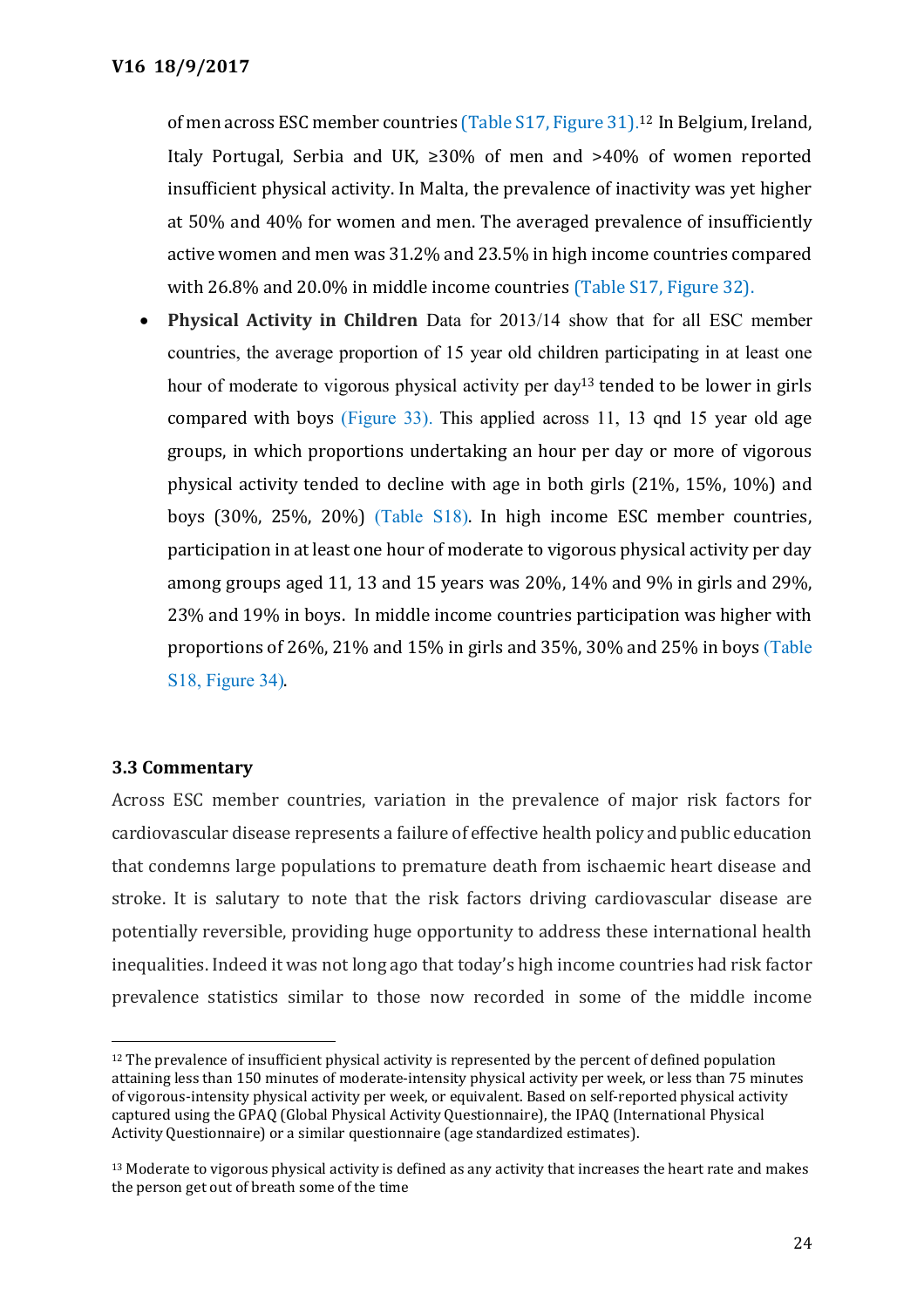member countries of the ESC. The steep declines in cardiovascular mortality that many high income countries have enjoyed are largely explained by risk factor modification making the opportunity to eliminate cardiovascular inequalities across Europe and elsewhere in the world one of the key healthcare challenges of the 21st century. The successful implementation of treatments to lower blood pressure and blood lipid concentrations along with smoking cessation measures in high income countries now need exporting to the healthcare systems of middle income countries to allow their populations to share the health benefits. Meanwhile the emerging obesity epidemic affecting high income countries, driven by physical inactivity and dietary indiscretion, needs determined action if the steep downward trend in cardiovascular mortality that has occurred in the last 50 years is to be maintained. The ESC Atlas of cardiovascular statistics clearly identifies the national risk factor profiles and the targets for intervention that need addressing to reduce the health inequalities across ESC member countries.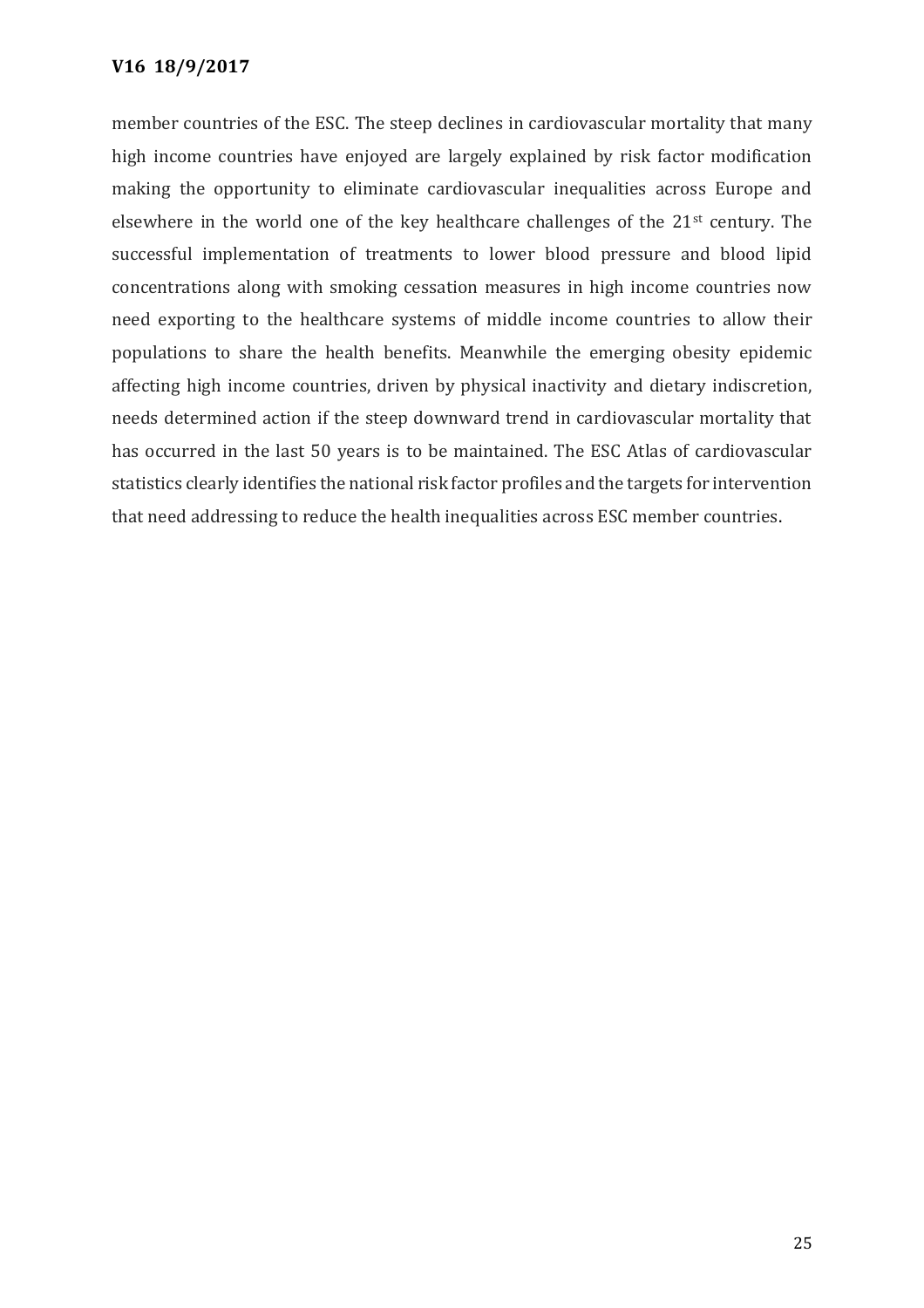## **4. CARDIOVASCULAR DISEASE: NATIONAL PREVALENCE**

Cardiovascular disease (CVD) remains one of the most common disorders affecting men and women across Europe and, increasingly, in Eastern Mediterranean and North African countries. Its societal impact is huge both in terms of the direct costs incurred in its management [35-37] and the indirect costs related to absenteeism, lost productivity and mortality. Total costs exceed those for any other major diagnostic group [38]. Thus, the national prevalence statistics and trends over time that are recorded in the Atlas have important implications for the national economies of ESC member countries in addition to their implications for population health.

## **4.1 Incidence of CVD<sup>14</sup>**

 $\overline{a}$ 

Data: Incidence of CVD, IHD and stroke, by sex; Data source: Global Burden of Disease database http://www.healthdata.org/gbd/data; Completeness: Europe 37/39; Non-European former Russian Republics 9/9; E Med & N Africa 1/8; Year of data: 2015

Data: Incidence of CVD by sex; Data source: Global Burden of Disease databas[e http://www.healthdata.org/gbd/data;](http://www.healthdata.org/gbd/data) Completeness: Europe 37/39; Non-European former Russian Republics 9/9; E Med & N Africa 1/8. Year of data: 1990-2015

- **National Statistics** There were ~11 million new cases of cardiovascular disease (CVD) in the 47 ESC member countries for which 2015 data were available15. Ischaemic heart disease accounted for about 50% of these cases and stroke for about 14%. National contributions of incident cases in part reflected the size of the different ESC member countries, Russian Federation contributing the most cases ( $\sim$ 2.5 million) and Iceland the fewest ( $\sim$ 2,500) (Table S19).
- **Stratification by Sex** Women accounted for more new cases of CVD compared with men ( $\sim$ 5.7 million cases vs.  $\sim$ 5.3 million cases) but new cases of IHD were more frequent in men ( $\sim$ 2.7 million vs.  $\sim$ 2.9 million) while new cases of stroke were more frequent in women  $\sim 0.85$  million vs.  $\sim 0.65$ million).
- **Time Series Data** There was a steady increase in incident cases of CVD between 1990 and 2015 in both women  $\left(\sim 4.9 \right)$  million to  $\sim 5.7$  million) and men  $\sim$  4.3million to  $\sim$  5.3million). This was seen across all ESC member countries, except for Denmark, Republic of Georgia, Germany, Latvia and the UK which

 $14$  Disease incidence is the rate of occurrence of new cases in a given population. It conveys information about the risk of contracting the disease.

<sup>15</sup> 2015 data unavailable for Republic of Kosovo, Republic of San Marino, Algeria, Egypt, Lebanon, Libya, Morocco, Syrian Arab Republic Arab Republic, Tunisia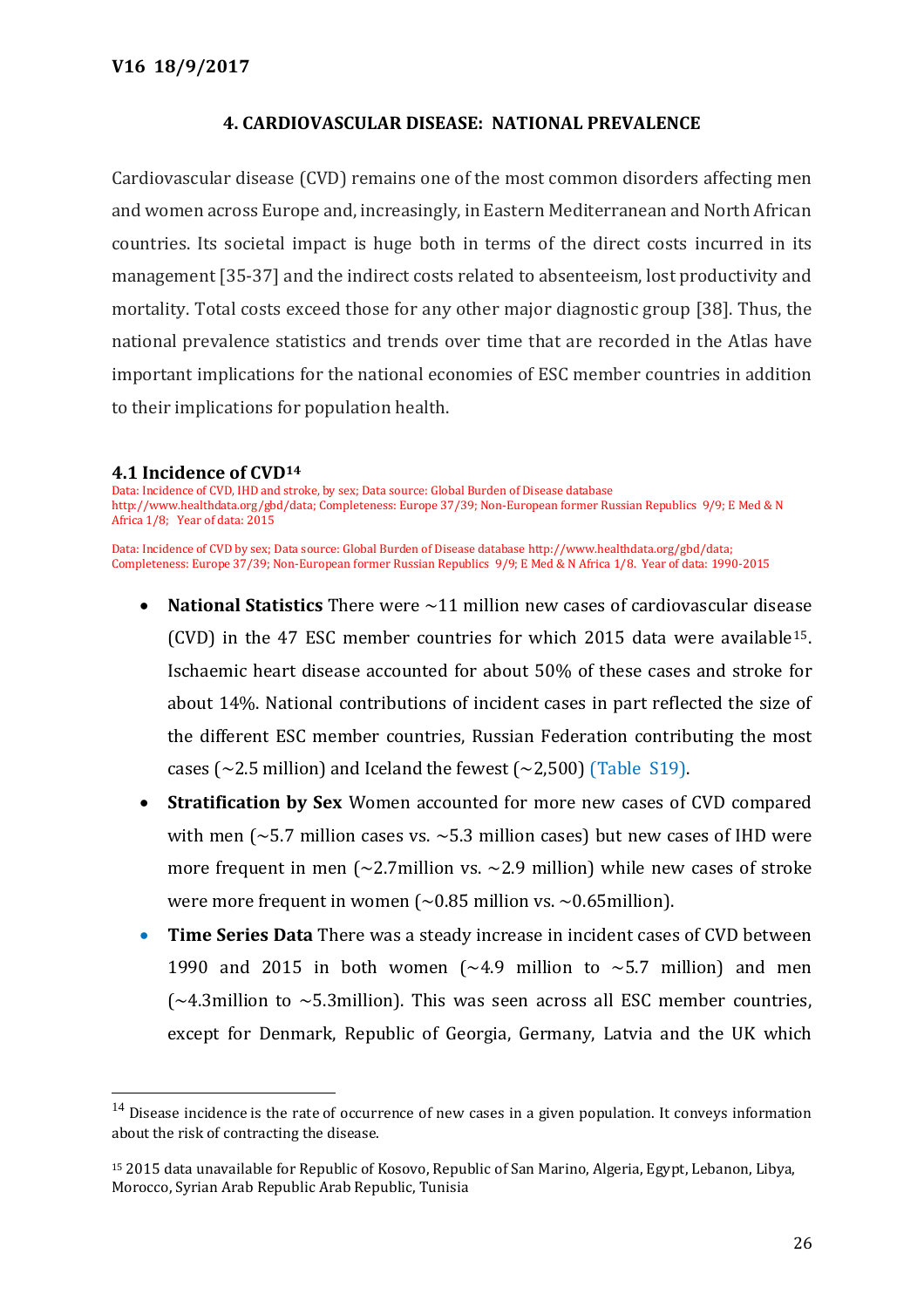recorded small declines in incident CVD among women and Hungary and the UK which recorded small declines in men (Table S20, Figure 35,ab).

 **Stratification by National Income Status** Incident cases of CVD, averaged across ESC member countries, increased in high and middle income countries by 11% and 22% in women and by 17% and 26% in men (Table S20, Figures 35a,b).

#### **4.2 Prevalence of CVD<sup>16</sup>**

 $\overline{a}$ 

Data: Prevalence of CVDs, by sex; Data source: Global Burden of Disease databas[e http://www.healthdata.org/gbd/data:](http://www.healthdata.org/gbd/data)  Completeness: Europe 37/39; Non-European former Russian Republics 9/9; E Med & N Africa 1/8; Year of data: 2015

Data: Age-standardised prevalence rate per 100 000 of CVDs, by sex; Data source: Global Burden of Disease database http://www.healthdata.org/gbd/data; Completeness: Europe 37/39; Non-European former Russian Republics 9/9; E Med & N Africa 1/8; Year of data: 2015

Data: Age-standardised prevalence rate per 100 000 of CVD, by sex; Data source: Global Burden of Disease database http://www.healthdata.org/gbd/data; Completeness: Europe 36/39; Non-European former Russian Republics 9/9; E Med & N Africa 1/8; Year of data: 1990 to 2015,

- **National Statistics** There were ~83.5 million people living with CVD in ESC member countries in 2015. The prevalence was driven predominantly by peripheral vascular disease ( $\sim$ 35.7 million), followed by IHD ( $\sim$ 29.4 million), other CVD such as pericardial disease, valvular heart disease  $(\sim 13.3 \text{ million})$ , atrial fibrillation (~9.5 million) and stroke (~7.5 million) (Table  $\frac{521}{1}$ . With agestandardization, the prevalence of CVD per 100,000 people averaged across all ESC member countries in 2015 remained driven by peripheral vascular disease, (5,373) followed by IHD (4,390), other CVD (2,211), atrial fibrillation (1,450) and stroke (1,220) (Table S22).
- **Stratification by Sex** Age standardized prevalence rates for CVD in women exceeded 7,000 per 100,000 people in Czech Republic, Republic of Georgia, Kyrgyzstan and Turkey. In men rates in excess of 9,000 per 100,000 people were recorded in Bulgaria, Croatia, Russian Federation, and Slovak Republic. (Table S22). For all CVD phenotypes, including IHD, stroke, and PVD, age standardised prevalence averaged across ESC member countries was lower in women compared with men. Absolute numbers of prevalent cases, however, showed inequalities between women and men according to CVD phenotype with  $\sim 0.9$ million and ~5.7 million more prevalent cases of stroke and peripheral vascular

<sup>&</sup>lt;sup>16</sup> Disease prevalence is the proportion of cases in the population at a given time. It indicates how widespread the disease is.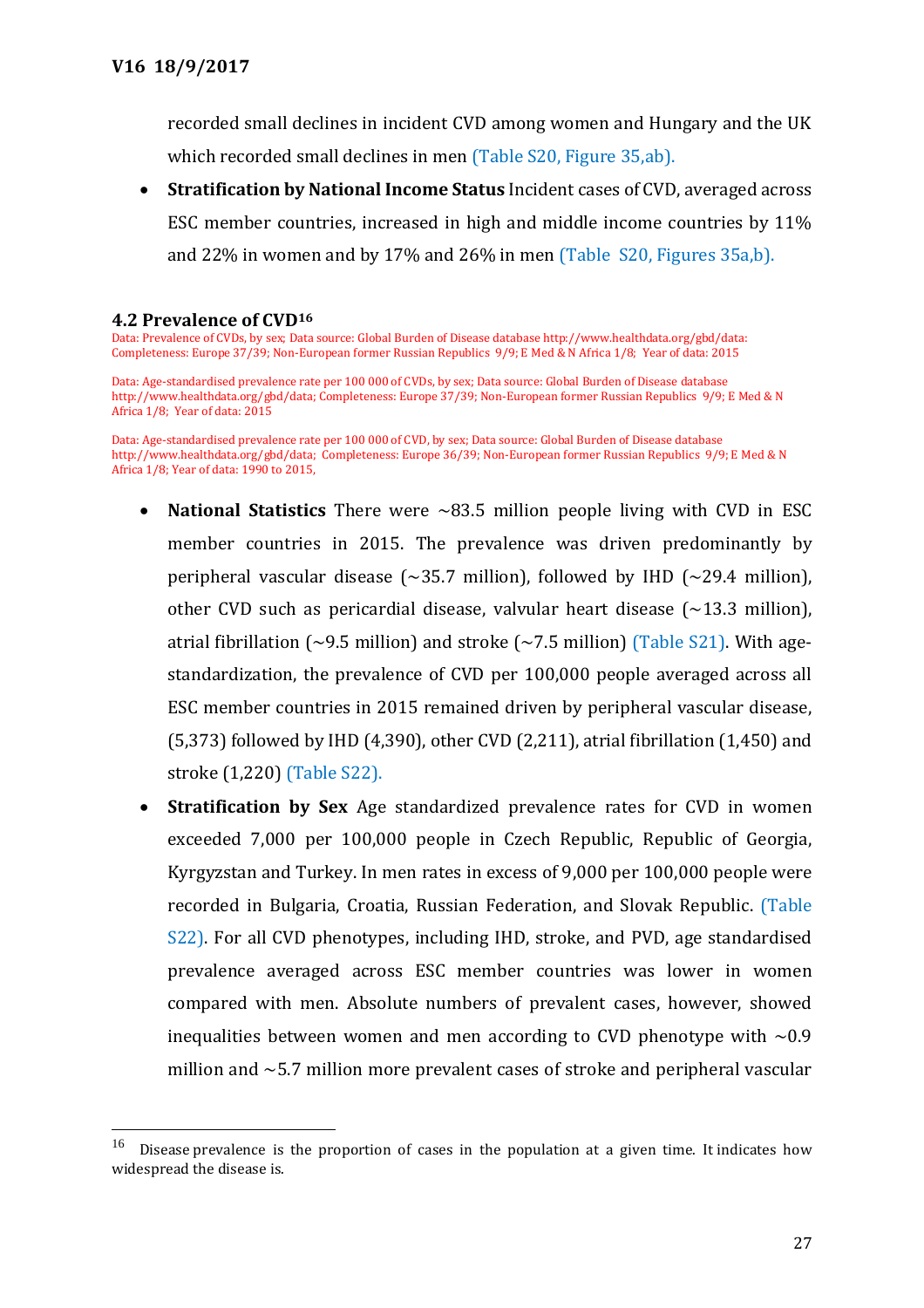$\overline{a}$ 

disease in women compared with men and  $\sim$ 3.6 million and  $\sim$ 0.5 million more prevalent cases of IHD and atrial fibrillation in men compared with women.

- **Time Series Data** Age-standardised prevalent cases of CVD per 100,000 people, averaged across all ESC member countries, showed little change between 1990 and 2015 in women (5863 to 5586) or men (7,671 to 7,200). In many countries, a small decline in the age-standardised prevalence was recorded but in six of the 16 middle income countries for which data were available (Armenia, Belarus, Bosnia and Herzegovina, Kazakhstan, Montenegro and Ukraine) small increases in prevalence were recorded in both women and men. Small increases in prevalence were also recorded in TFYR Macedonia (women only) and Kyrgyzstan (men only) (Table S23, Figures 36a,b,).
- **Stratification by National Income Status** Age-standardised prevalent cases of CVD per 100,000 people in high and middle income countries were 5,093 and 6,570 for women compared with 6,563 and 8,358 for men. IHD was less prevalent in high income compared with middle income countries in women (1,212 vs. 2,212) and men (2,267 vs. 3,788). Stroke prevalence showed similar inequality between high and middle income countries in women (448 vs. 843) and men (497 vs. 863) (Table S22, Figure 37).

## **4.3 Disability-adjusted life years (DALYs) lost to CVD**

Data: Age-standardised DALYs lost rate per 100 000 for IHD, stroke and other CVD, by sex; Europe, Data source: Global Burden of Disease database http://www.healthdata.org/gbd/data; Completeness: Europe 37/39; Non-European former Russian Republics 9/9; E Med & N Africa 1/8; Year of data: 2015

Age-standardised rate of DALYs lost per 100 000 from CVD, by sex; Data source: Global Burden of Disease database http://www.healthdata.org/gbd/data; Completeness: Europe 37/39; Non-European former Russian Republics 9/9; E Med & N Africa 1/8; Year of data: 1990-2015

Disability-adjusted life-years (DALYs) combine information regarding premature death (years of life lost) and disability caused by the CVD (years lived with CVD) to provide a summary measure of health lost due to that condition<sup>17</sup>. It allows comparison of the overall health and life expectancy of different countries.

 **National Statistics Stratified by Sex** In 2015, DALYs lost to CVD in women and men totalled  $\sim$ 28 million and  $\sim$ 36 million, accounting for  $\sim$ 22% and  $\sim$ 24% of all

<sup>17</sup> One DALY can be thought of as one lost year of "healthy" life. The sum of these DALYs across the population, or the burden of disease, can be thought of as a measurement of the gap between current health status and an ideal health situation where the entire population lives to an advanced age, free of disease and disability.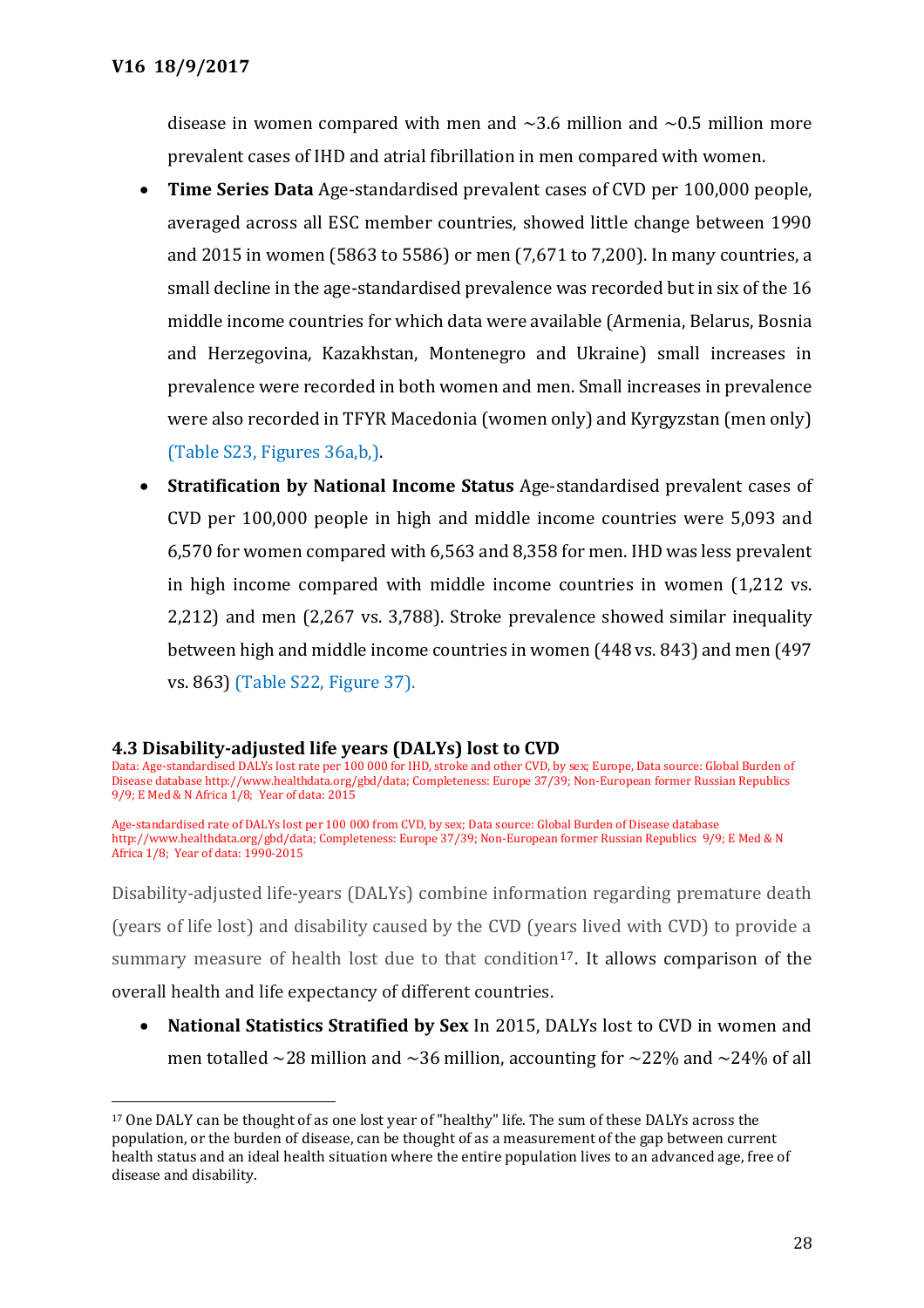DALYs lost across ESC member countries (Figures 38a,b). Age-standardised data for 2015 show that across ESC member countries DALYs per 100,000 people lost to IHD were consistently higher than DALYs lost to stroke, as reflected by mean values for women (1,623 vs. 1,040) and for men (3,698 vs. 1,560). Agestandardised DALYs lost to IHD in women and men were notably high in Belarus, Kyrgyzstan and Ukraine and lowest in France. For stroke, age-standardised DALYs lost in women and men were, for both sexes, highest in Kyrgyzstan and lowest in Switzerland (Table S24).

- **Time Series Data** Between 1990 and 2015 reductions in mean age-standardised DALYs per 100,000 people lost due to CVD were recorded across ESC member countries for both women (5,759 to 3,452) and men (9,764 to 6,326) (Table S25, Figures 39a, b).
- **Stratification by National Income Status** For IHD in women and men there were a mean of 1004 and 2407 age standardised DALYs per 100,000 people lost during 2015 in high income member countries compared with 2,715 and 5,977 in middle income member countries. The data for stroke in women and men were 586 and 860 age-standardized DALYs per 100,000 people lost in high income member countries compared with 1,841 and 2,794 in middle income member countries (Table S24, Figure 40).

## **4.4 Commentary**

The statistics recorded within the Atlas provide a timely reminder that incident cardiovascular disease continues to increase across nearly all European member countries of the ESC, despite declines in cardiovascular mortality. This no doubt reflects population growth and ageing because age-standardised data for men and women show consistent declines in CVD prevalence across high income ESC member countries during the last 25 years. In the middle income countries of the ESC, the pattern is different with no clear evidence of decline during the same period. Indeed, just under half of these middle income countries recorded an increase in disease prevalence, with the inequalities in disease burden further emphasised by a greater than three-fold excess of DALYs lost to IHD in middle income compared with high income ESC member countries. This is not only a health issue for the less prosperous middle income countries but also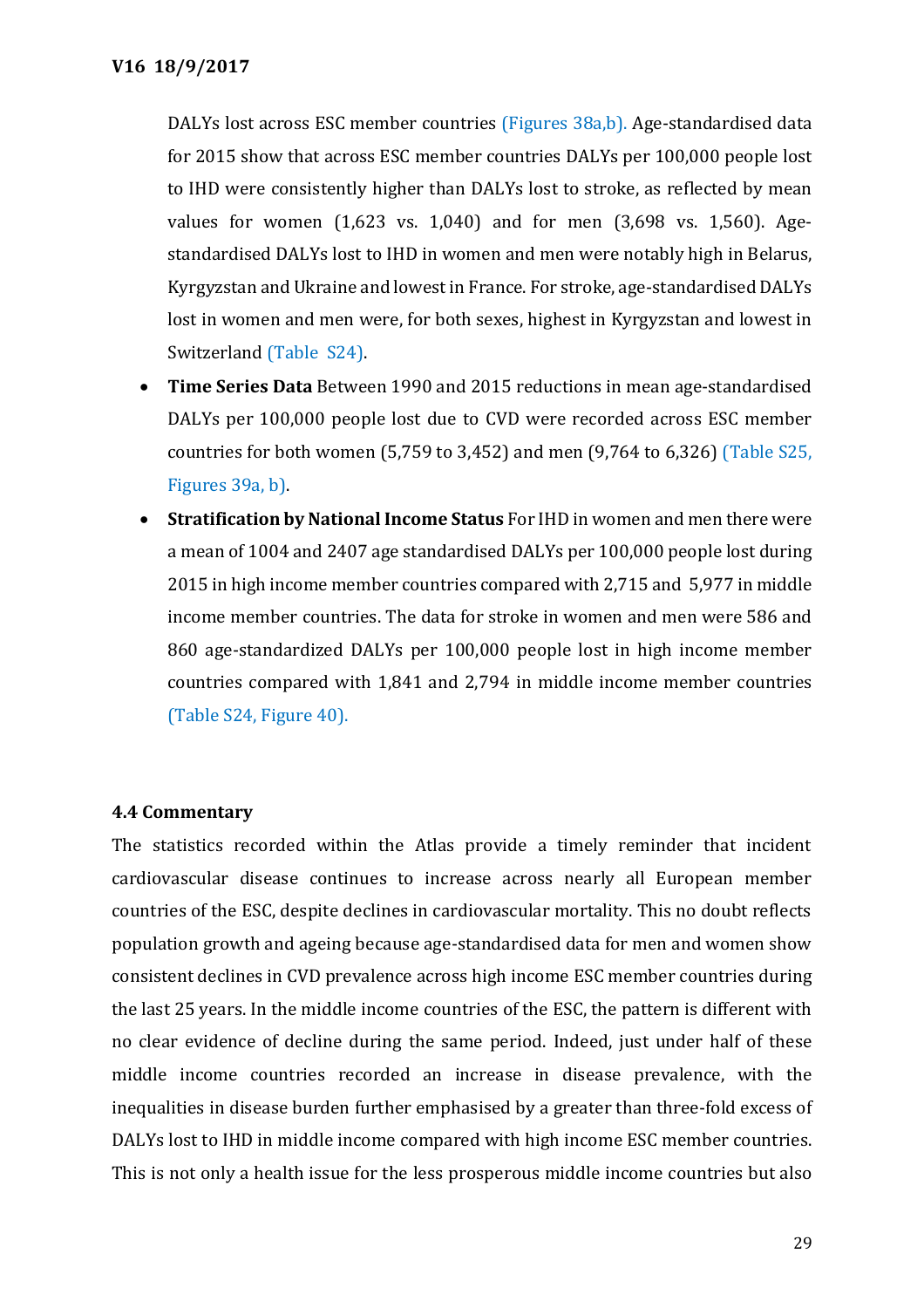an economic issue, with the total costs of CVD, direct and indirect, being greater than any other diagnostic group [35-39]. This presents the middle income member countries of the ESC with a clear economic imperative to develop policies to protect their populations against the development and progression of CVD. In many of these countries rates of smoking and hypertension are very high (see chapter 3), presenting policy makers with the same targets for prevention that have contributed to the declines in CVD prevalence and mortality across many high income member countries. Addressing these targets at a national level has cost implications that are inevitably more challenging for less prosperous member countries. However, across these countries the age-standardized prevalence statistics are not always closely associated with GDP and Russian Federation, for example, despite its considerable national resources, has one of the highest rates of CVD in the world. Commitment to the cause of tackling CVD, therefore, is not simply a question of resource but also requires sound health policies that are backed up by implementation strategies. This is often not achieved. Thus, while the spread of smoking legislation across Europe, from West to East, is now almost complete its enforcement is variable and in Armenia, for example, the absence of any legal sanctions against those who violate the smoking laws has made them ineffectual [40]. Whether this is contributing to Armenia's inclusion among the minority of member states where CVD prevalence is increasing is hard to say but it illustrates the breakdown between policy and implementation that can undermine CVD prevention. Nevertheless, declines in disease prevalence that seem established in many high income member countries are beginning to develop in some of their middle income neighbours and if this trend continues the benefits in terms of population health and national economies will be substantial.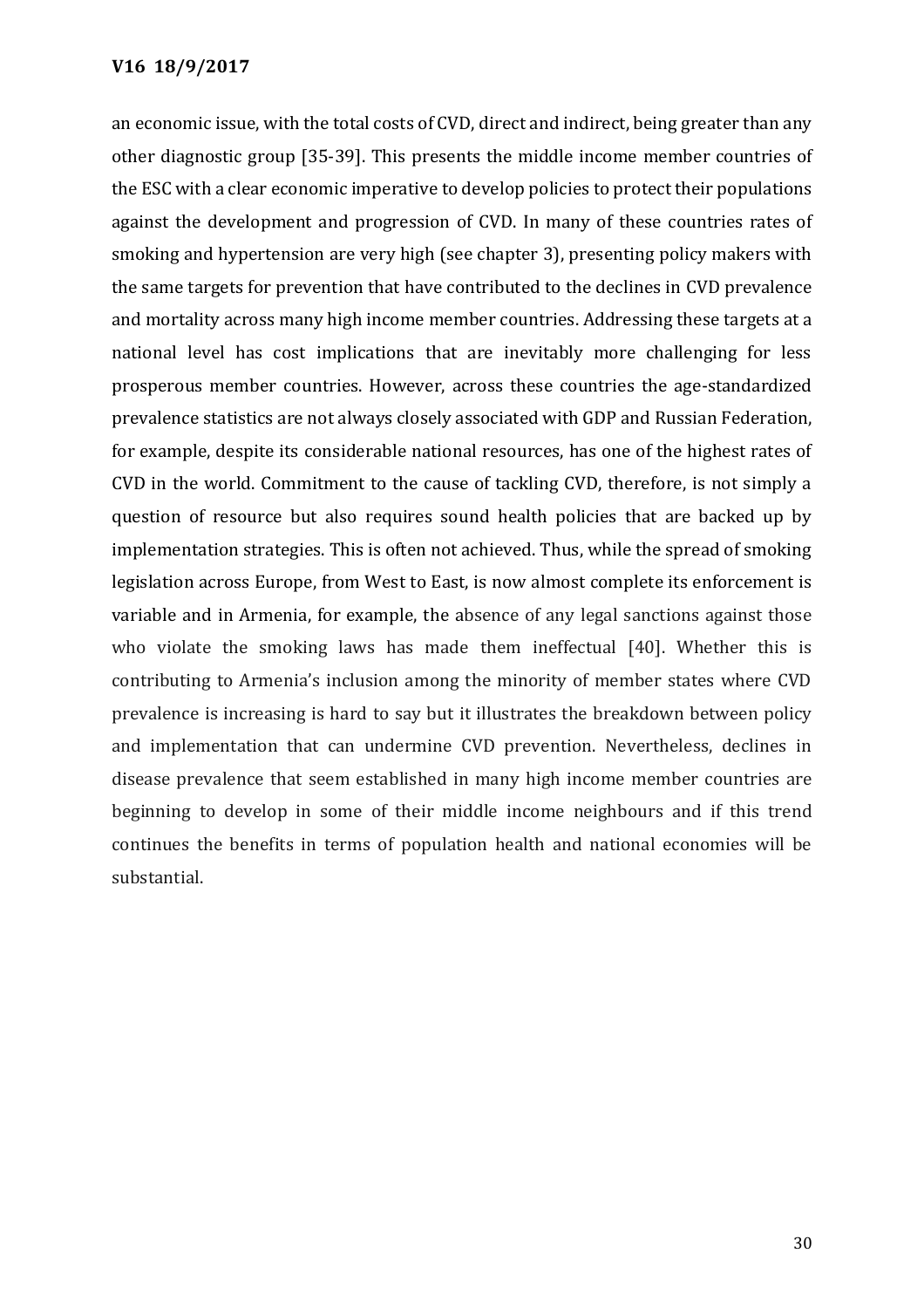#### **5. CARDIOVASCULAR HEALTHCARE DELIVERY**

The declines in coronary mortality and non-fatal outcomes that have been recorded in Western societies during the last 50 years [6, 41], have not always been shared in other parts of the world, including many East European countries, the Russian republics and China, where mortality trends have been in the opposite direction [6, 42]. These inequalities must in part reflect the adoption of western life-styles in many middle income countries, particularly tobacco smoking and calorie consumption, but the unavailability of facilities for contemporary investigation and interventional management of CVD also merits consideration [1, 43]. Procedure and device costs are considerable and challenge the delivery of guideline-recommended cardiovascular care in many middle income and developing countries [37, 44]. This is reflected in substantial inequalities in the resources available for invasive management of cardiovascular disease that the Atlas data for 2016 highlight in documenting national interventional facilities and cardiovascular procedure rates. In this review, we examine these data and the inequalities between different ESC member countries as they associate with national prosperity and impact on the delivery of healthcare.

## **5.1 Cardiovascular Specialists**

Data from the USA show that the specialist to population ratio at county or state level bears little relation to health outcomes [45, 46]. Indeed, while US specialist numbers are high, there is no evidence that increasing them further will do anything other than increase healthcare costs. Whether the same applies across ESC member countries where healthcare systems are often very different – is unknown. The ESC Atlas and its data on cardiac staffing, facilities and outcomes provides an opportunity to start examining this question.

#### **5.1.1 Cardiologists and Diagnostic Angiography – ESC Atlas**

Data: Interventional cardiology infrastructure and procedures, per million people; Data source: ESC Atlas of Cardiology. Completeness: Europe 34/39; Non-European former Russian Republics 5/9; E Med & N Africa 2/8; Year of data: 2014

 **Infrastructure** The number of cardiologists per million people averaged 86.3 (median 72.8) across the 41 ESC member countries that contributed data, ranging from <30 in Ireland and Turkey to >250 in Republic of Georgia and Greece. (Table S26, Figure 41).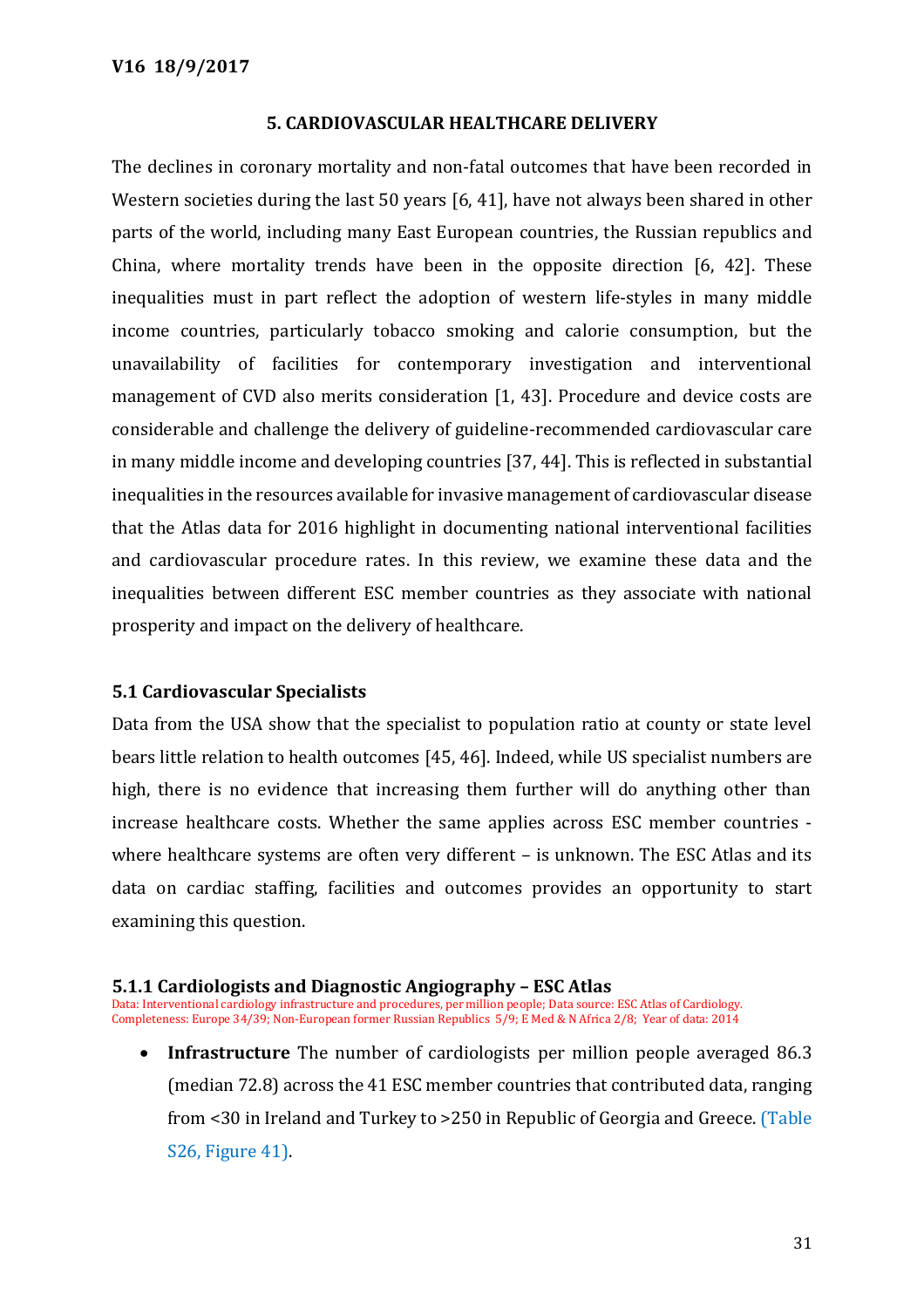- **Service Delivery** Coronary angiographic workload as reflected by the number of coronary angiograms per million people per year averaged 4,122 across ESC member countries ranging from 244 in Kyrgyzstan to 9,117 in Austria (Table S26).
- **Stratification by National Income Status** The number of cardiologists was similar in high income compared with middle income member countries, averaging 86.3 and 86.1 per million people in 2014 or the most recent available year. (Table S26, Figure 42). The numbers of coronary angiograms, however, were higher in high income compared with middle income countries, averaging 4,916 vs 2,412 per million people per year (Table S26, Figure 43). Outliers among the middle income countries were Turkey and Bulgaria where more coronary angiograms were performed than in many high income countries.

## **5.1.2 Intervention, PCI and Transcatheter Valve Replacement – ESC Atlas**

Data: Interventional cardiology infrastructure and procedures, per million people; Data source: ESC Atlas of Cardiology. Completeness: Europe 34/39; Non-European former Russian Republics 5/9; E Med & N Africa 2/8; Year of data: 2014

- **Infrastructure** The number of interventional cardiologists per million people averaged 11.8 across the 33 ESC member countries that contributed data, ranging from ≤3 in Republic of Moldova, Kyrgyzstan and Azerbaijan to >27 in Estonia and Austria (Table S26, Figure 44). As the number of interventional cardiologists increased across ESC member countries so did the number of coronary interventional centres, peaking in Bulgaria and Germany where, for every million people, there were 6.6 and 6.0 interventional centres respectively, while in Kyrgyzstan there was a total of just 0.7 per million people (Table S26, Figure 45). The number of centres undertaking transcatheter valve replacements showed similar variation among the 34 ESC member countries that provided data, ranging from none in Albania, Republic of Moldova and Ukraine to >2 per million people in Belgium, Iceland and Malta.
- **Service Delivery** Germany recorded the most coronary interventional procedures with 3,975 PCIs and 1,452 primary PCIs per million people. At the other end of the distribution was Kyrgyzstan undertaking 82 PCIs and 27 primary PCIs per million people (Table S26, Figure 46).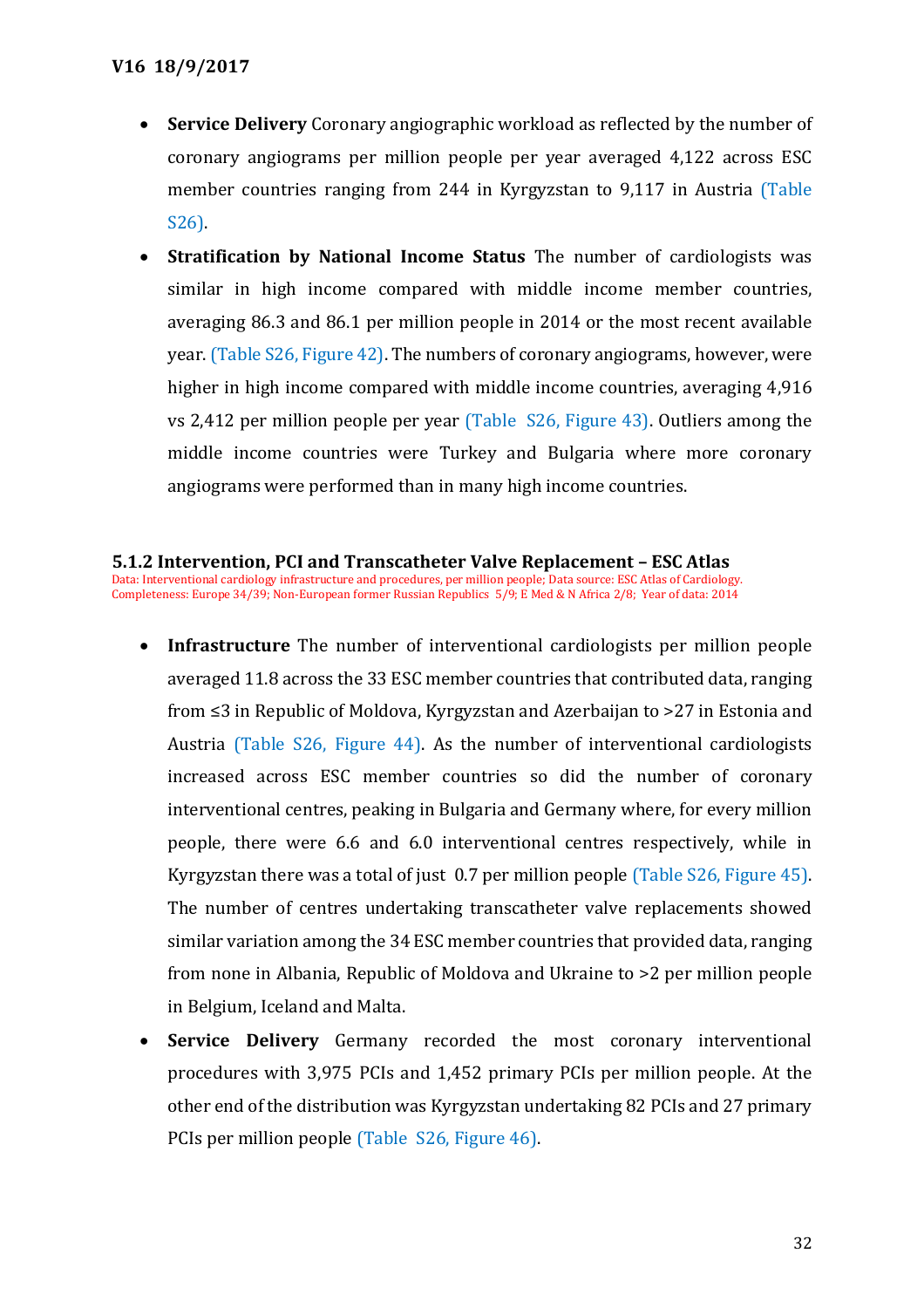**Stratification by National Income Status** The number of interventional cardiologists in high income countries averaged 14.7 per million people compared with 7.4 per million people in middle income countries. Interventional centres in high income countries numbered 3.0 per million people compared with 2.5 per million people in middle income countries (Table S26, Figures 47,48). Associated with these infrastructure differences was the performance of over twice as many PCIs (2,160 vs. 1,051) and 40% more primary PCIs (527 vs. 375) per million people in high income compared with middle income countries, although again Turkey and Bulgaria were outliers in performing more PCIs per million people (2,709 and 3,603) than many high income countries. (Table S26, Figures 49, 50). Transcatheter valve replacement infrastructure was also better developed in high income ESC member countries where there were more than five times as many specialist centres per million people equipped to undertake these procedures compared with middle income countries (1.1 vs. 0.2 centres) (Table S26, Figure 51).

#### **5.1.3 Electrophysiology, Devices and Ablations – ESC Atlas**

Data: Interventional cardiology infrastructure and procedures, per million people; Data source: ESC Atlas of Cardiology. Completeness: Europe 34/39; Non-European former Russian Republics 5/9; E Med & N Africa 2/8; Year of data: 2014

- **Infrastructure** The number of electrophysiologists per million people averaged 5.0 across the 26 member countries for which data were available, ranging from <1 in Azerbaijan, Bosnia and Herzegovina, and Romania to >10 in Czech Republic, Greece, Poland and Sweden (Table S27, Figure 52).
- **Service Delivery** As the number of electrophysiologists per million people increased across ESC member countries so did the number of electrophysiological centres (Table S27, Figures 53-55), device implantations and procedures (Table S27, Figures 56-59). Pacemaker implantation per million people peaked at >1,000, in France, Italy and Sweden while implantable cardioverter defibrillator (ICD) implantation peaked at >300 per million people in Czech Republic and Germany. At the other end of the distribution with <25 pacemaker implanations per million people were Azerbaijan, Bosnia and Herzegovina and Kyrgyzstan while Albania, Algeria, Morocco, Republic of Kosovo, Republic of Moldova and Ukraine implanted <2 ICDs per million people. Ablation procedures showed huge variation across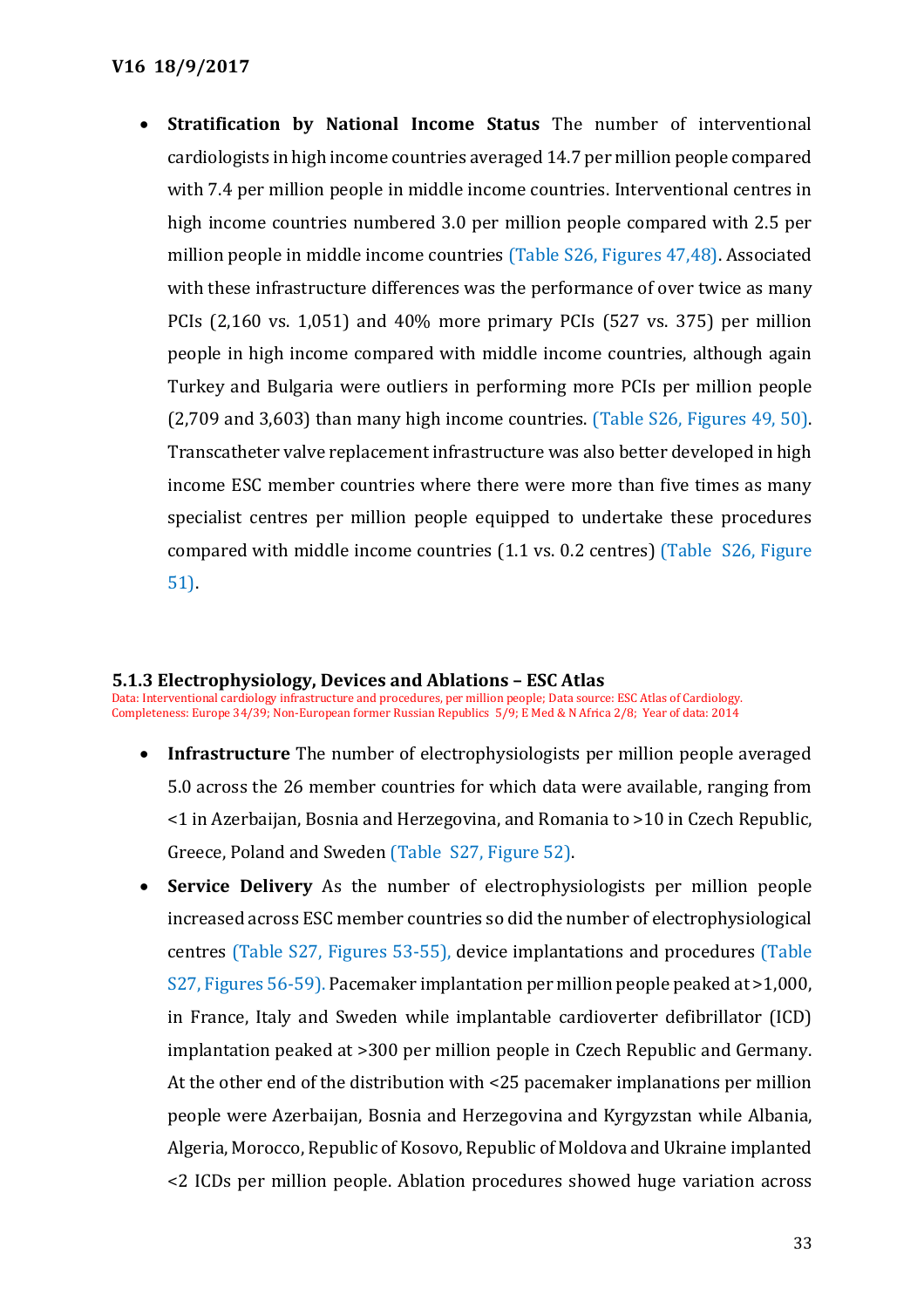ESC member countries, ranging from <10 per million in Albania, Algeria, Kyrgyzstan, and Morocco to >600 per million in Denmark, Germany and Switzerland (Table S27, Figures 56-59).

 **Stratification by National Income Status** The number of electrophysiologists per million people in high income ESC member countries averaged 6.5 compared with 1.5 in middle income countries, with a similar differential for pacemaker (742 vs. 153), ICD (147 vs. 19), CRT-D (64 vs. 6) and CRT-P (30 vs. 7) implantation rates per million people (Table S27, Figures 60-62). It was the high income ESC member countries where the most ablation procedures were performed, with an average five-fold higher rate compared with middle income countries (341 vs. 60 procedures per million (Table S27, Figure 63).

#### **5.1.4 Cardiac Surgery – ESC Atlas**

Table 5.3 Cardiac surgery infrastructure and procedures, per million people, 2015 or latest year, Data source: ESC Atlas of Cardiology. Completeness: Europe 34/39; Non-European former Russian Republics 6/9; E Med & N Africa 1/8. Year of data: 2015

- **Infrastructure** The number of cardiac surgeons per million people averaged 10.3 across the 36 member states that provided data, ranging from ≤4 in, Azerbaijan, Kyrgyzstan, Romania, TFYR Macedonia and to >20 in Finland, Greece and Sweden. Similar differences in the number of cardiac surgical centres per million people were recorded, ranging from ≤0.5 in Azerbaijan, Kyrgyzstan and Ukraine to >2.5 in Belgium, Cyprus, Iceland and Turkey (Table S28, Figures 64, 65).
- **Service Delivery** Coronary bypass operations averaged 362 per million across the ESC member countries that provided data, ranging from <60 in Kyrgyzstan and Republic of Moldova to >600 in Iceland, Lithuania, Netherlands and Turkey (Table S28, Figure 66).
- **Stratification by National Income Status** The number of cardiac surgeons per million people in high income ESC member countries averaged 11.7 compared with 7.3 in middle income countries. Although the number of cardiac surgical centres was similar (1.4 vs. 1.2 per million people) an average of over 35% more coronary bypass operations were performed across high income compared with middle income ESC member countries (396 vs. 291 per million people) (Table S28, Figure 67-69). Heart transplant procedures were performed almost exclusively in high income ESC member countries where an average of 3.8 per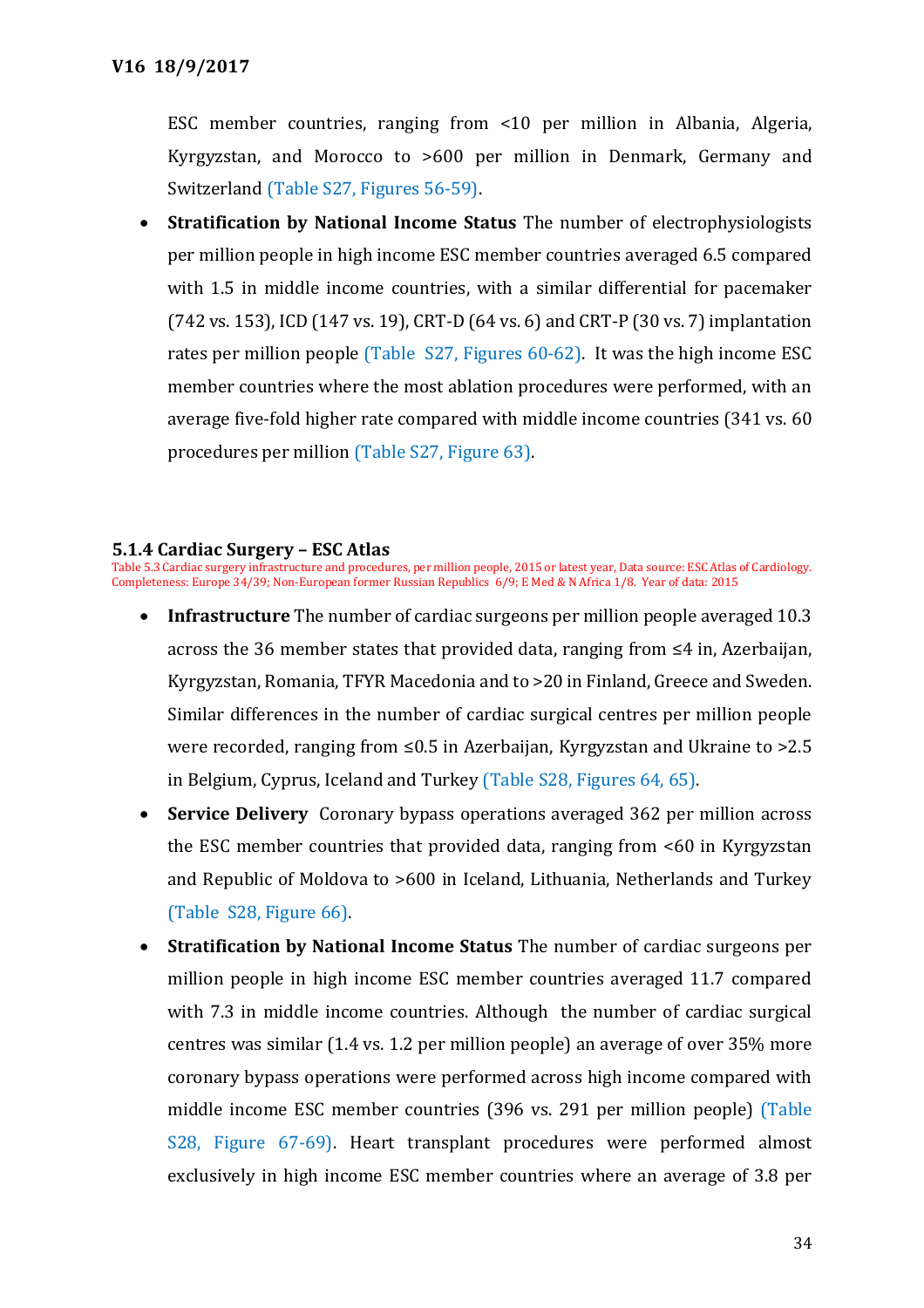million people underwent transplantation compared with just 0.1 per million people in low income countries (Table S28, Figure 70).

## **5.2 Commentary**

In the absence of any evidence about what comprises optimal specialist provision, it is perhaps inevitable that countries will make their own choices as to how many cardiologists and cardiac surgeons they require. These choices are affected, at least in part, by national prosperity with a tendency towards greater specialist provision in high income compared with middle income ESC member countries. The importance of financial muscle for cardiovascular healthcare delivery is further emphasised by the other measures of cardiological and surgical activity documented in the Atlas all of which incur variable, often considerable, expense that tests resources available for healthcare in many middle income countries. Accordingly, it tends to be the more prosperous ESC member countries where rates of costly health technologies such as cardiac catheterization and coronary bypass surgery, and the number of specialist centres required to deliver them, are greatest. The Atlas confirms that these same ESC member countries where facilities for contemporary treatment of coronary disease are best developed are often those in which declines in coronary mortality have been most pronounced.

The paradox of greater cardiological provision in those countries where need is manifestly less emphasises the inequalities that, together with hypertension and smoking, must contribute to the continued imbalance in CVD mortality between high income and middle income ESC member countries. However, the Atlas also makes clear that economic resources are not the only driver for delivery of equitable cardiovascular healthcare, some middle income ESC member countries reporting rates for interventional procedures and device implantations that match or exceed rates in wealthier high income member countries. Analyses of electrophysiological activity recorded in the European Heart Rhythm Association (EHRA) White book [47] have come to similar conclusions confirming that inequitable cardiovascular healthcare is not an inevitable consequence of limited economic resource. The failure of some middle income member countries In Eastern Europe to offer reperfusion therapy to a large proportion of patients presenting with ST elevation myocardial infarction [48, 49] demands action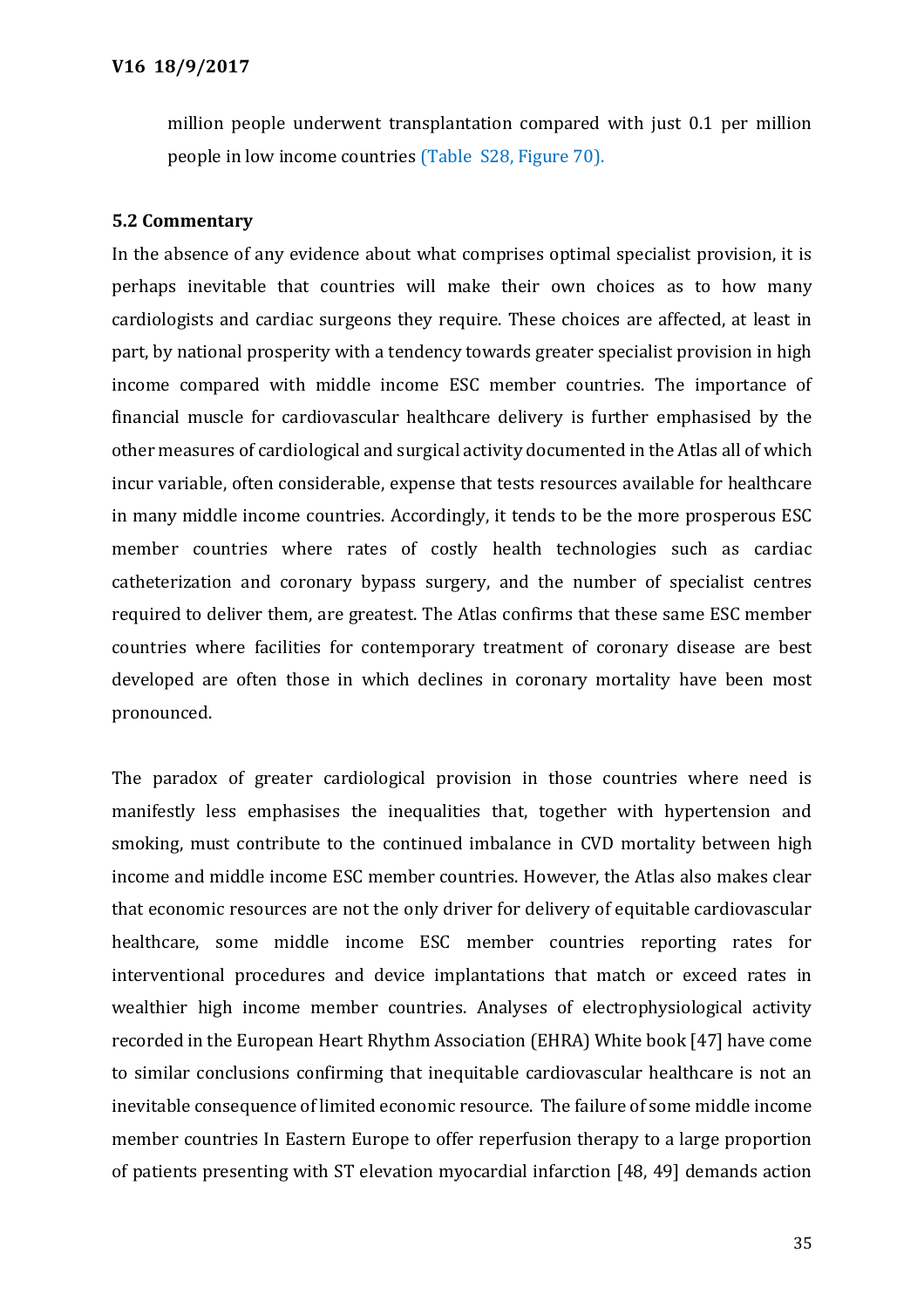by policy makers to reorganize service delivery by prioritizing initiatives of proven value in other healthcare settings. Examples include the development of primary PCI networks which in Poland have been associated with substantial reductions in mortality of patients with ST-segment elevation myocardial infarction [50] while promoting an invasive strategy in non-ST-segment elevation myocardial infarction which has had similar benefits in the UK [51]. A complex mix of societal, life-style and treatment factors interact to drive coronary mortality and all need to be taken account of in organising national service provision.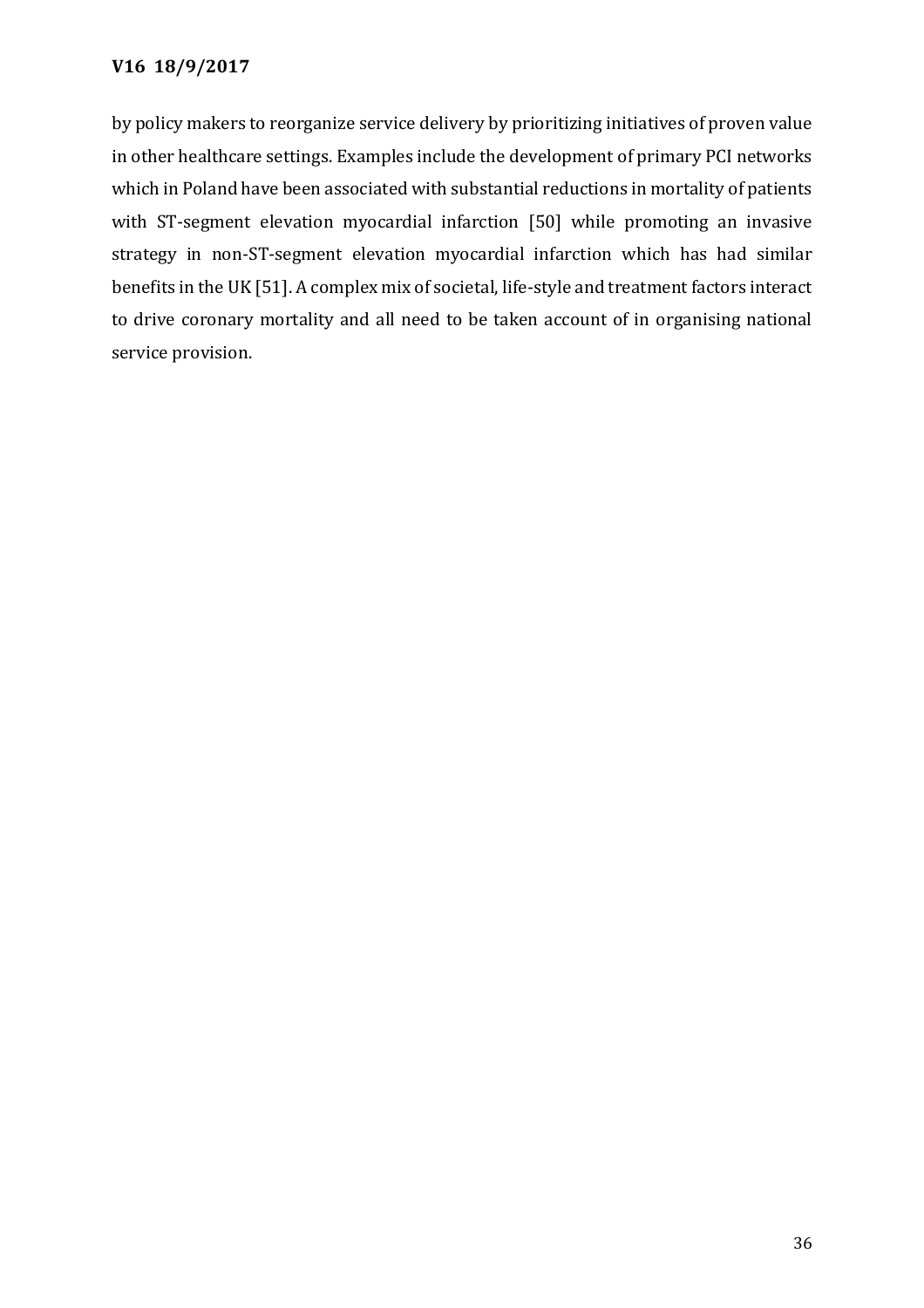## **6. CARDIOVASCULAR DISEASE MORTALITY**

Epidemiological transition has occurred at different rates across ESC member countries during the last 50-100 years as infectious disease has given way to non-communicable diseases including CVD and cancer that are now the major causes of death. The epidemiology continues to evolve with age-adjusted cardiovascular mortality now in steep decline in most of the high income countries of Western Europe with a similar but delayed pattern emerging in a number of countries further east. Whether the epidemics of obesity and type 2 diabetes currently afflicting populations across Europe will halt further declines in CVD mortality remains to be seen but at present myocardial infarction and stroke continue to dominate among causes of death. Recognition that these potentially lethal cardiovascular disorders are largely preventable provides grounds for optimism that the encouraging mortality trends in the high income countries of Western Europe will continue to spread eastwards as inequalities in prevention and treatment diminish. Monitoring of these mortality trends and definition of the inequalities between ESC member countries is a key function of the Atlas that is now having a central role in benchmarking the ESC's progress towards achieving its ambitious mission "to reduce the burden of cardiovascular disease" not only in its member countries but also in nation states around the world.

#### **6.1 CVD Mortality**

Data: Total numbers of deaths by cause, male, latest available year; WHO Mortality Database http://apps.who.int/healthinfo/statistics/mortality/whodpms/; Completeness: Europe 37/39; Non-European former Russian Republics 9/9; E Med & N Africa 1/8. Year of data: 2009-2014

In the high income countries of Western Europe, the annual number of deaths from CVD declined between 1990 and 2013, but globally deaths increased by 41% despite a 39% decrease in age-specific death rates. This increase was driven by a 55% increase in mortality due to the aging of populations and a 25% increase due to population growth [52]. The data are a reminder that CVD will remain a global threat as the world population grows and ages.

 **National Statistics** The latest available data show that CVD accounted for over 3.8 million deaths each year, or 45% of all deaths across ESC member countries. IHD was the leading cause, responsible for 1.7 million deaths (20% of all deaths) with stroke responsible for 970,391 deaths (11% of all deaths). After CVD, cancer was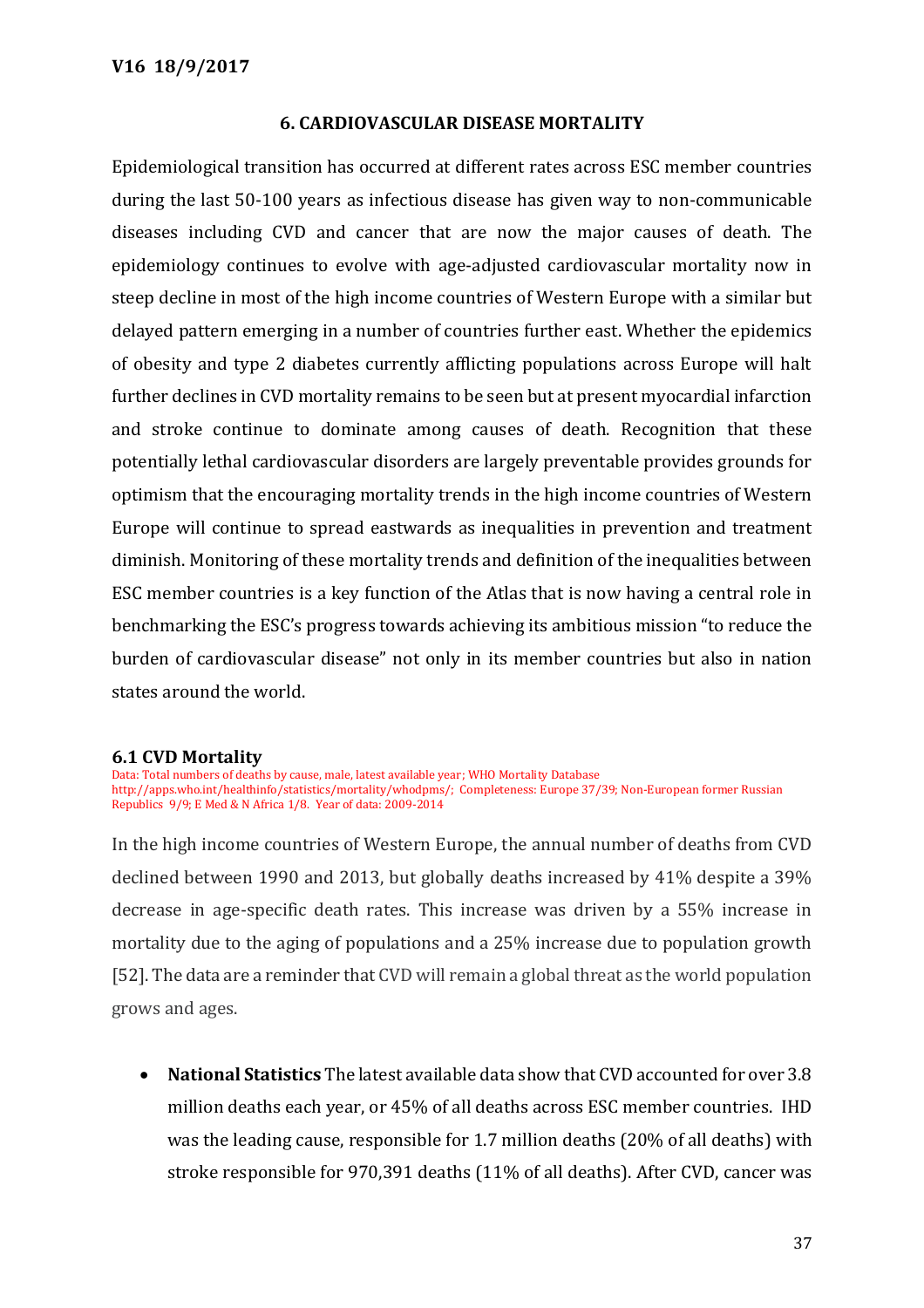the next most common cause of death accounting for 1.9 million cases or 23% of all deaths (Table 29 a,b, Figures 71a,b).

- **Stratification by Sex** Using the latest available data, the number of deaths due to CVD in ESC member countries was higher in women (2.1 million) than in men (1.7 million). CVD also accounted for a larger proportion of all deaths in women (49%) compared with men (40%). This sex difference was driven largely by a greater number of women dying from stroke and 'other CVDs' (all CVD deaths excluding deaths from IHD and stroke). There were around 575,000 stroke deaths (13% of all deaths) in women, compared with 396,000 (9%) in men, and 658,000 'other CVD' deaths (15%) in women compared with 516,000 (12%) in men. By contrast, IHD mortality in women  $\left(\sim 854,000$  deaths, 20%) and men  $\left(\sim 836,000\right)$  deaths, 19%) were more comparable. Cancer, the second most common cause of death across Europe, was responsible for just under 1.1 million deaths (25%) in men and just over 850,000 deaths (20%) in women.
- **Stratification by National Income Status** The CVD mortality burden was typically higher in middle income compared with high income ESC member countries (Figure 72). For instance, the proportion of total deaths due to CVD ranged from 25% in Israel to 75% in Ukraine among women and from 23% in France to 60% in Bulgaria among men (Tables 29a, b). However, among men in Israel and 11 high income countries (Belgium, Denmark, France, Italy, Luxembourg, the Netherlands, Norway, Portugal, Slovenia, Spain and the UK) cancer was the more common cause of death. In women, there were only two countries (Israel and Denmark), where the number of cancer deaths exceeded deaths from CVD.

# **6.2 Premature CVD Mortality**<br>Data: Number of deaths under 75

Premature deaths are of interest since many are deemed to be preventable through reduced exposure to behavioural risk factors plus timely and effective treatment. There is no standard definition, with what counts as 'premature' varying for different countries

years by cause, sex; Data source: WHO Mortality Database http://apps.who.int/healthinfo/statistics/mortality/whodpms/.. Completeness: Europe 37/39; Non-European former Russian Republics 9/9; E Med & N Africa 1/8; Year of data: latest available from 2009-2004

Number of deaths under 65 years by cause, sex, latest available year; Data source: WHO Mortality Database http://apps.who.int/healthinfo/statistics/mortality/whodpms/.. Completeness: Europe 37/39; Non-European former Russian Republics 9/9; E Med & N Africa 1/8; Year of data: latest available from 2009-2004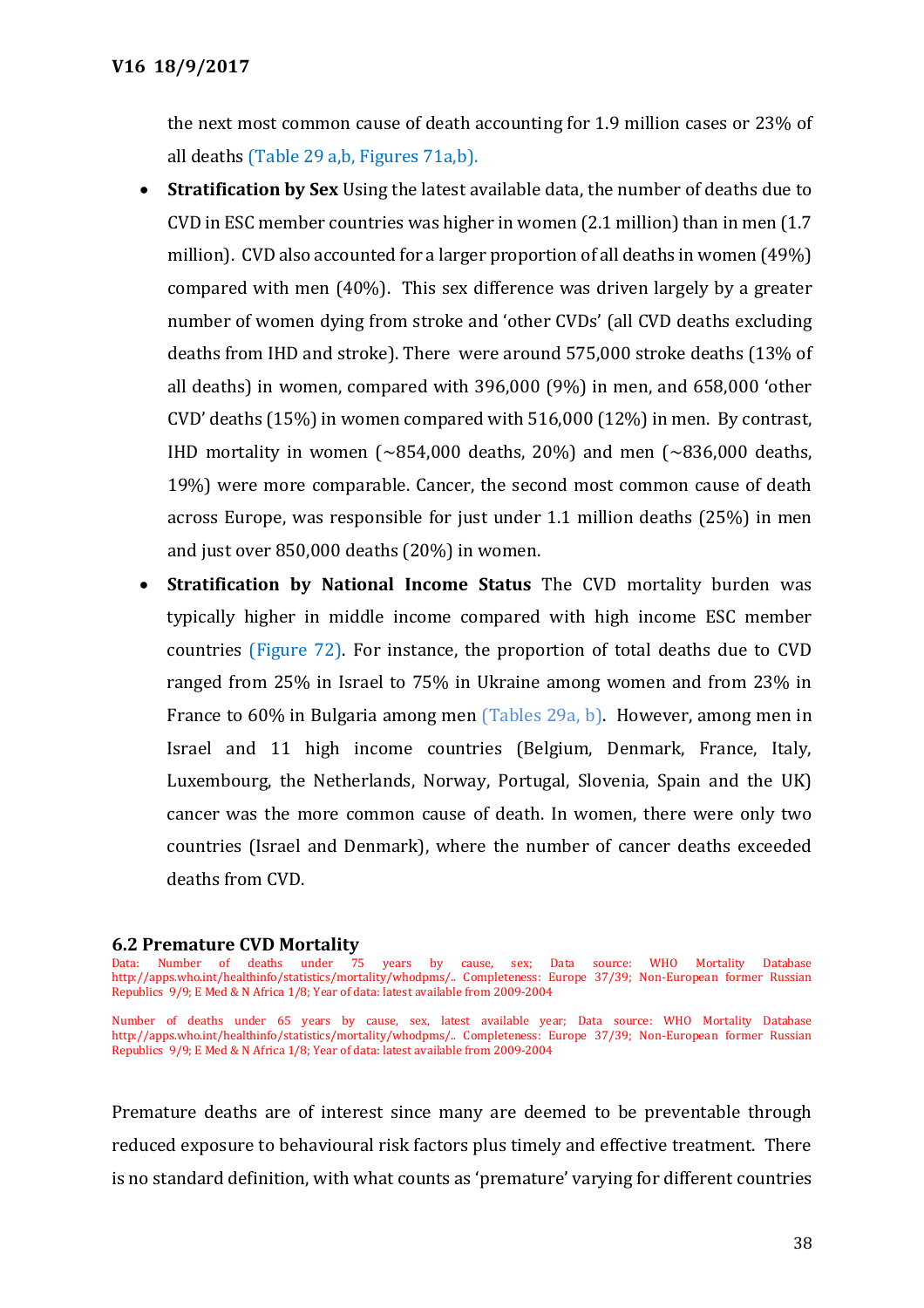according to average life expectancy at birth. Here we employ two definitions of premature mortality to reflect the range of life expectancies across Europe: deaths before the age of 75 years and deaths before the age of 65 years.

- **National Statistics** Although around 65% of all CVD deaths in the member countries of the ESC occurred in individuals over 75 years,  $\sim$ 1.3 million people under 75, and  $\sim$  635,000 under 65, died each year from CVD. This makes CVD the leading cause of premature death, responsible for 35% of deaths under 75 years and 29% of deaths under 65 years, compared with 29% (1.1 million) and 27% (607,000), respectively, from cancer.(Tables S30a,b S31a,b Figures 73a,b Figures 74a,b).
- **Stratification by Age and Sex** In contrast to deaths at all ages, fewer women than men died prematurely from CVD in the member countries of the ESC.
	- **Age <75 years** Across ESC member countries, CVD was the most common cause of premature death among men <75 years, but in women the numbers of deaths from CVD ( $\sim$ 457,000) and cancer ( $\sim$ 453,000) were similar. CVD caused just over half as many deaths in women compared with men  $($   $\sim$  457,000 vs.  $\sim$ 834,000), although the proportion of deaths caused by CVD (34%) was the same in both sexes. In both sexes, IHD was the leading single cause, responsible for  $\sim$ 205,000 deaths (16%) in women and  $\sim$ 435,000 deaths (18%) in men. Stroke was the second most common cause of death  $\sim$  132,000 deaths, 10%) in women and the third most common in men  $\left(\sim\right.176,000$  deaths, 7%) after IHD and lung cancer (Tables S30a, b).
	- **Age <65 years** Across ESC member countries, CVD was the most common cause of premature death among men <65 years, but in women cancer was more common being responsible for around 35% more deaths. CVD caused fewer deaths in women compared with men  $(\sim 176,000 \text{ vs. } \sim 458,000)$ . IHD was the most common single cause, accounting for  $\sim$ 72,000 deaths (10%) in women and ~239,000 deaths (16%) in men. Stroke, joint with breast cancer, was the second most common cause of death in women  $(-48,000, 7%)$ , and the third most common in men (~86,000 6%), after IHD and lung cancer (Tables S31a,b).
- **Stratification by National Income Status** It has been the high income ESC member countries where cancer has begun to take over from CVD as the leading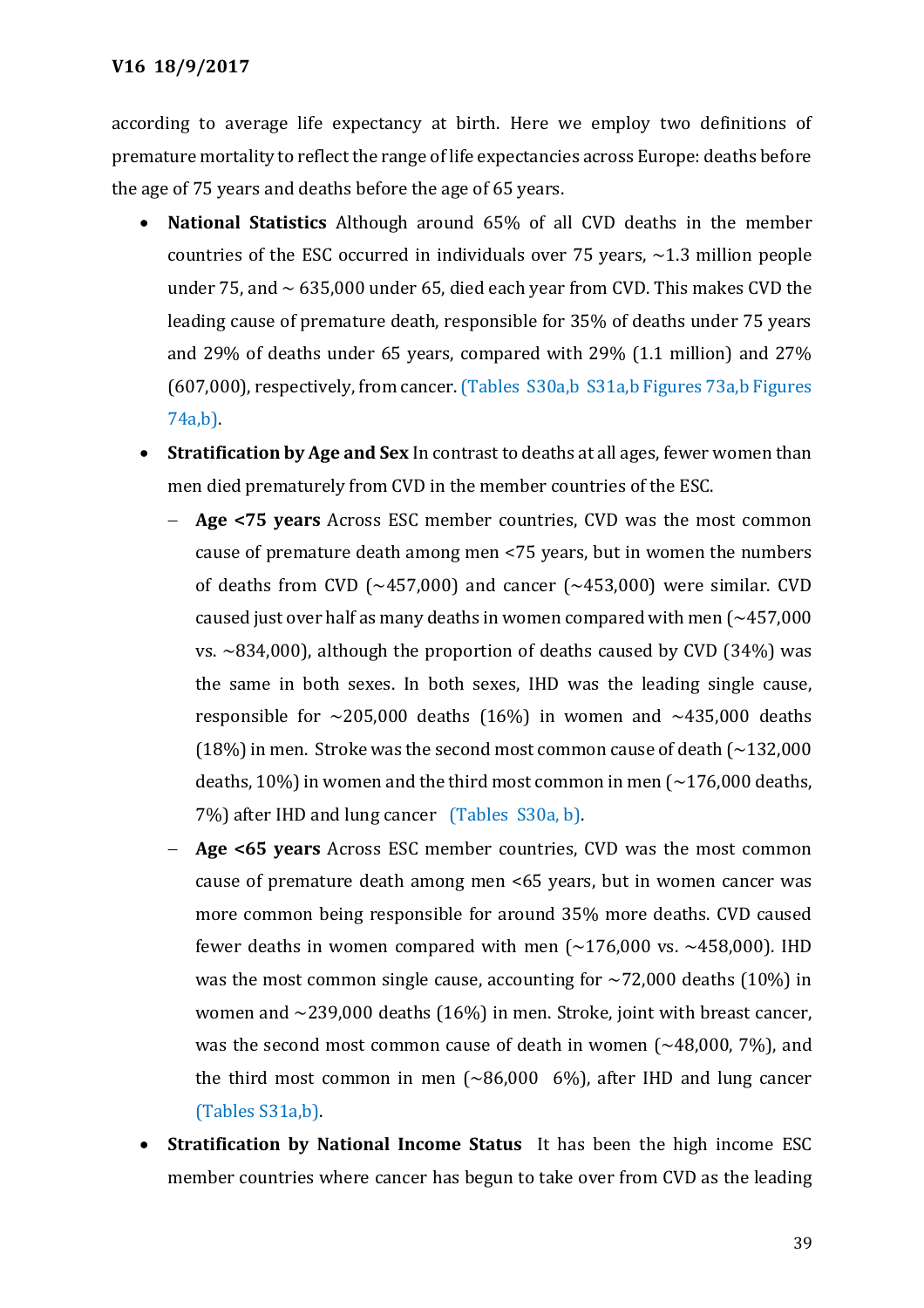cause of premature death. In Polish women aged <75 years, for example, cancer caused around 60% more deaths than CVD, while in Croatian men it caused around 20% more deaths than CVD. In people <65 years, cancer was yet more common and in a majority of ESC member countries, particularly high income countries, caused more premature deaths than CVD (Tables S30a, b, S31a, b, Figures 75,76).

#### **6.3 Potential Years of Life Lost to CVD**

Data: Potential years of life lost (PYLL) by cause, by sex, latest available year; Data source: European WHO Mortality Database http://apps.who.int/healthinfo/statistics/mortality/whodpms/; Completeness: Europe 37/39; Non-European former Russian Republics 9/9; E Med & N Africa 1/8; Year of data: latest between 2007-2014

The potential years of life lost (PYLL) provides another measure of premature mortality and is calculated by summing up deaths occurring at each age and multiplying this by the number of remaining years to live up to a selected age limit (75 years for the data presented here). In this way, PYLL adds greater weight to the deaths occurring at younger ages.

 CVD makes a considerable yet variable contribution to PYLL in the member countries of the ESC. Among men, latest available data (2007-2014) showed that CVD accounted for between 11% of PYLL in France and 39% of PYLL in Bulgaria. Among women, the contribution ranged from 7% in Iceland, Israel and Luxembourg to 33% in Bulgaria. The contribution of CVD to PYLL is lower in high income than middle income countries both for women (13% vs. 23%) and for men (20% vs. 27%) (Table S32).

#### **6.4 CVD Mortality Rates**

Data: Age-standardised death rates (Deaths per 100,000) from stroke, all ages, by sex, 1980 to 2014: European WHO Mortality Database http://apps.who.int/healthinfo/statistics/mortality/whodpms/; Completeness: Europe 37/39; Non-European former Russian Republics 9/9; E Med & N Africa 1/8.; Year of data: latest 2007-2014

Data: Age-standardised mortality rates (deaths per 100,000) from IHD, all ages, by sex, 1980 to 2014; Data source: European WHO Mortality Database http://apps.who.int/healthinfo/statistics/mortality/whodpms/; Completeness: Europe 37/39; Non-European former Russian Republics 9/9; E Med & N Africa 1/8. Year of data: latest 2007-2014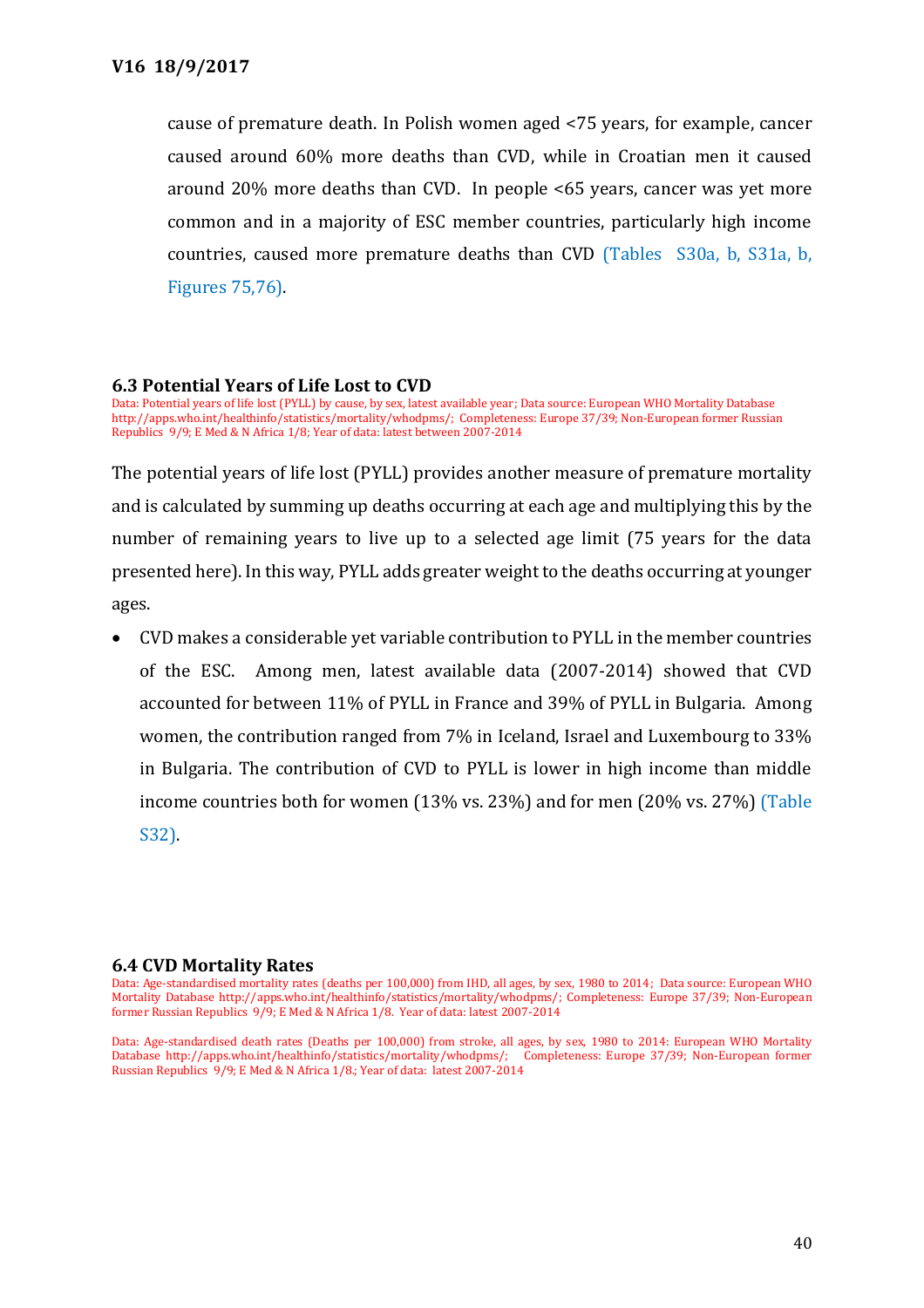$\overline{a}$ 

Age-standardisation adjusts crude mortality rates to remove the influence of different population age structures, and hence allows more meaningful comparisons to be made between countries and over time18.

- **National Statistics Stratified by Sex** The average age-standardised mortality rates for IHD across ESC member countries (using data from 2014) were 241 per 100,000 in women and 384 per 100,000 in men. Using the latest available data, the countries with the highest rates were Belarus, Kyrgyzstan, Republic of Moldova, Russian Federation and Ukraine with rates of >500 for women and >800 for men . At the other end of the spectrum with the lowest rates were France, Luxembourg, the Netherlands, Portugal and Spain where rates were <60 in women and <120 in men per 100,000 people (Table S33). Age-standardised stroke mortality (latest available data 2014), averaged across ESC member countries, was similar between women and men (133 and 173 per 100,000 people). For individual countries, rates ranged from <55 per 100,000 women and ≤60 per 100,000 men in France, Israel, Luxembourg and Switzerland (as well as women in Spain) to >300 per 100,000 people for both sexes in Bulgaria, Kyrgyzstan, Russian Federation and TFYR Macedonia (also men in Republic of Moldova) (Table S34). Trends for IHD and stroke were similar among people below 65 years of age (Table S35,36).
- **Temporal Changes by National Income Status** Paired prevalence data for IHD mortality in 1985 and 2010-2014 (most recent estimate) were available for 38 ESC member countries. During that period, the average age-standardised mortality declined from 374 to 209 deaths per 100 000 in women and from 586 to 339 deaths per 100 000 in men (Table S37, Figures 77a,b). All of the 27 high income countries for which paired data were available recorded a decline in mortality, averaging 286 to 129 deaths per 100 000 in women and 508 to 227 deaths per 100 000 in men. In middle income countries, the average mortality also declined during this period in both women (591 to 405 deaths per 100 000) and men (779 to 614 deaths per 100 000). At a national level, however, the pattern was inconsistent and while many countries showed variable reductions in mortality, it increased in Kyrgyzstan and Bosnia and Herzegovina in both women and men and also in men from Ukraine (Table

 $18$  It should be noted that the mortality rates presented here are standardised for population age structure only. Differences between countries and over time in migration and other aspects of population composition may still confound comparisons.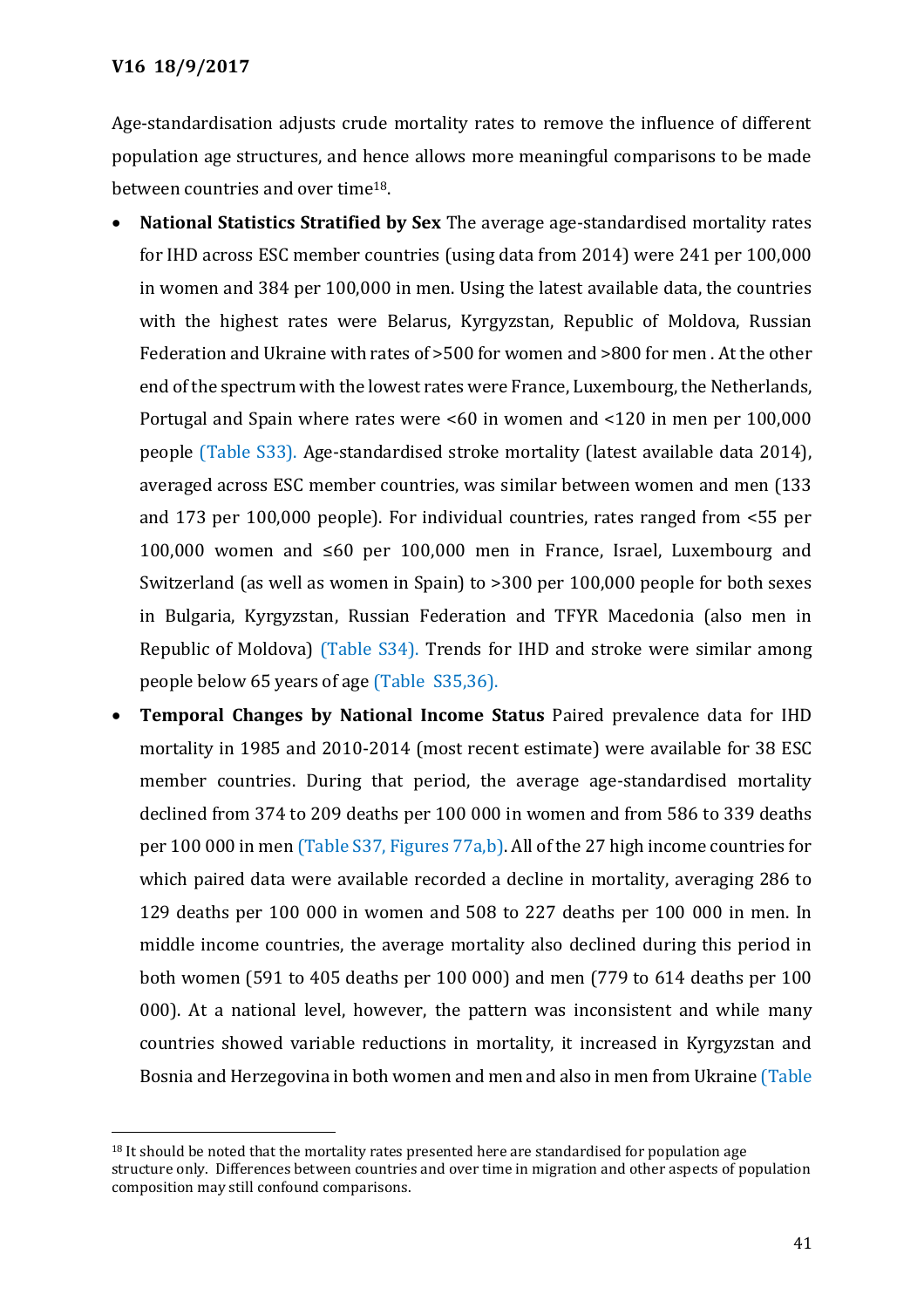$\overline{a}$ 

S37). There have been similar trends in age-standardised stroke mortality, with steady declines occurring since the 1980s in most high income ESC member countries and more recent declines in middle income countries (Table S34). Trends in premature (<65 years) IHD and stroke mortality have also been similar, with consistent declines in the high income member countries of the ESC, and more volatile trends in middle income countries.

#### **6.5 CVD Mortality and National Economic Measures**

*Data:* Data: Age-standardised mortality rates (deaths per 100,000) from IHD/Stroke, and GDP per capita in US\$ (PPP); Data source: European WHO Mortality Databas[e http://apps.who.int/healthinfo/statistics/mortality/whodpms/](http://apps.who.int/healthinfo/statistics/mortality/whodpms/) and World Bank (WB) [\(http://data.worldbank.org/indicator\);](http://data.worldbank.org/indicator)) Completeness: Europe 37/39; Non-European former Russian Republics 9/9; E Med & N Africa 1/8. Year of data: latest between 2007-2014

- **Mortality and Gross Domestic Product** Across all ESC member countries there was a negative association between age-standardised CVD mortality rates and gross domestic product (GDP) per capita adjusted for purchasing power parity (PPP) <sup>19</sup> . For example, Luxembourg, which has the highest per capita GDP in Europe, had the seventh lowest IHD death rate among men, while the third highest IHD death rate in men was found in Kyrgyzstan, the poorest European country (Figure 78). There were exceptions: Russian Federation in particular stood out as a country with a relatively high IHD death rate (790 deaths/100 000) for its level of economic development (GDP per capita US\$ 25,636). In general, the negative relationship was clear and was consistent for women and men and for premature (<65 years) as well as total death rates.
- **Mortality and Total Health Expenditure** The total health expenditure per capita is a more health service specific economic indicator than GDP but like GDP showed a negative association with age-standardised CVD mortality rates across ESC member countries. Data for men in Figure 78 show that high spending countries like Switzerland, Norway and Luxembourg enjoy IHD mortality rates among the lowest in Europe, while Kyrgyzstan, which spent least on health of any ESC member country, had the third highest IHD mortality rate (Figure 79). The negative association was consistent for men and women and for premature (<65 years) as well as total death rates (not shown). However, this relationship was not

<sup>19</sup> . Various factors are likely to underlie the associations in section 6.5, and we make no attempt here to infer possible causal pathways.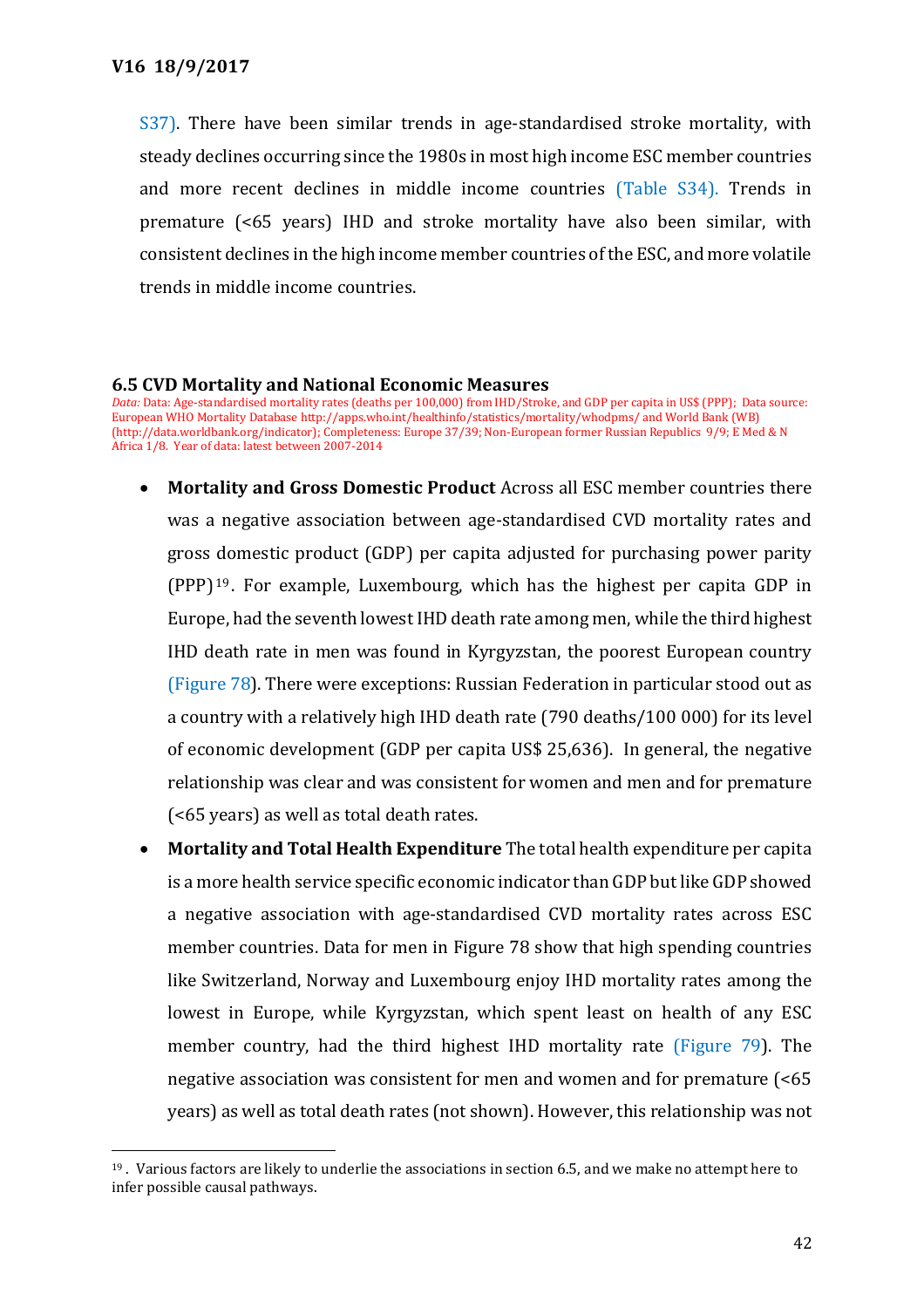uniform across the continent. For example, in Russian Federation the death rate from stroke in men was more than four times that in Estonia despite similar total health expenditure (US\$ 1423 and \$1453 per capita respectively).

 **Mortality and Relative Health Expenditure** The association between cardiovascular disease mortality rates and total health expenditure as a proportion of GDP was also negative, but was noticeably weaker than that with GDP per capita or with total health expenditure per capita. For a given proportion of GDP spent on health, European country death rates from IHD and stroke varied widely. Kyrgyzstan and Cyprus both spent approximately 7% of GDP on health, yet of all European countries Kyrgyzstan had the highest death rate from stroke in women <65 years and Cyprus had the joint second lowest. Similar weak, negative associations with health expenditure were seen for all cause and IHD mortality in men (not shown).

#### **6.6 Commentary**

The statistics recorded within the Atlas suggest that the steep declines in CVD mortality across high income European countries during the last 50 years are now beginning to become established in many middle income countries. However, huge inequalities persist with CVD accounting for >50% of all deaths in many middle income countries compared with <30% in the high income countries of Western Europe. Declines in CVD mortality have been driven largely by reductions in the numbers of people presenting with myocardial infarction and stroke, with health gains, particularly in the more prosperous countries of Western Europe, tending to offset the effects of population ageing and growth [52]. The erosion of these health gains by the obesity epidemic and type 2 diabetes, however, is a tragedy waiting to happen and already there are concerns about plateauing of cardiovascular mortality rates in younger adults [53].

The Atlas data confirm that more women than men – and a greater proportion of women than men – are dying from CVD. Indeed, while CVD remains the most common cause of death across all ESC member countries, cancer has now overtaken CVD as the most common cause of death among men in a number of high income ESC member countries. The same is true for women aged <65 years for whom cancer is now the most common cause of death in countries across Europe. In these younger women, however, deaths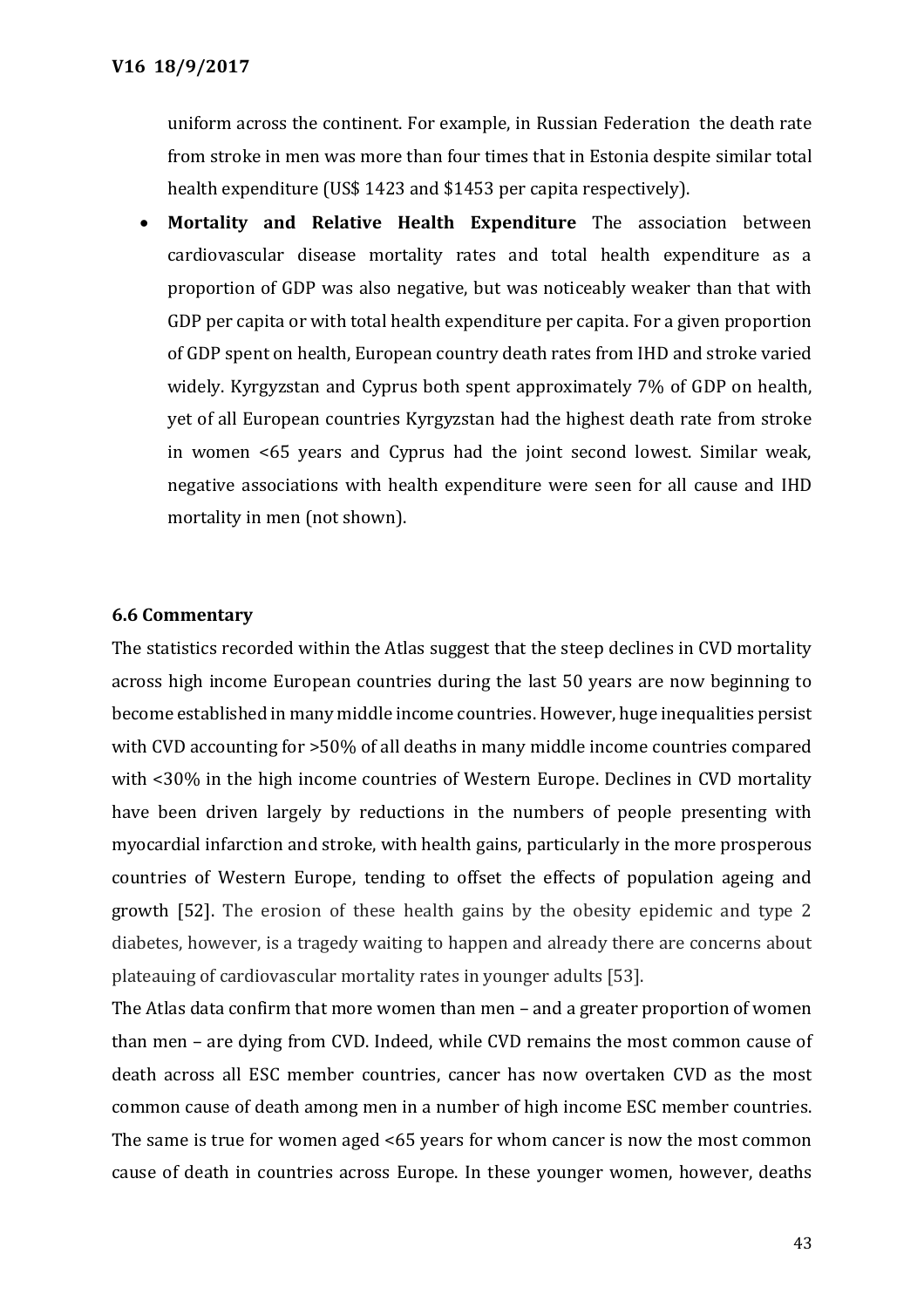from CVD continue to dwarf deaths from breast cancer. Most of these CVD deaths in young women are preventable through modification of risk factors [20], prompting recent comment that "if the effort put into the detection of breast cancer could be matched in protecting young women against CVD, particularly AMI and stroke, many more lives would probably be saved" [7].

Analysis of age-standardised mortality rates for IHD confirms the inequalities between high and middle income ESC member countries. These are not trivial with rates in Ukrainian men and women, for example, respectively 14 and 23 times greater than in France. Importantly, the data begin to show evidence of consistent declines in mortality rates across nearly all of the middle income member countries of the ESC since the start of the new millennium. These encouraging trends need reinforcement by policy initiatives such as smoking legislation and programmes to tackle hypertension and dyslipidaemia that have been successfully applied in many countries and have probably contributed as much, if not more, to declining CVD mortality, as the development of specialist treatments and interventions in patients with established disease[1].

Associations in the Atlas between national CVD mortality rates and economic measures are not unexpected and must reflect, at least in part, the socioeconomic gradients in disease incidence and mortality that others have reported [54, 55]. However, the Atlas also suggests that economic resources are not the only driver of health outcomes, as exemplified by Russian Federation where the death rate for stroke is more than four times the rate in Estonia despite similar per capita health expenditure. It needs emphasizing that inequitable health outcomes are not an inevitable consequence of limited economic resource.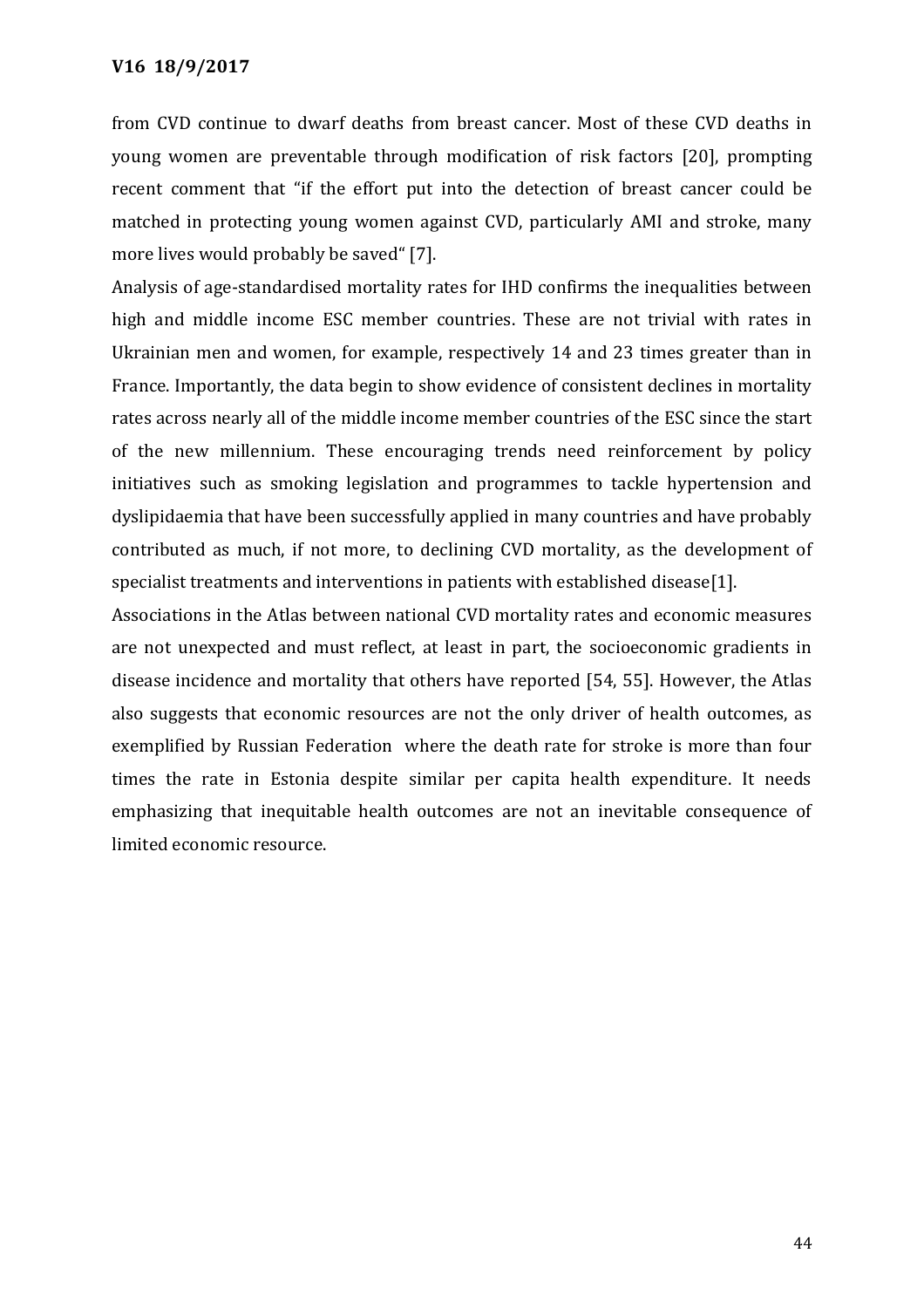**Disclaimer**: The main purpose of the Atlas is to map the status of the ESC member countries from a cardiovascular point of view. Such data can be useful to provide a broad profile and to identify inequalities and disparities between middle income and high income ESC countries, in order to draw attention to the need for investing more resources into proper implementation of guidelines and into increasing the standards of CVD care. Although sources of data are clearly referenced throughout the report, the summaries, interpretations, and conclusions are those of the authors. The ESC Atlas comprises national level data coming from a variety of different sources that have been processed using different methods such that data quality is variable. ESC countries exhibit different socioeconomic, risk and and disease prevalence dynamics and hence the data contained in the present publication should be used responsibly and with caution.

#### **Acknowledgements:**

**National Societies:** We acknowledge the national societies of ESC member countries for their help in developing national infrastructure and healthcare data. Albania: Artan Goda, Aurel F. Demiraj. Austria: Franz Weidinger, Bernard Metzler. Azerbaijan: Firdovsi Ibrahimov. Belgium: Agnes A Pasquet, Marc Claeys, Yolanda Thorton. Bosnia and Herzegovina: Zumreta Kusljugic, Elnur Smajic. Bulgaria: Vasil Velchev, Nikolay Ivanov. Cyprus: Loizos Antoniades, Petros Agathangelou. Czech Republic: Miloš Táborský. Denmark: Christian Gerdes. Estonia: Margus Viigima. Finland: Pietila Mikko Juhani. France: Yves Juilliere, Simon Cattan. Republic of Georgia: Alexander Aladashvili. Germany: Christian Hamm, Karl-Heinz Kuck, Konstantinos Papoutsis, Kurt Bestehorn. Greece: Stefanos Foussas, Georgia Giannoulidou, Christos Varounis, Ioannis Kallikazaros. Hungary: Robert Gabor Kiss, Tunde Czétényi, Dávid Becker. Iceland: Thorarinn Gudnason. Ireland: Peter Kearney, Kenneth McDonald. Israel: Yoseph Rozenman, Batia Ziv. Italy: Leonardo Bolognese, Paola Luciolli, Giuseppe Boriani. Kazakhstan: Salim Berkinbayev, Amina Rakisheva. Kyrgyzstan: Erkin Mirrakhimov. Latvia: Andrejs Erglis, Sandra Jegere. Lithuania: Germanas Marinskis. Luxembourg: Jean Beissel, Nathalie Marchal. TFYR Macedonia: Sasko Kedev: Malta: Robert G Xuereb, Terence Tilney, Tiziana Felice. Republic of Republic of Moldova: Mihail Popovici. Netherlands: Jeroen Bax, Barbara Mulder, Maarten Simoons, Moniek Elsendoorn. Norway: Terje K. Steigen, Dan Atar. Poland: Zbigniew Kalarus, Michal Tendera. Portugal: Jose Silva Cardoso, José Ribeiro, Cristina Mateus. Romania: Gabriel Tatu-Chitoiu. Serbia: Petar Seferovic, Branko Beleslin. Slovak Republic: Iveta Simkova, Petra Durcikova, Veronica Belicova. Slovenia: Zlatko Fras, Sasa Radelj. Spain: Jose Ramon Gonzalez Juanatey, Sharon Legendre. Sweden: Frieder Braunschweig. Switzerland: Urs Philipp Kaufmann, Marjam Rudiger-Sturchler. Turkey: Lale Tokgozoglu, Ahmet Unver. Ukraine: Volodymir Kovalenko, Elena Nesukay.

#### **Other Acknowledgements:**

For support in developing the Atlas: Anastasia Naum, Paola Thellung de Courtelary, Stephan Martin, David Sebastiao, Daval Ghislain, Isabel Bardinet.

For support in collecting parts of the data: Susanne Logstrup and European Heart Network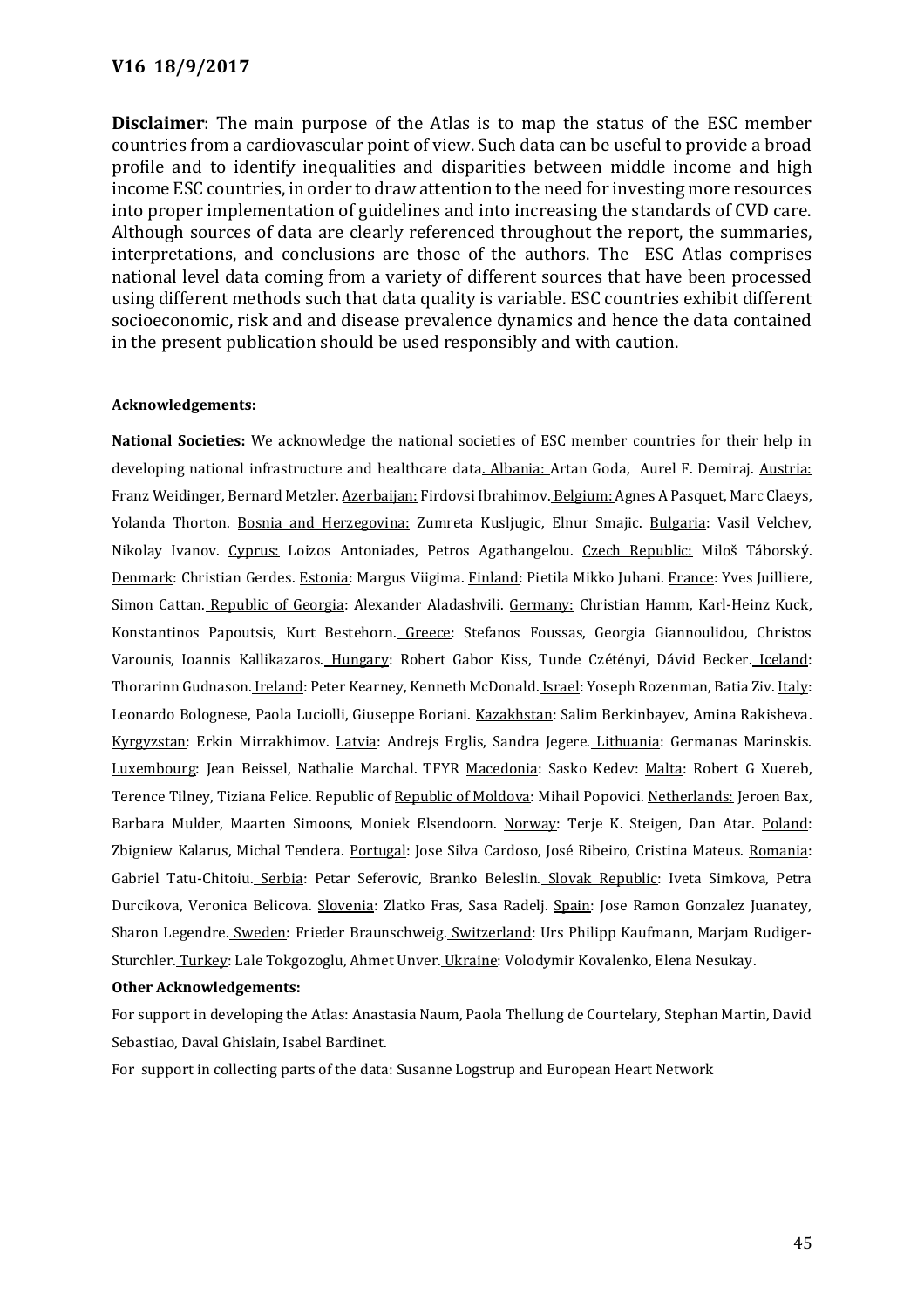## **References**

1. Smolina K, Wright FL, Rayner M, Goldacre MJ. Determinants of the decline in mortality from acute myocardial infarction in England between 2002 and 2010: linked national database study. BMJ 2012;344:d8059.

2. O'Flaherty M, Buchan I, Capewell S. Contributions of treatment and lifestyle to declining CVD mortality: why have CVD mortality rates declined so much since the 1960s? Heart. 2013;99(3):159-62.

3. Mackay DF, Irfan MO, Haw S, Pell JP. Meta-analysis of the effect of comprehensive smoke-free legislation on acute coronary events. Heart. 2010;96(19):1525-30.

4. Cox B, Vangronsveld J, Nawrot TS. Impact of stepwise introduction of smoke-free legislation on population rates of acute myocardial infarction deaths in Flanders, Belgium. Heart. 2014;100(18):1430-5.

5. Alzuhairi KS, Søgaard P, Ravkilde J, Gislason G, Køber L, Torp-Pedersen C. Incidence and outcome of first myocardial infarction according to gender and age in Denmark over a 35-year period (1978–2012)†. Eur Heart J Qual Care Clin Outcomes. 2015;1(2):72-8.

6. Mirzaei M, Truswell AS, Taylor R, Leeder SR. Coronary heart disease epidemics: not all the same. Heart. 2009;95(9):740-6.

7. Timmis A. Cardiovascular mortality in the UK: good news if you live in the South. Heart. 2015;101(15):1180-1.

8. NCDRF Collaboration. Trends in adult body-mass index in 200 countries from 1975 to 2014: a pooled analysis of 1698 population-based measurement studies with 19.2 million participants. Lancet. 2016;387(10026):1377-96.

9. van Dieren S, Beulens JW, van der Schouw YT, Grobbee DE, Neal B. The global burden of diabetes and its complications: an emerging pandemic. Eur J Cardiovasc Prev Rehabil. 2010 May;17 Suppl 1:S3-8.

10. Kotseva K, De Bacquer D, Jennings C, Gyberg V, De Backer G, Ryden L, et al. Time Trends in Lifestyle, Risk Factor Control, and Use of Evidence-Based Medications in Patients With Coronary Heart Disease in Europe: Results From 3 EUROASPIRE Surveys, 1999-2013. Global Heart. 2016.

11. Vardas P, Maniadakis N, Bardinet I, Pinto F. The European Society of Cardiology Atlas of Cardiology: rational, objectives, and methods. Eur Heart J Qual Care Clin Outcomes. 2016;2(1):6-15.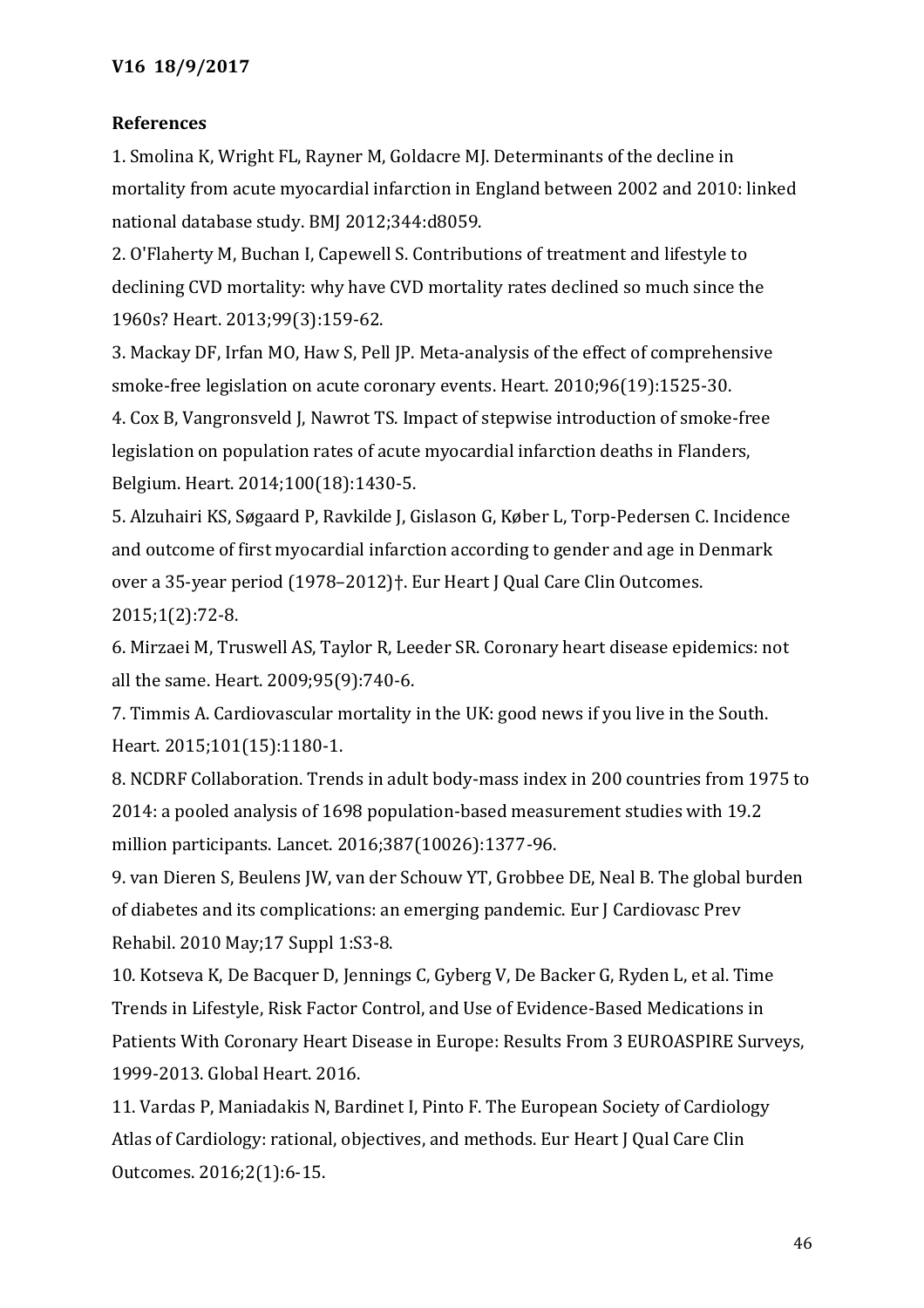12. Global Atlas on Cardiovascular Disease Prevention and Control. Mendis S, Puska P, Norrving B (editors). World Health Organization, Geneva 2011.

13. Organization WH. WHO methods and data sources for country-level causes of death 2000–2012.

http://www.who.int/healthinfo/global\_burden\_disease/GlobalCOD\_method\_2000\_201 5.pdf

14. NCD Risk Factor Collaboration (NCD-RisC). World wide trends in diabetes since 1980: a pooled analysis of 751 population basd studies with 4.4 million participants Lancet. 2016;387:1513-30.

15. NCD Risk Factor Collaboration (NCD-RisC). Worldwide trends in blood pressure from 1975 to 2015: a pooled analysis of 1479 population-based measurement studies with 19· 1 million participants. Lancet. 2017;389(10064):37-55.

16. GBD 2015 Mortality and Causes of Death Collaborators. Global, regional, and national life expectancy, all-cause mortality, and cause-specific mortality for 249 causes of death, 1980-2015: a systematic analysis for the Global Burden of Disease Study 2015. Lancet. 2016;388(10053):1459-544.

17. Roth GA, Johnson C, Abajobir A, Abd-Allah F, Abera SF, Abyu G, et al. Global, Regional, and National Burden of Cardiovascular Diseases for 10 Causes, 1990 to 2015. J Am Coll Cardiol. 2017;70(1):1-25.

18. Vaez M, Dalén M, Friberg Ö, Nilsson J, Frøbert O, Lagerqvist B, et al. Regional differences in coronary revascularization procedures and outcomes: a nationwide 11 year observational study Eur Heart J Qual Care Clin Outcomes. 2017;3:243-8.

19. Mahmood SS, Levy D, Vasan RS, Wang TJ. The Framingham Heart Study and the epidemiology of cardiovascular disease: a historical perspective. Lancet. 2014;383(9921):999-1008.

20. Yusuf S, Hawken S, Ounpuu S, Dans T, Avezum A, Lanas F, et al. Effect of potentially modifiable risk factors associated with myocardial infarction in 52 countries (the INTERHEART study): case-control study. Lancet. 2004;364(9438):937-52.

21. Stamler J, Stamler R, Neaton JD. Blood pressure, systolic and diastolic, and cardiovascular risks. US population data. Arch Intern Med 1993;153(5):598-615. 22. Turnbull F, Neal B, Algert C, Chalmers J, Chapman N, Cutler J, et al. Effects of different blood pressure-lowering regimens on major cardiovascular events in individuals with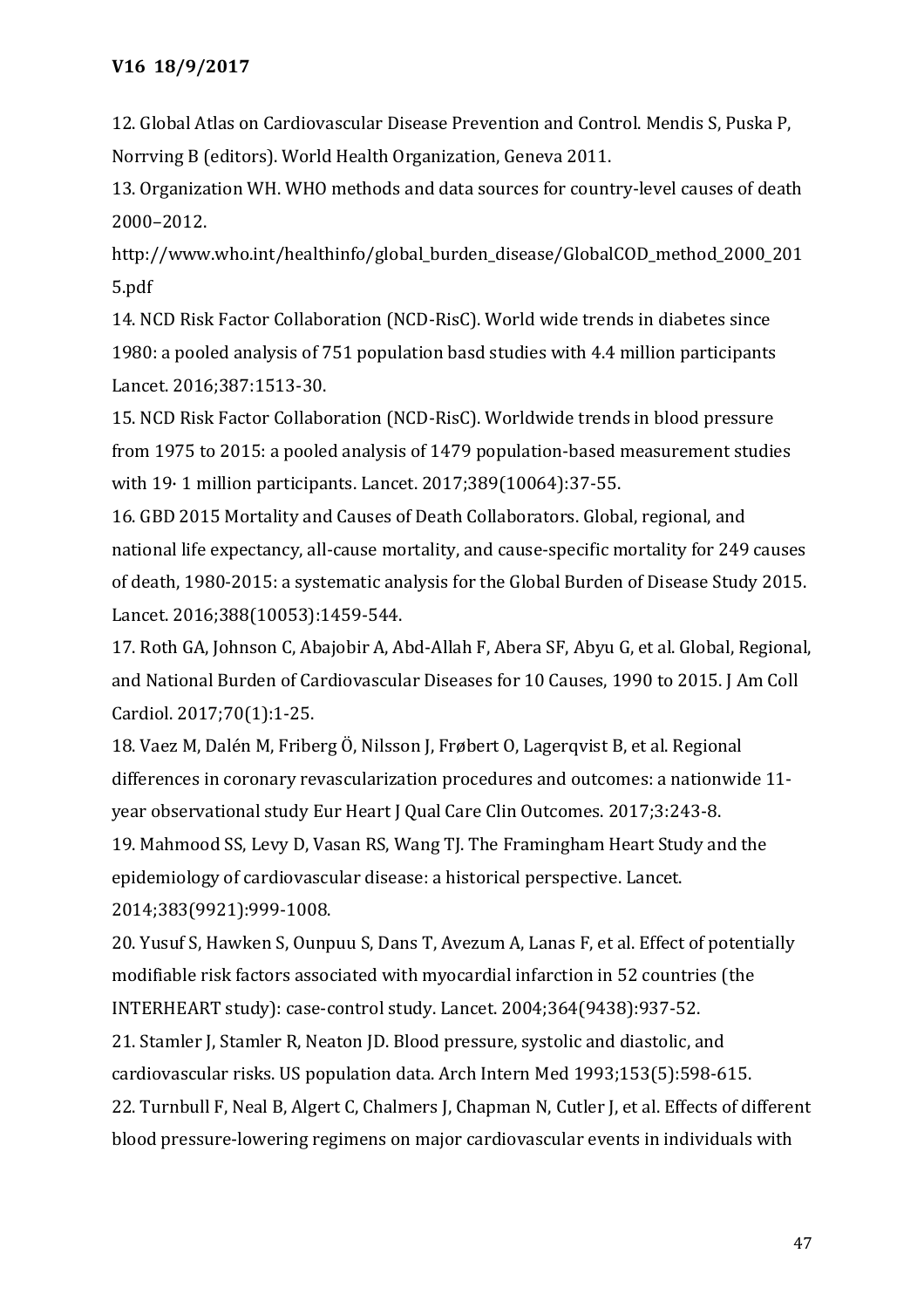and without diabetes mellitus: results of prospectively designed overviews of randomized trials. Arch Intern Med 2005;165(12):1410-9.

23. Stamler J, Wentworth D, Neaton JD. Is relationship between serum cholesterol and risk of premature death from coronary heart disease continuous and graded?: findings in 356 222 primary screenees of the multiple risk factor intervention trial (MRFIT). JAMA. 1986;256(20):2823-8.

24. World Health Organisation. Global Health Observatory (GHO) data.

[http://www.who.int/gho/ncd/risk\\_factors/cholesterol\\_prevalence/en/](http://www.who.int/gho/ncd/risk_factors/cholesterol_prevalence/en/)

25. World Health Organisation data and statistics. The challenge of diabetes.

http://www.euro.who.int/en/health-topics/noncommunicable-

diseases/diabetes/data-and-statistics

26. The Global BMI Mortality Collaboration. Body-mass index and all-cause mortality: individual- participant-data meta-analysis of 239 prospective studies in four continents. Lancet 2016; 388: 776–86

27. European Commission. Public Health, Smoking

http://ec.europa.eu/health/tobacco/smoke-free\_environments/index\_en.htm.

28. 2015–[2020 Dietary Guidelines for Americans -](https://health.gov/dietaryguidelines/2015/) health.gov

https://health.gov/dietaryguidelines/2015/

29. Department of Health - UK. Health risks from alcohol: new guidelines. 2016.

https://www.gov.uk/government/consultations/health-risks-from-alcohol-newguidelines

30. Stahre M, Roeber J, Kanny D, Brewer RD, Zhang X. Contribution of excessive alcohol consumption to deaths and years of potential life lost in the United States. Prev Chronic Dis. 2014;11:E109.

31. Miller V, Mente A, Dehghan M, Rangarajan S, Zhang X, Swaminathan S, et al. Prospective Urban Rural Epidemiology (PURE) study investigators. Fruit, vegetable, and legume intake, and cardiovascular disease and deaths in 18 countries (PURE): a prospective cohort study. Lancet. 2017 [Epub ahead of print]

32. The US Burden of Disease Collaborators. The state of US health, 1990-2010: burden of diseases, injuries, and risk factors. JAMA. 2013;310(6):591-608.

33. Ekelund U, Ward HA, Norat T, Luan J, May AM, Weiderpass E, et al. Physical activity and all-cause mortality across levels of overall and abdominal adiposity in European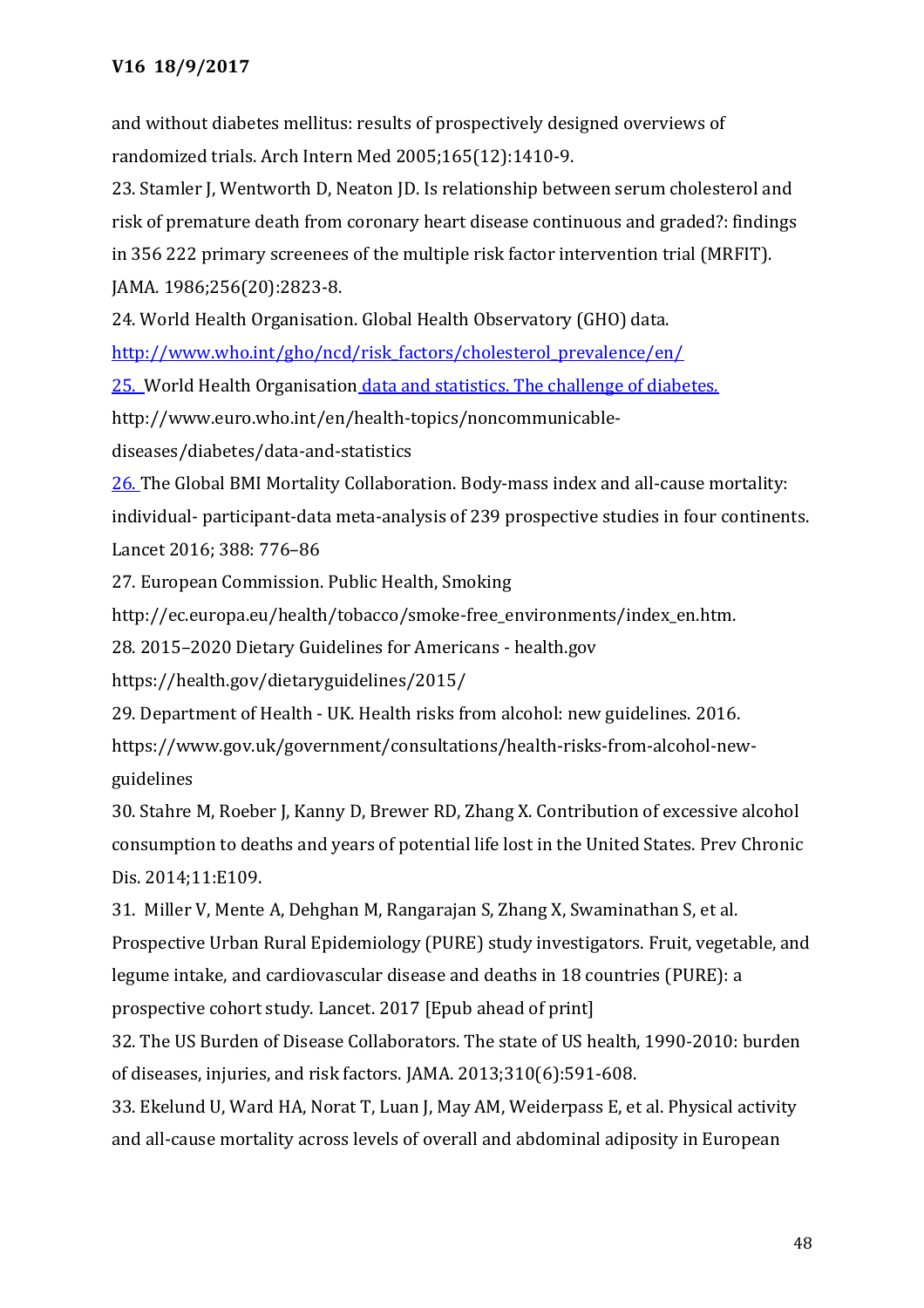men and women: the European Prospective Investigation into Cancer and Nutrition Study (EPIC). Am J Clin Nutr 2015;101(3):613-21

34. Lee IM, Shiroma EJ, Lobelo F, Puska P, Blair SN, Katzmarzyk PT, et al. Effect of physical inactivity on major non-communicable diseases worldwide: an analysis of burden of disease and life expectancy. Lancet. 2012;380(9838):219-29.

35. Liu JL, Maniadakis N, Gray A, Rayner M. The economic burden of coronary heart disease in the UK. Heart. 2002;88(6):597-603.

36. Luengo-Fernandez R, Gray AM, Rothwell PM, Oxford Vascular S. A population-based study of hospital care costs during 5 years after transient ischemic attack and stroke. Stroke. 2012;43(12):3343-51.

37. Walker S, Asaria M, Manca A, Palmer S, Gale CP, Shah AD, et al. Long-term healthcare use and costs in patients with stable coronary artery disease: a population-based cohort using linked health records (CALIBER). Eur Heart J Qual Care Clin Outcomes. 2016;2(2):125-40.

38. M, Mozaffarian D, Benjamin EJ, Go AS, Arnett DK, Blaha MJ, et al. Heart Disease and Stroke Statistics-2016 Update: A Report From the American Heart Association. Circulation. 2016;133(4):e38-360.

39. Janzon M, Henriksson M, Hasvold P, Hjelm H, Thuresson M, Jernberg T. Long-term resource use patterns and healthcare costs after myocardial infarction in a clinical practice setting: results from a contemporary nationwide registry study Eur Heart J Qual Care Clin Outcomes. 2016;2:291-8.

40. Wikipedia. Smoking bans by country.

https://en.wikipedia.org/wiki/List of smoking bans.

41. Hartley A, Marshall DC, Salciccioli JD, Sikkel MB, Maruthappu M, Shalhoub J. Trends in Mortality From Ischemic Heart Disease and Cerebrovascular Disease in Europe: 1980 to 2009. Circulation. 2016;133(20):1916-26.

42. Zhang X, Khan AA, Haq EU, Rahim A, Hu D, Attia J, et al. Increasing Mortality from Ischemic Heart Disease in China from 2004–2010: Disproportionate Rise in Rural Areas and Elderly Subjects. 438 Million Person-Years Follow Up. Eur Heart J Qual Care Clin Outcomes. 2016:qcw041.

43. Nabel EG, Braunwald E. A tale of coronary artery disease and myocardial infarction. N Engl J Med. 2012;366(1):54-63.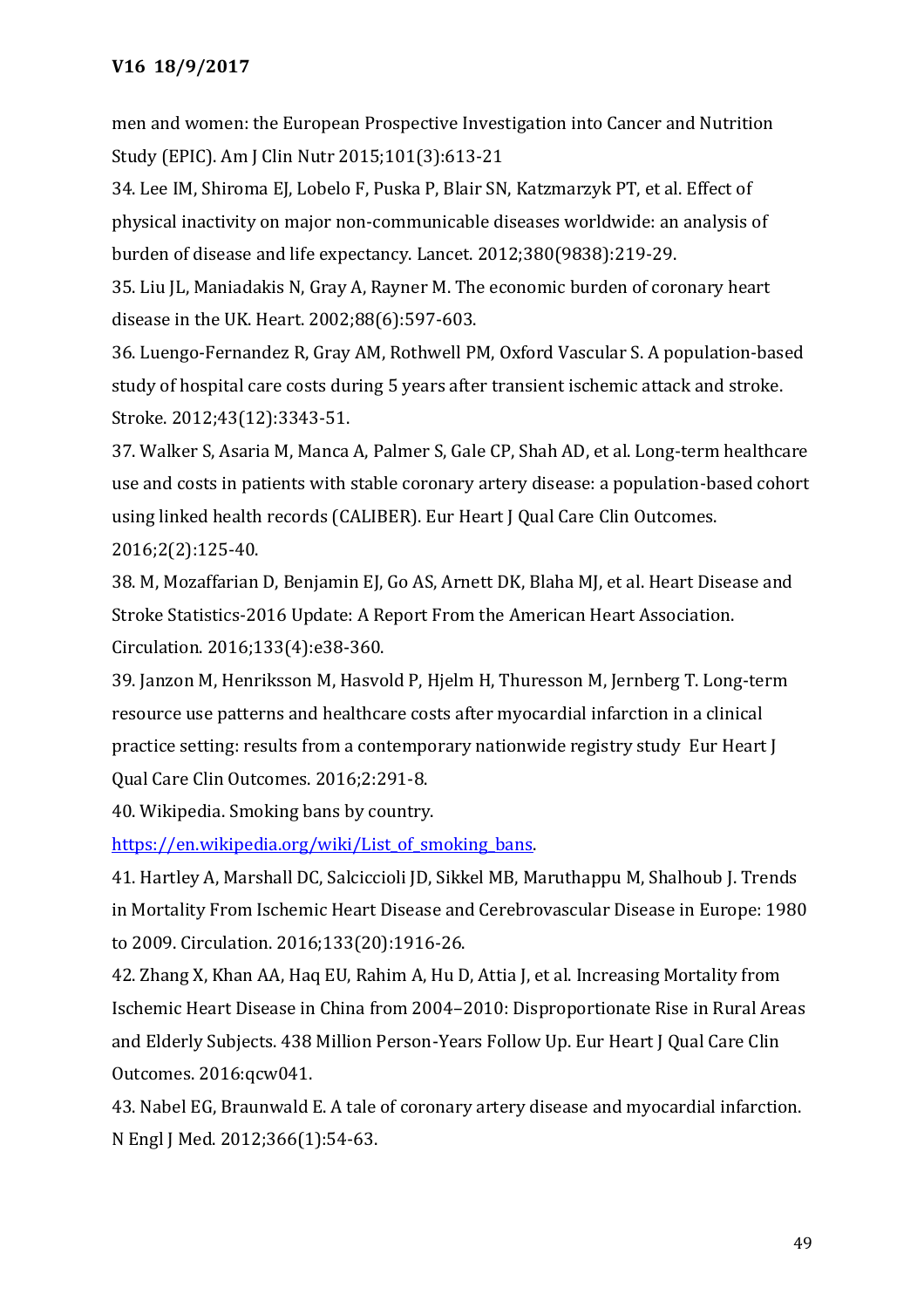44. Mealing S, Woods B, Hawkins N, Cowie MR, Plummer CJ, Abraham WT, et al. Costeffectiveness of implantable cardiac devices in patients with systolic heart failure. Heart. 2016;102(21):1742-9.

45. Starfield B, Shi L, Grover A, Macinko J. The effects of specialist supply on populations' health: assessing the evidence. Health Affairs.

http://content.healthaffairs.org/content/early/2005/03/15/hlthaff.w5.97.citation 46. Fisher ES, Wennberg DE, Stukel TA, Gottlieb DJ, Lucas FL, Pinder EL. The implications of regional variations in Medicare spending. Part 1: the content, quality, and accessibility of care. Ann Intern Med 2003;138(4):273-87.

47. Raatikainen MJ, Arnar DO, Merkely B, Camm AJ, Hindricks G. Access to and clinical use of cardiac implantable electronic devices and interventional electrophysiological procedures in the European Society of Cardiology Countries: 2016 Report from the European Heart Rhythm Association. Europace. 2016 Aug;18 Suppl 3:iii1-iii79. 48. Kristensen SD, Laut KG, Fajadet J, Kaifoszova Z, Kala P, Di Mario C, et al. Reperfusion therapy for ST elevation acute myocardial infarction 2010/2011: current status in 37 ESC countries. Eur Heart J 2014;35(29):1957-70.

49. Cenko E, Ricci B, Kedev S, Vasiljevic Z, Dorobantu M, Gustiene O, et al. Reperfusion therapy for ST-elevation acute myocardial infarction in Eastern Europe: the ISACS-TC registry. Eur Heart J Qual Care Clin Outcomes. 2015:qcv025.

50. Janus B, Rakowski T, Dziewierz A, Fijorek K, Sokolowski A, Dudek D. Effect of introducing a regional 24/7 primary percutaneous coronary intervention service network on treatment outcomes in patients with ST segment elevation myocardial infarction. Kardiologia polska. 2015;73(5):323-30.

51. Gale C. Inequalities in reperfusion therapy for STEMI. Eur Heart J Qual Care Clin Outcomes. 2016;2:4-5.

52. Roth GA, Forouzanfar MH, Moran AE, Barber R, Nguyen G, Feigin VL, et al. Demographic and epidemiologic drivers of global cardiovascular mortality. N Engl J Med 2015;372(14):1333-41.

53. Briffa T, Nedkoff L, Peeters A, Tonkin A, Hung J, Ridout SC, et al. Discordant age and sex-specific trends in the incidence of a first coronary heart disease event in Western Australia from 1996 to 2007. Heart. 2011;97(5):400-4.

54. Marmot M. Social determinants of health inequalities. Lancet. 2005;365(9464):1099-104.